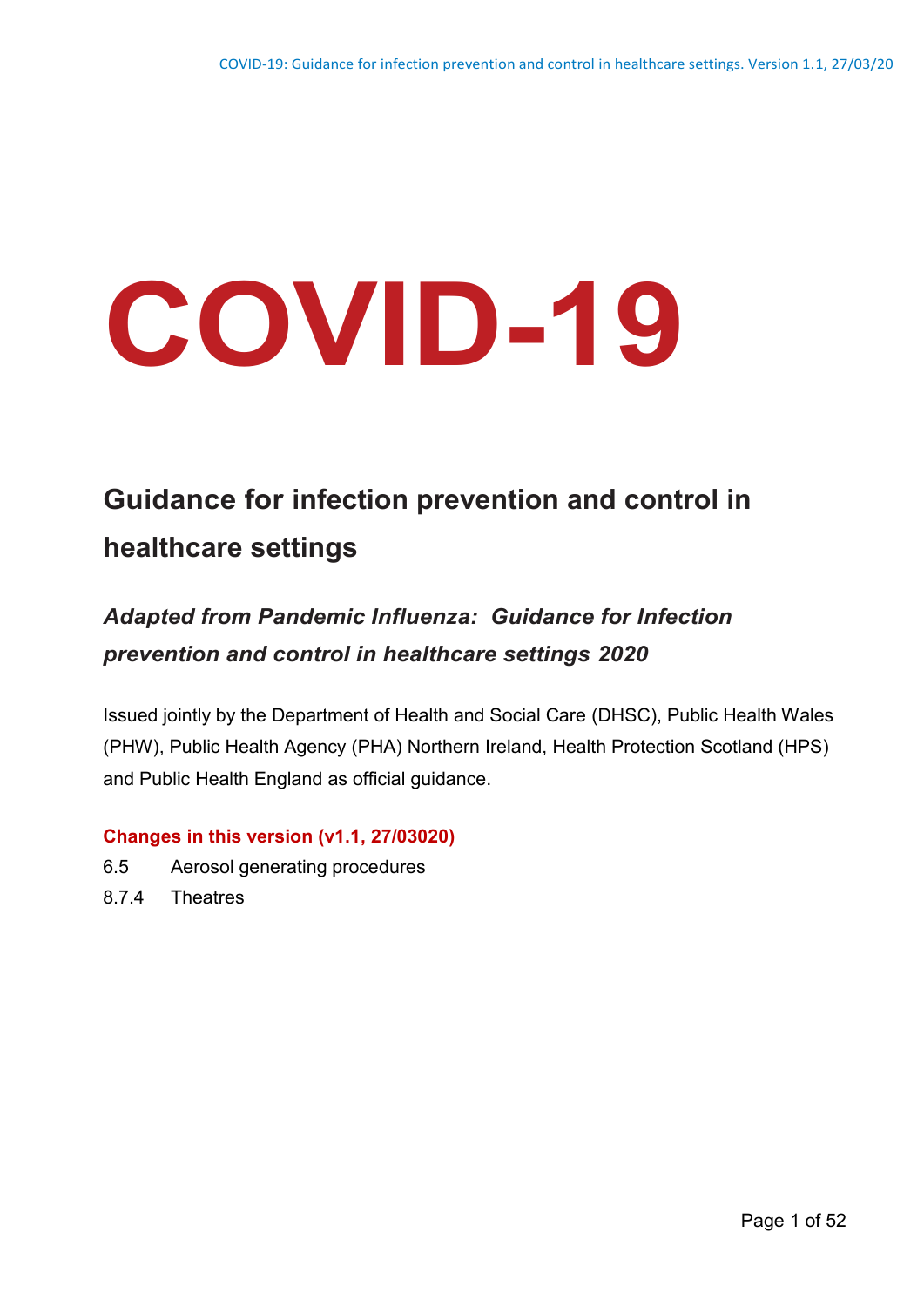### **Contents**

| Ι. |     |                                                                         |
|----|-----|-------------------------------------------------------------------------|
|    | 1.1 |                                                                         |
| 2. |     | Transmission characteristics of COVID-19 and principles of infection    |
|    |     |                                                                         |
|    | 2.1 |                                                                         |
|    | 2.2 |                                                                         |
|    |     |                                                                         |
| 3. |     | Organisational preparedness for preventing and controlling COVID-19  11 |
| 4. |     |                                                                         |
|    | 4.1 | Standard infection control precautions (SICPs) definition  13           |
|    | 4.2 |                                                                         |
|    | 4.3 |                                                                         |
| 5. |     |                                                                         |
|    | 5.1 |                                                                         |
|    | 5.2 |                                                                         |
|    | 5.3 |                                                                         |
|    | 5.4 |                                                                         |
|    |     | 5.4.1                                                                   |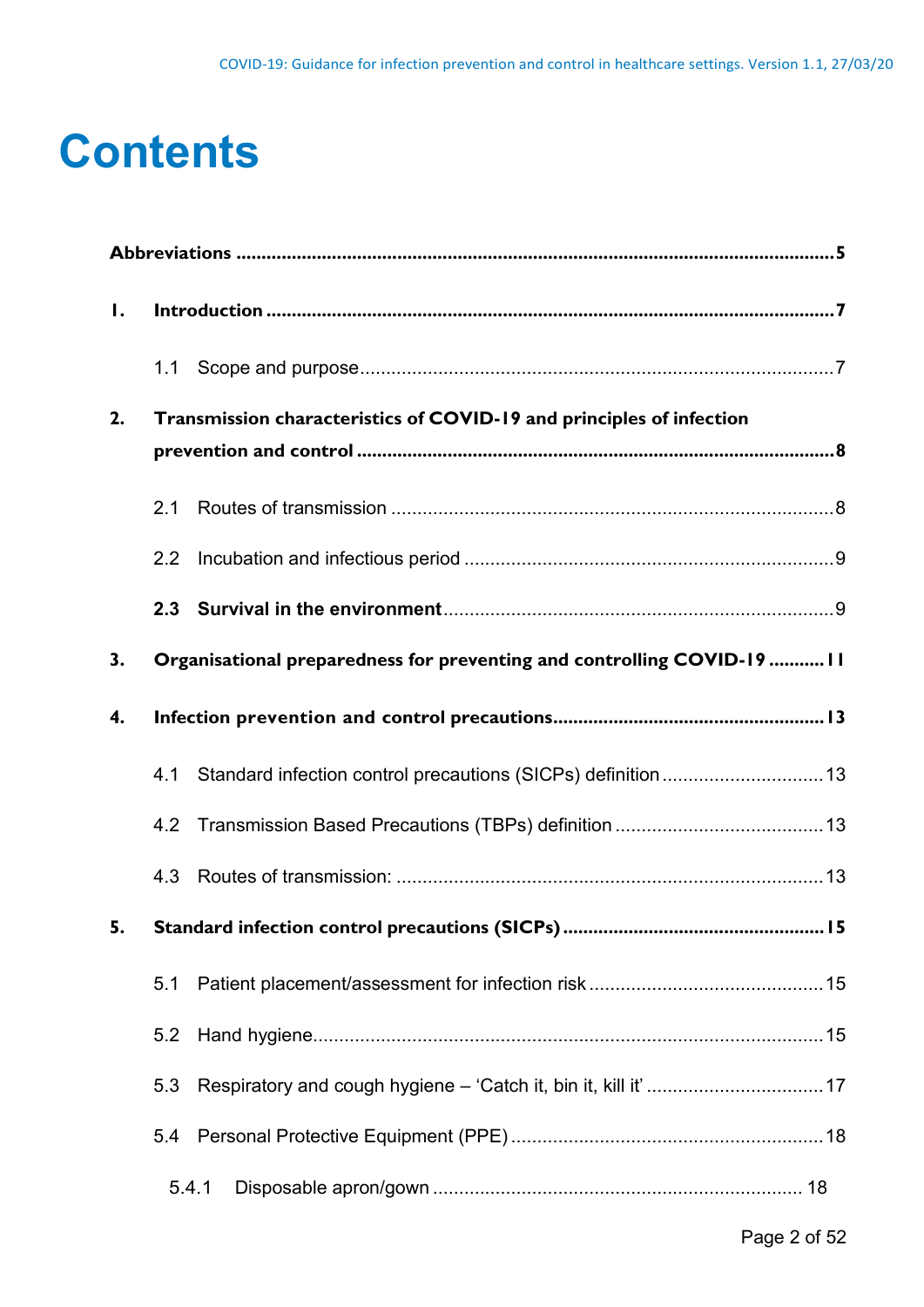|    | 5.4.2 |                                                                        |  |
|----|-------|------------------------------------------------------------------------|--|
|    | 5.4.3 |                                                                        |  |
|    | 5.5   |                                                                        |  |
|    | 5.6   |                                                                        |  |
|    | 5.7   |                                                                        |  |
|    | 5.8   | Management of healthcare (including clinical) and non-clinical waste21 |  |
| 6. |       | Transmission based precautions (TBPs) for pandemic COVID-19 22         |  |
|    | 6.1   |                                                                        |  |
|    | 6.2   |                                                                        |  |
|    | 6.2.1 |                                                                        |  |
|    | 6.2.2 |                                                                        |  |
|    | 6.2.3 |                                                                        |  |
|    | 6.2.4 |                                                                        |  |
|    | 6.2.5 |                                                                        |  |
|    | 6.3   |                                                                        |  |
|    | 6.3.1 |                                                                        |  |
|    | 6.3.2 |                                                                        |  |
|    | 6.3.3 |                                                                        |  |
|    | 6.4   |                                                                        |  |
|    | 6.4.1 | Fluid resistant (Type IIR) surgical face masks (FRSM) 26               |  |
|    | 6.4.2 |                                                                        |  |
|    | 6.5   |                                                                        |  |
|    | 6.6   |                                                                        |  |
|    | 6.6.1 |                                                                        |  |
|    | 6.6.2 |                                                                        |  |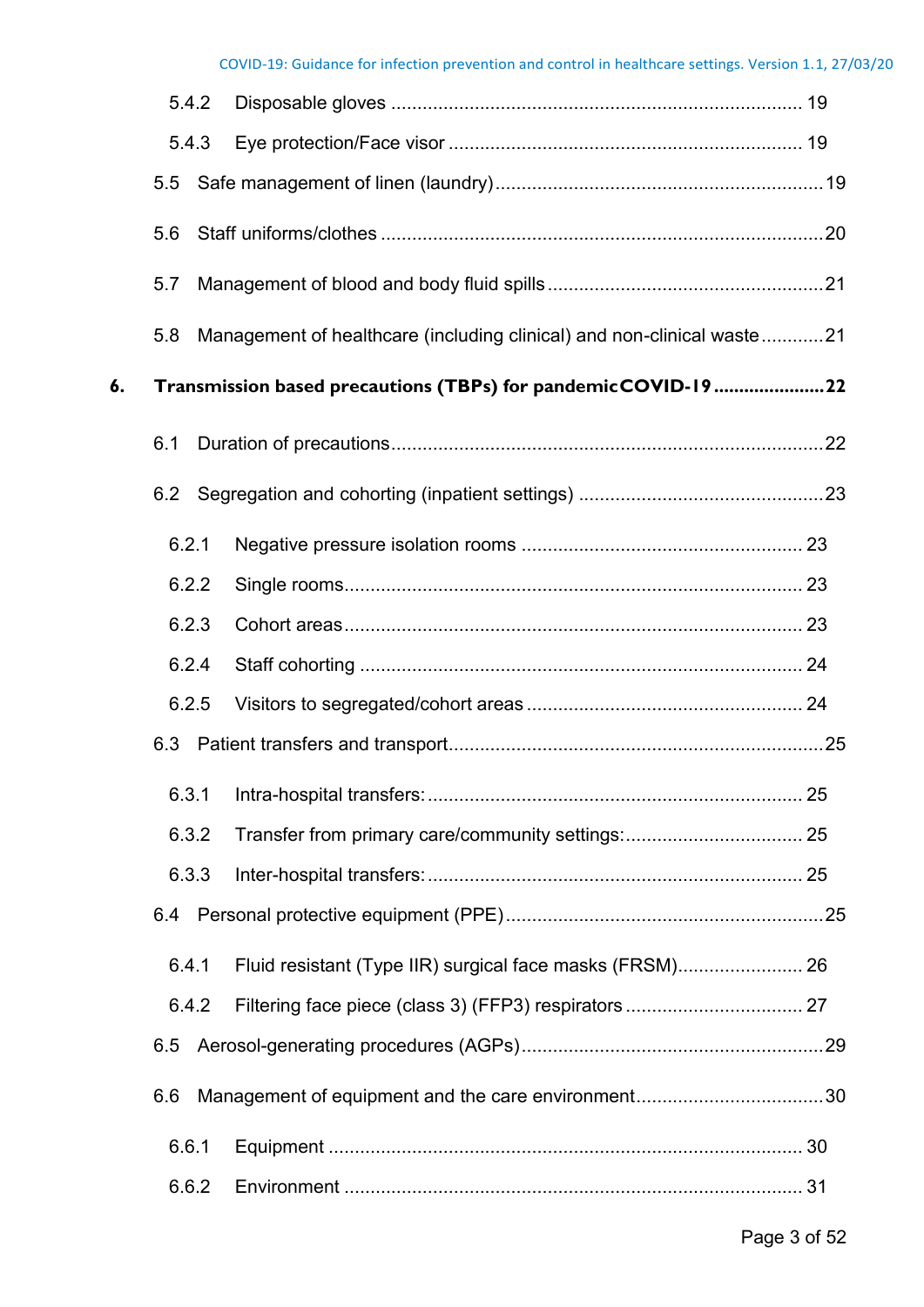|    |     |       | COVID-19: Guidance for infection prevention and control in healthcare settings. Version 1.1, 27/03/20 |    |
|----|-----|-------|-------------------------------------------------------------------------------------------------------|----|
|    |     |       |                                                                                                       |    |
| 7. |     |       |                                                                                                       |    |
| 8. |     |       |                                                                                                       |    |
|    | 8.1 |       |                                                                                                       |    |
|    | 8.2 |       |                                                                                                       |    |
|    | 8.3 |       |                                                                                                       |    |
|    | 8.4 |       |                                                                                                       |    |
|    | 8.5 |       |                                                                                                       |    |
|    | 8.6 |       |                                                                                                       |    |
|    | 8.7 |       |                                                                                                       |    |
|    |     | 8.7.1 |                                                                                                       |    |
|    |     | 8.7.2 |                                                                                                       |    |
|    |     | 8.7.3 |                                                                                                       |    |
|    |     | 8.7.4 | Theatres (where these continue to be used for surgery)                                                | 37 |
|    |     |       |                                                                                                       |    |
|    |     |       |                                                                                                       |    |
|    |     |       |                                                                                                       |    |
|    |     |       | Appendix 4: Routine decontamination of reusable non-invasive patient care                             |    |
|    |     |       | Appendix 5: Best Practice - Management of blood and body fluid spillages 44                           |    |
|    |     |       |                                                                                                       |    |
|    |     |       |                                                                                                       |    |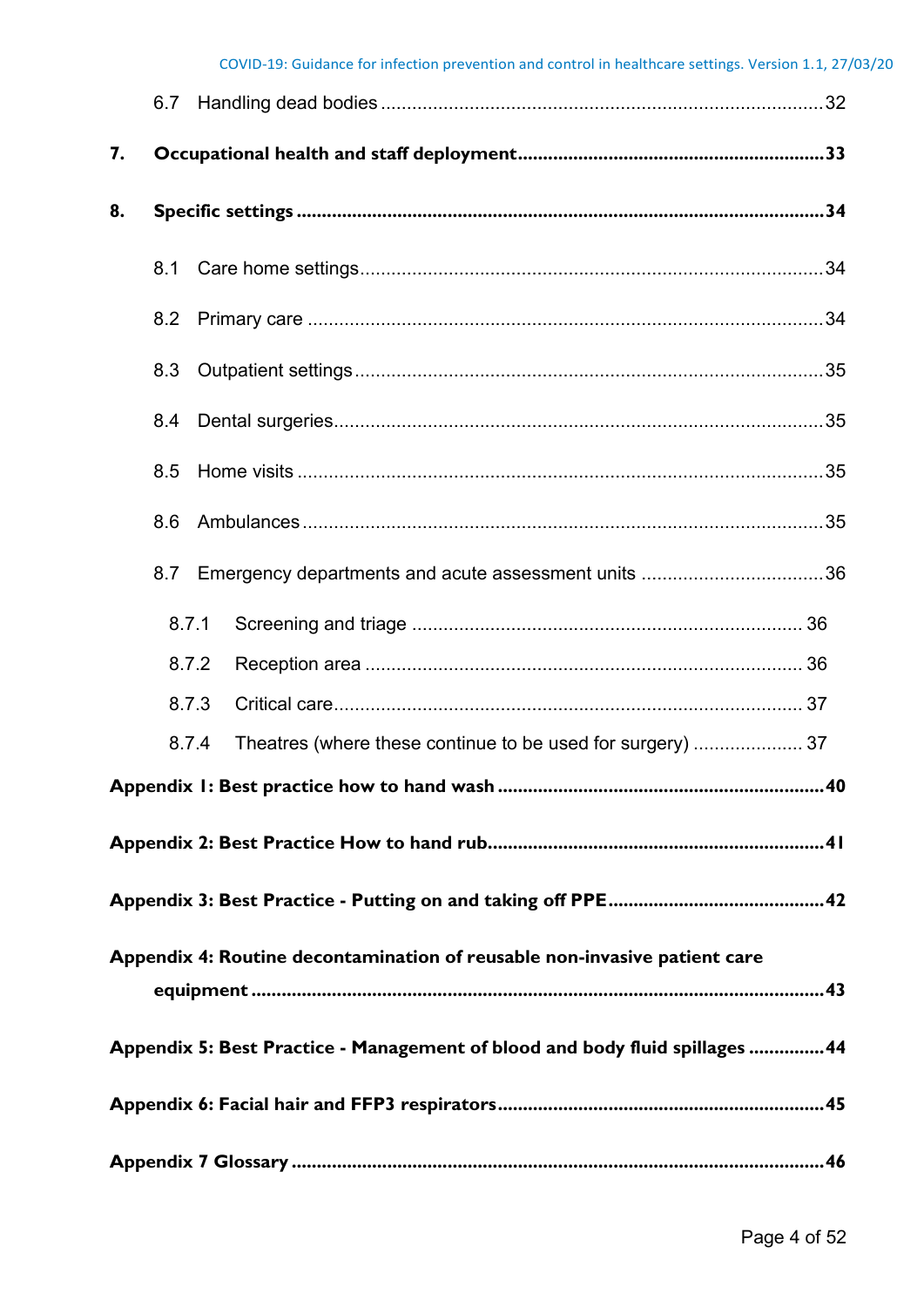<span id="page-4-0"></span>

| <b>ABHR</b>        | Alcohol based hand rub                                               |
|--------------------|----------------------------------------------------------------------|
| <b>AGP</b>         | Aerosol generating procedure                                         |
| <b>CDC</b>         | <b>Centers for Disease Control and Prevention</b>                    |
| <b>DHSC</b>        | Department of Health and Social Care                                 |
| <b>FRSM</b>        | Fluid-resistant (Type IIR) surgical mask                             |
| FFP3               | Filtering face piece (Class 3)                                       |
| <b>HCID</b>        | High consequence infectious disease                                  |
| <b>HFOV</b>        | High-frequency oscillating ventilation                               |
| <b>HPS</b>         | <b>Health Protection Scotland</b>                                    |
| <b>ICU/ITU/HDU</b> | Intensive care unit, intensive therapy unit, high dependency<br>unit |
| <b>IPCT</b>        | Infection prevention and control team                                |
| <b>NERVTAG</b>     | New and Emerging Respiratory Virus Threat Assessment<br>Group        |
| <b>NIPCM</b>       | National Infection Prevention and Control Manual                     |
| <b>NIV</b>         | Non-invasive ventilation                                             |
| PHA (NI)           | Public Health Agency (Northern Ireland)                              |
| <b>PHE</b>         | <b>Public Health England</b>                                         |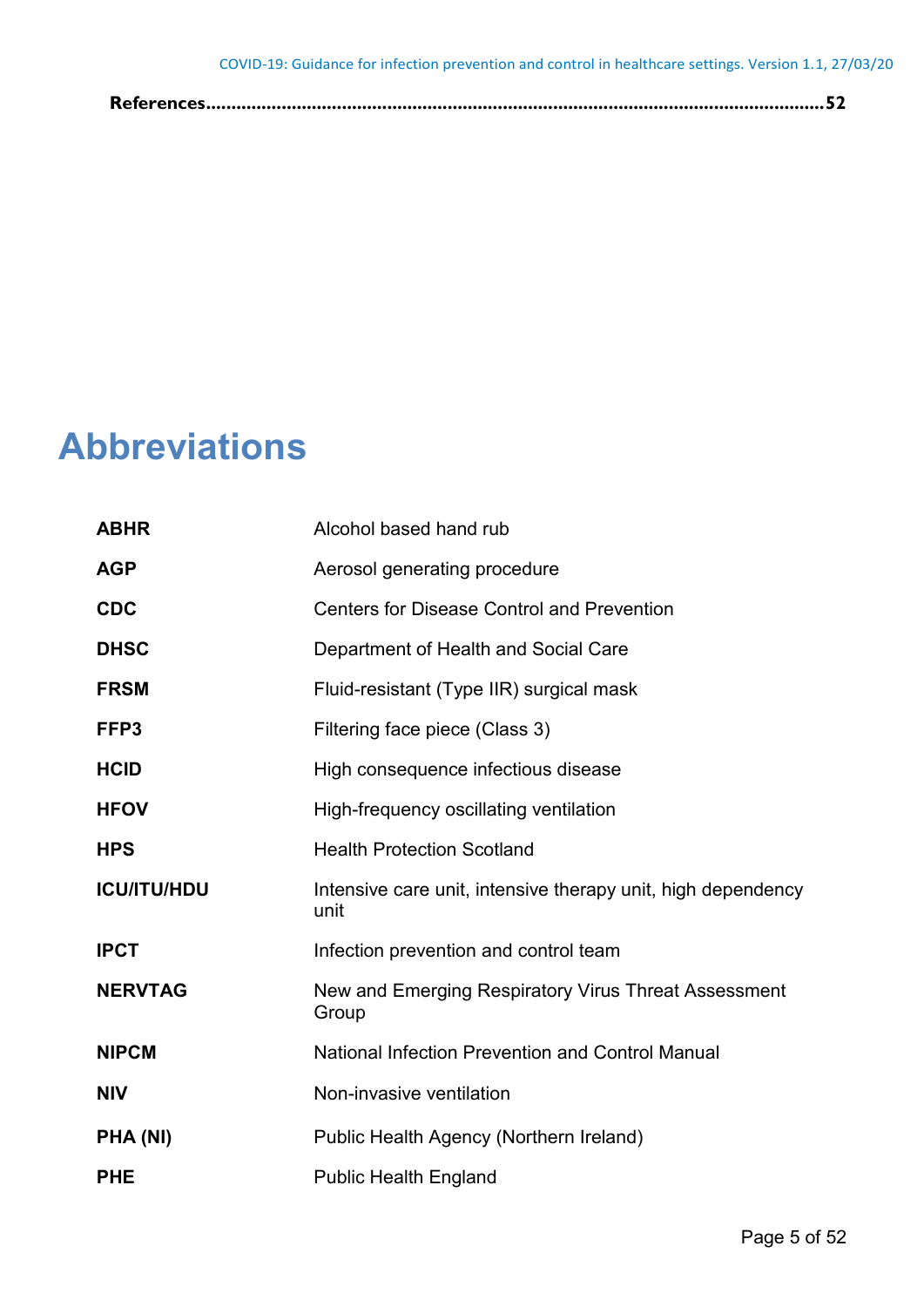| <b>PHW</b>   | <b>Public Health Wales</b>             |
|--------------|----------------------------------------|
| <b>PPE</b>   | Personal protective equipment          |
| <b>RPE</b>   | Respiratory protective equipment       |
| <b>SICPS</b> | Standard infection control precautions |
| <b>TBPs</b>  | Transmission based precautions         |
| <b>WHO</b>   | <b>World Health Organization</b>       |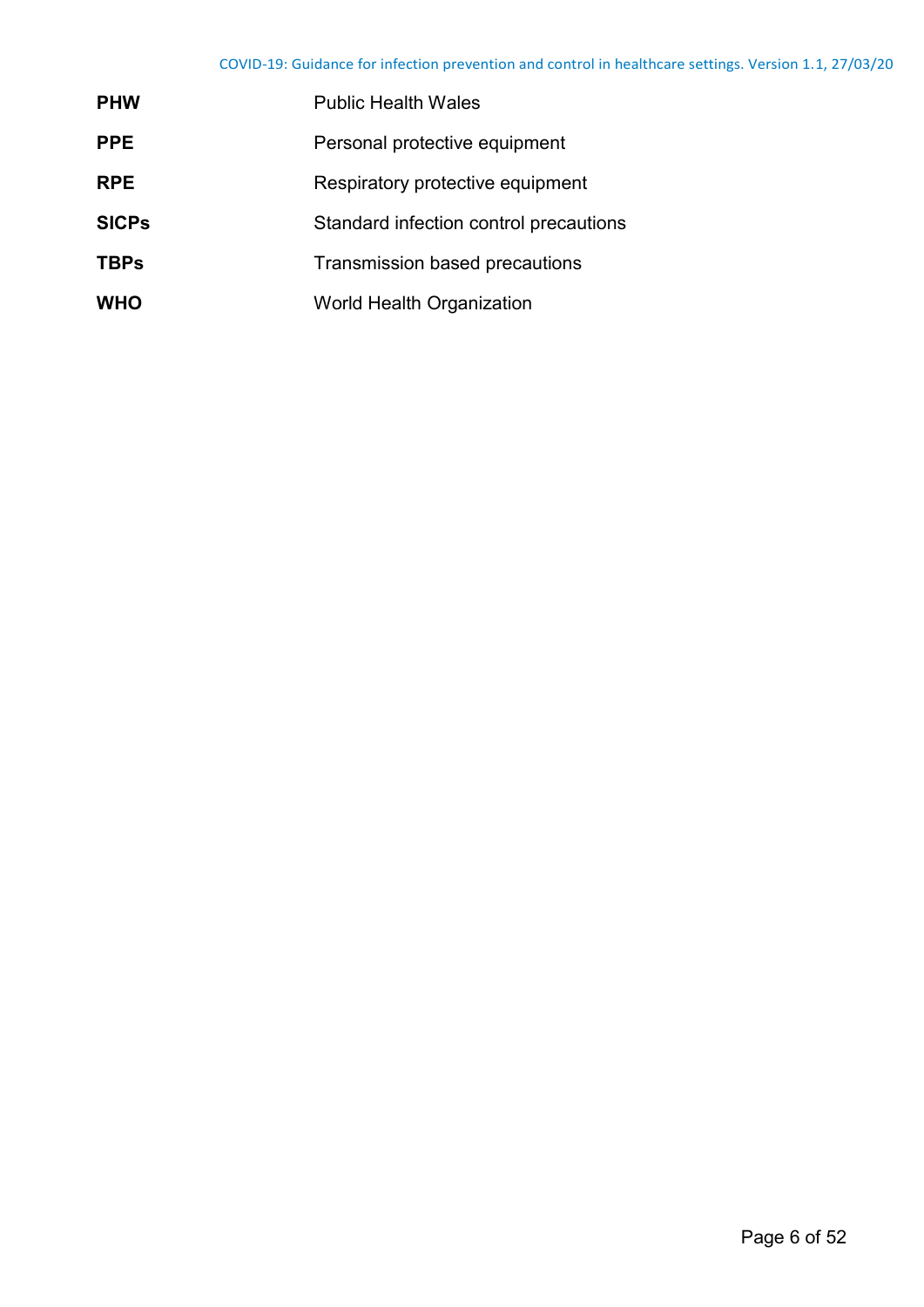### <span id="page-6-0"></span>**1. Introduction**

This document outlines the infection prevention and control advice for healthcare workers involved in receiving, assessing and caring for patients who are a possible or confirmed case of COVID-19. It is based on the best evidence available from previous pandemic and interpandemic periods and focuses on the infection prevention and control aspects of this disease only, recognising that a preparedness plan will consider other counter measures.

The infection prevention and control advice in this document is considered good practice in response to this COVID-19 pandemic.

**N.B. The emerging evidence base on COVID-19 is rapidly evolving. Further updates may be made to this guidance as new detail or evidence emerges.** 

#### <span id="page-6-1"></span>**1.1 Scope and purpose**

This document provides guidance and information on infection prevention and control procedures to inform and advise local healthcare planning for COVID-19. This guidance has been written for the NHS, but the infection prevention and control principles apply to other settings where healthcare is delivered. It is issued jointly by the Department of Health and Social Care (DHSC), Public Health Wales (PHW), Public Health Agency (PHA) Northern Ireland, Health Protection Scotland (HPS) and Public Health England as official guidance.

Whilst this guidance seeks to ensure a consistent and resilient UK wide approach, some differences in operational details and organisational responsibilities may apply in Northern Ireland, England, Wales and Scotland.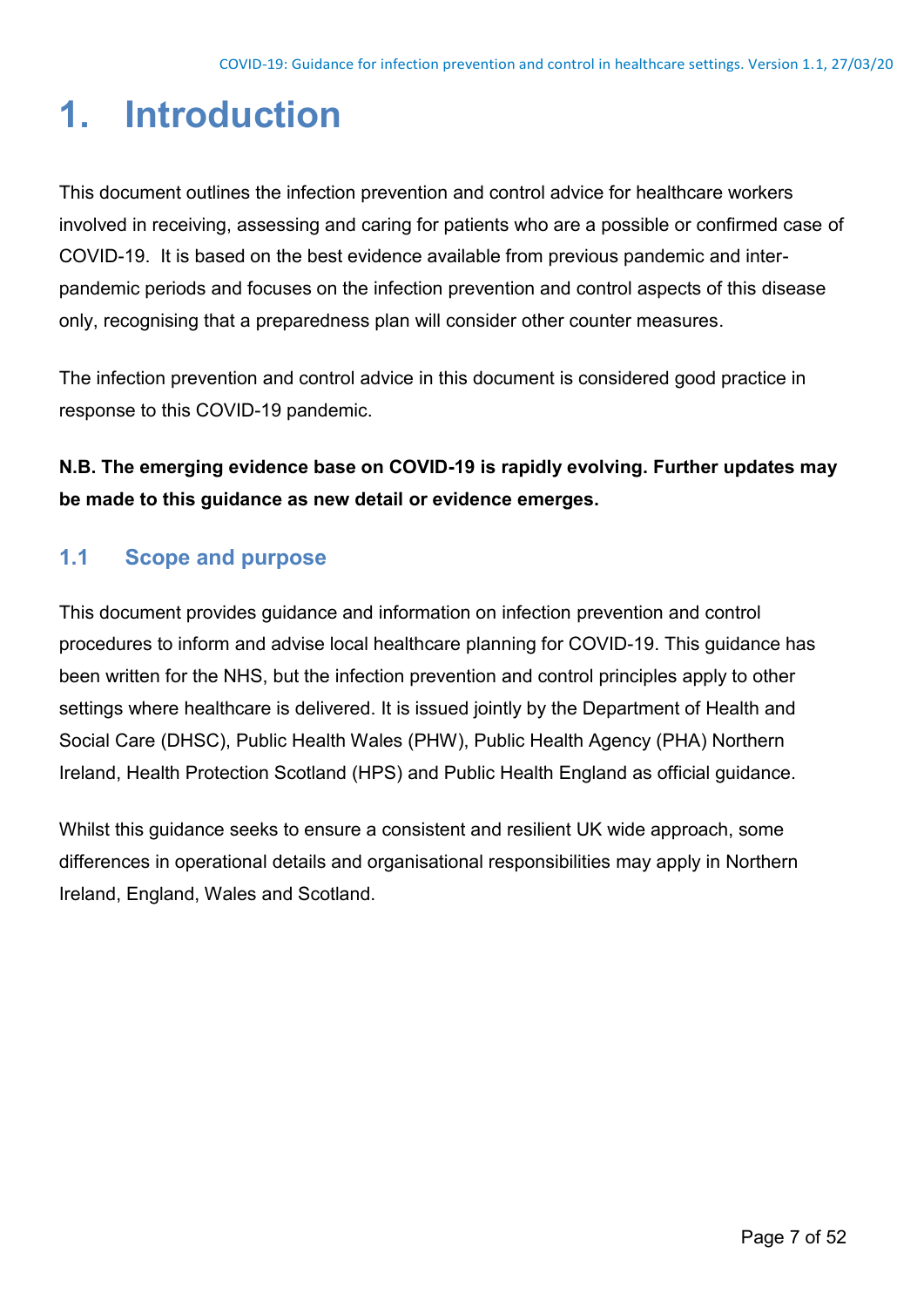# <span id="page-7-0"></span>**2. Transmission characteristics of COVID-19 and principles of infection prevention and control**

#### <span id="page-7-1"></span>**2.1 Routes of transmission**

Infection control advice is based on the reasonable assumption that the transmission characteristics of COVID-19 are similar to those of the 2003 SARS-CoV outbreak. The initial phylogenetic and immunologic similarities between COVID-19 and SARS-CoV can be extrapolated to gain insight into some of the epidemiological characteristics. The transmission of COVID-19 is thought to occur mainly through respiratory droplets generated by coughing and sneezing, and through contact with contaminated surfaces. 1 The predominant modes of transmission are assumed to be droplet and contact. For SARS-CoV, there is limited evidence from observational studies showing a protective effect of up to 80% of masks and N95 respirators (the US equivalent of UK FFP2 respirators) used by healthcare workers however the evidence base is sparse and indications (and compliance) for mask/respirator use in these studies varied.<sup>2</sup> It should be noted that N95 respirators are not recommended for use in UK healthcare settings. In the UK, FFP3 respirators should be worn for airborne precautions and must be compliant with BS EN149:200.1 For SARS-CoV, evidence suggests that use of both respirators and surgical face masks offer a similar level of protection, both associated with up to an 80% reduction in risk of infection.<sup>2</sup> During AGPs there is an increased risk of aerosol spread of infectious agents irrespective of the mode of transmission (contact, droplet, or airborne) [\(Section](#page-28-0) 6.5 AGPs), and airborne precautions must be implemented when performing AGPs, including those carried out on a suspected or confirmed case of COVID-19. Coughing and sneezing are known to release aerosols, however, it is thought that aerosols

generated by medical procedures (AGPs) pose a more significant risk to infection transmission.

In light of the above, the Department of Health and Social Care's New and Emerging Respiratory Virus Threat Assessment Group (NERVTAG) have recommended that airborne precautions should be implemented at all times in clinical areas considered AGP 'hot spots' e.g. Intensive Care Units (ICU), Intensive Therapy Units (ITU) or High Dependency Units (HDU) that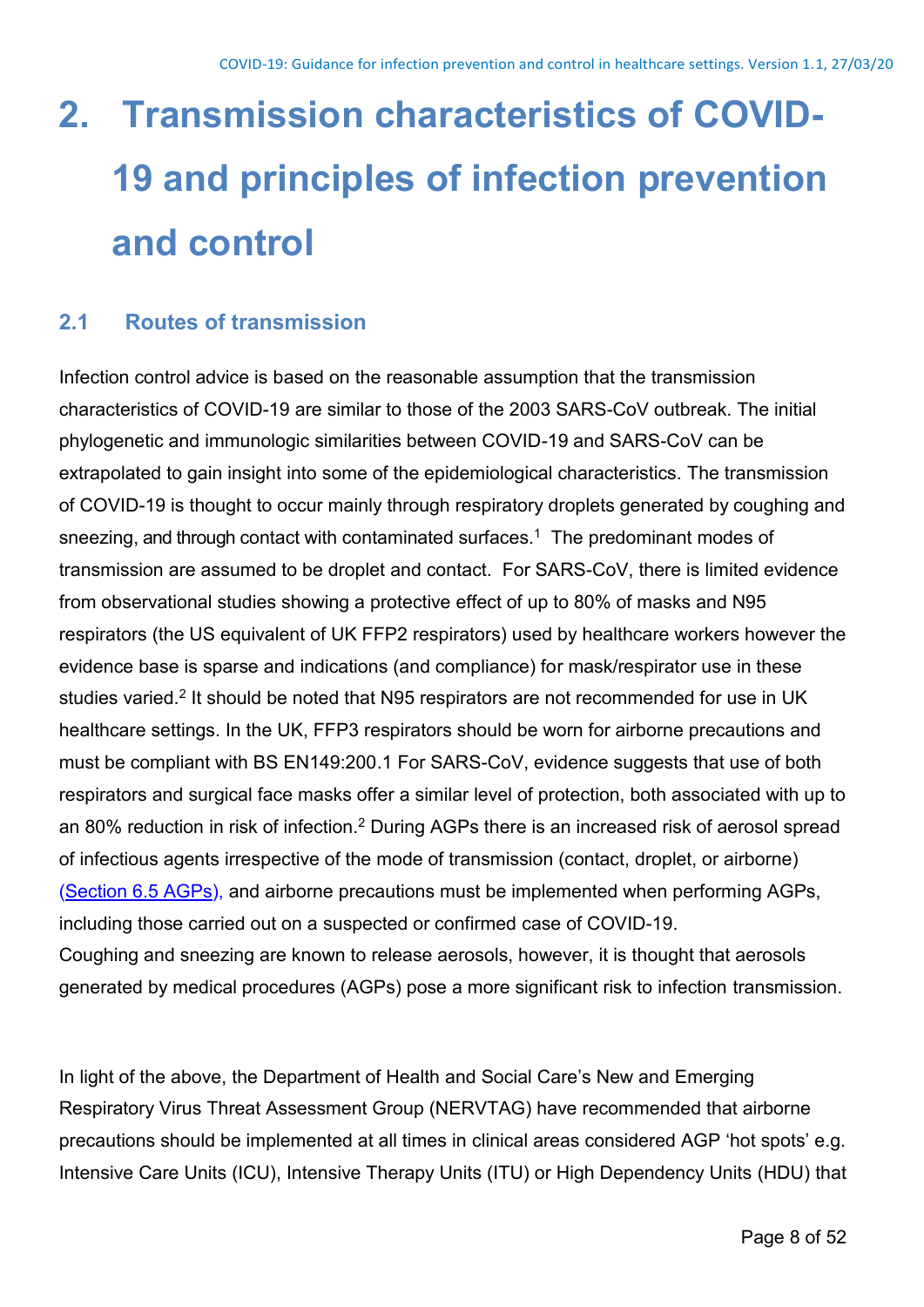are managing COVID-19 patients (unless patients are isolated in a negative pressure isolation room/or single room, where only staff entering the room need wear a respirator).

In other areas a fluid-resistant (Type IIR) surgical mask (FRSM) is recommended; all general ward staff, community, ambulance and social care staff should wear an FRSM for close patient contact (within 1 metre), unless performing an AGP, when a filtering face piece (class 3) (FFP3) respirator, eye protection, a disposable long sleeved gown and gloves should be worn.

Initial research has identified the presence of live COVID-19 virus in the stools and conjunctival secretions of confirmed cases. $^{\rm 1}$  All secretions (except sweat) and excretions, including diarrhoeal stools from patients with known or suspected COVID-19, should be regarded as potentially infectious.

#### <span id="page-8-0"></span>**2.2 Incubation and infectious period**

Assessment of the clinical and epidemiological characteristics of SARS-CoV-2 cases suggests that, similar to SARS-CoV, patients will not be infectious until the onset of symptoms. In most cases, individuals are usually considered infectious while they have symptoms; how infectious individuals are, depends on the severity of their symptoms and stage of their illness. The median time from symptom onset to clinical recovery for mild cases is approximately 2 weeks and is 3-6 weeks for severe or critical cases. $^3\,$  There have been case reports that suggest infectivity during the asymptomatic period, with one patient found to be shedding virus before the onset of symptoms.<sup>4</sup> Further study is required to determine the actual occurrence and impact of asymptomatic transmission.

Precautions in section [5:](#page-14-0) Standard Infection Control Precautions (SICPs) and section [6:](#page-21-0) Transmission Based Precautions (TBPs) should remain in place until symptoms resolve.

From international data, the balance of evidence is that infectivity has significantly reduced 7 days after the onset of symptoms.

#### <span id="page-8-1"></span>**2.3 Survival in the environment**

In light of limited data for SARS-CoV-2, evidence was assessed from studies conducted with previous human coronaviruses including MERS-CoV and SARS-CoV. Human coronaviruses can survive on inanimate objects and can remain viable for up to 5 days at temperatures of 22-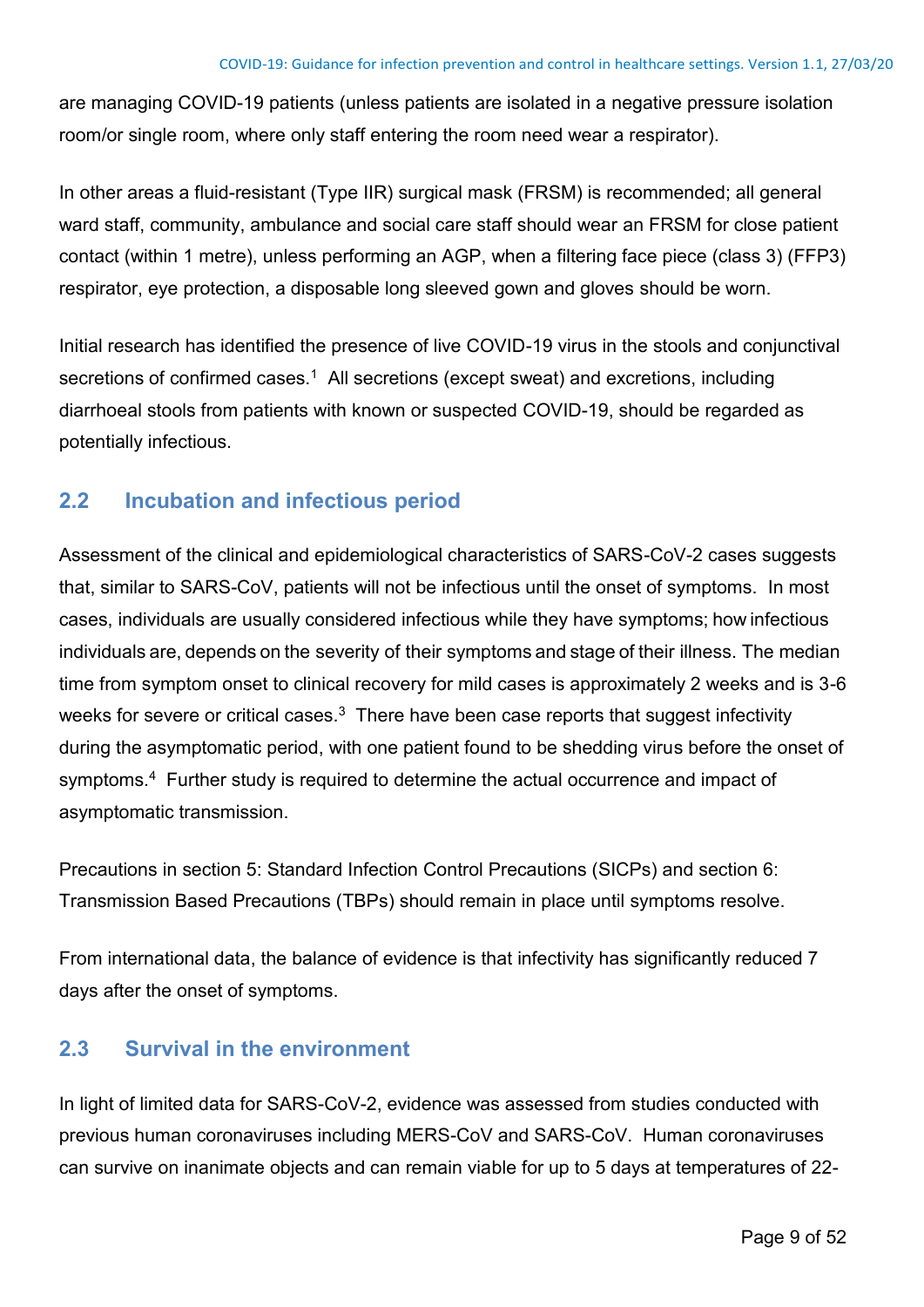25°C and relative humidity of 40-50% (which is typical of air-conditioned indoor environments). $^{\rm 1}$ Survival on environmental surfaces is also dependent on the surface type.<sup>1</sup> An experimental study using a SARS-CoV-2 strain reported viability on plastic for up to 72 hours, for 48 hours on stainless steel and up to 8 hours on copper.<sup>1</sup> Viability was quantified by end-point titration on Vero E6 cells. Extensive environmental contamination may occur following an aerosol generating procedure (AGP). The rate of clearance of aerosols in an enclosed space is dependent on the extent of any mechanical/natural ventilation – the greater the number of air changes per hour (ventilation rate), the sooner any aerosol will be cleared.<sup>5</sup> The time required for clearance of aerosols, and thus the time after which the room can be entered without a filtering face piece (class 3) (FFP3) respirator, can be determined by the number of air changes per hour (ACH) as outlined in WHO guidance; in general wards and single rooms there should be a minimum of 6 air changes per hour, in negative-pressure isolation rooms there should be a minimum of 12 air changes per hour.<sup>6</sup> Where feasible, environmental decontamination should be performed when it is considered appropriate to enter the room/area without an FFP3 respirator. A single air change is estimated to remove 63% of airborne contaminants, after 5 air changes less than 1% of airborne contamination is thought to remain.<sup>7</sup> A minimum of 20 minutes i.e. 2 air changes, in hospital settings where the majority of these procedures occur is considered pragmatic.

The precautions described in section [5.2:](#page-14-2) Hand hygiene and section [6.6:](#page-29-0) Management of patient care environment and equipment should be followed.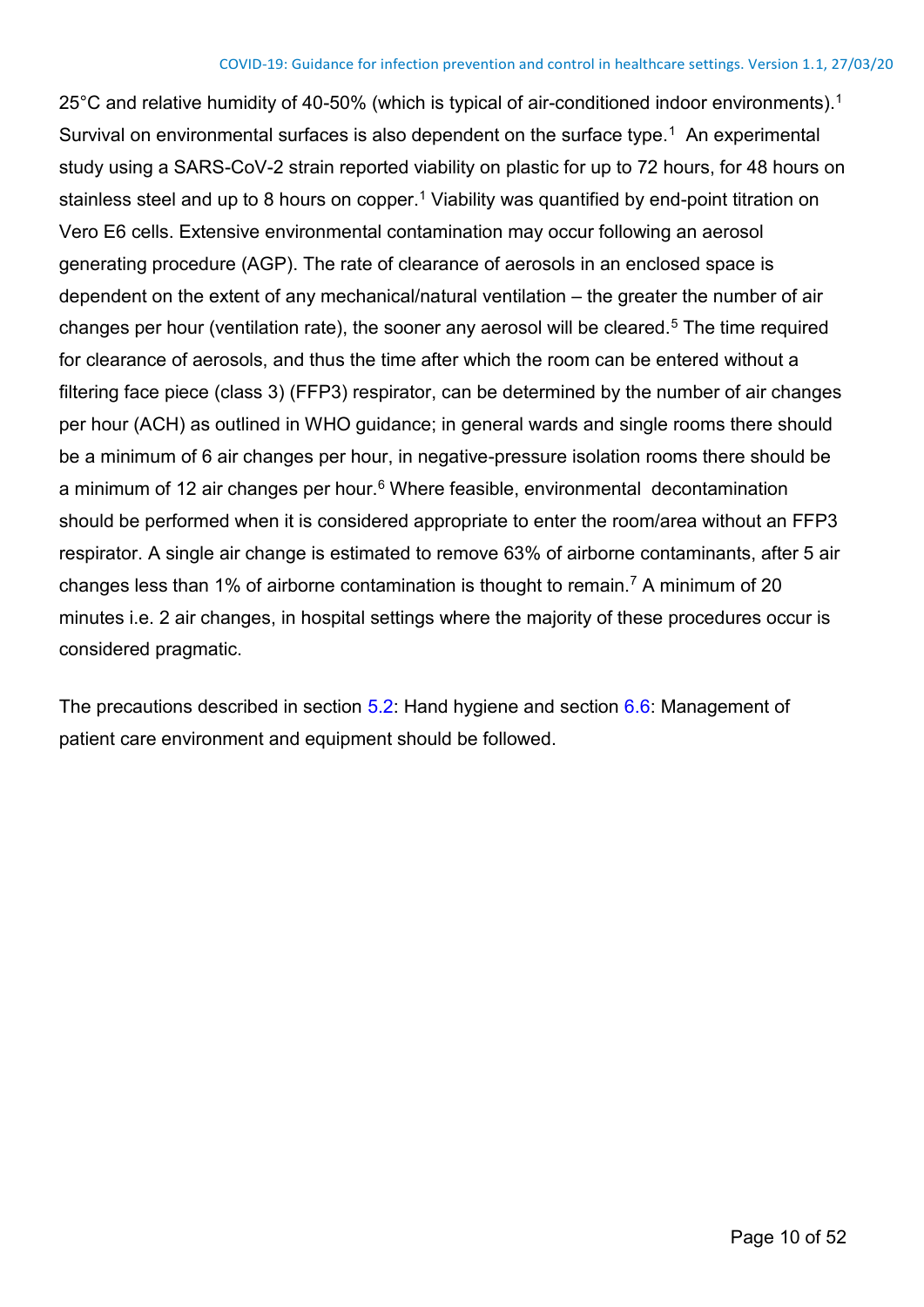# <span id="page-10-0"></span>**3. Organisational preparedness for preventing and controlling COVID-19**

Limiting transmission of COVID-19 in the healthcare setting requires a range of infection prevention and control measures which can be considered as a hierarchy of controls. Administrative controls are implemented at an organisational level (e.g. the design and use of appropriate processes, systems and engineering controls, and provision and use of suitable work equipment and materials) to help prevent the introduction of infection and to control and limit the transmission of infection in healthcare. The control of exposure at source, including adequate ventilation systems and effective environmental decontamination will physically reduce exposure to infection. Employers are under a legal obligation – under control of substances hazardous to health (COSHH) – to adequately control the risk of exposure to hazardous substances where exposure cannot be prevented. The provision and use of personal protective equipment (PPE), including respiratory protective equipment (RPE), will protect staff, patients and visitors. Employees have an obligation to make full and proper use of any control measures, including PPE, provided by their employer. The principles below are listed as a hierarchy of infection prevention and control measures at a local hospital/ward level. (Note that this list is not exhaustive but includes key principles and illustrates a useful approach to preventing and controlling COVID-19).

#### **Hierarchy of Control measures:**

- Early recognition/reporting of cases;
- Early assessment/triaging of cases;
- Implementing control measures, including:
	- maintaining separation in space and/or time between suspected and confirmed COVID-19 patients,
	- educating staff, patients and visitors about Standard infection control precautions (SICPs) and Transmission Based Precautions (TBPs),
	- prompt implementation of TBPs to limit transmission,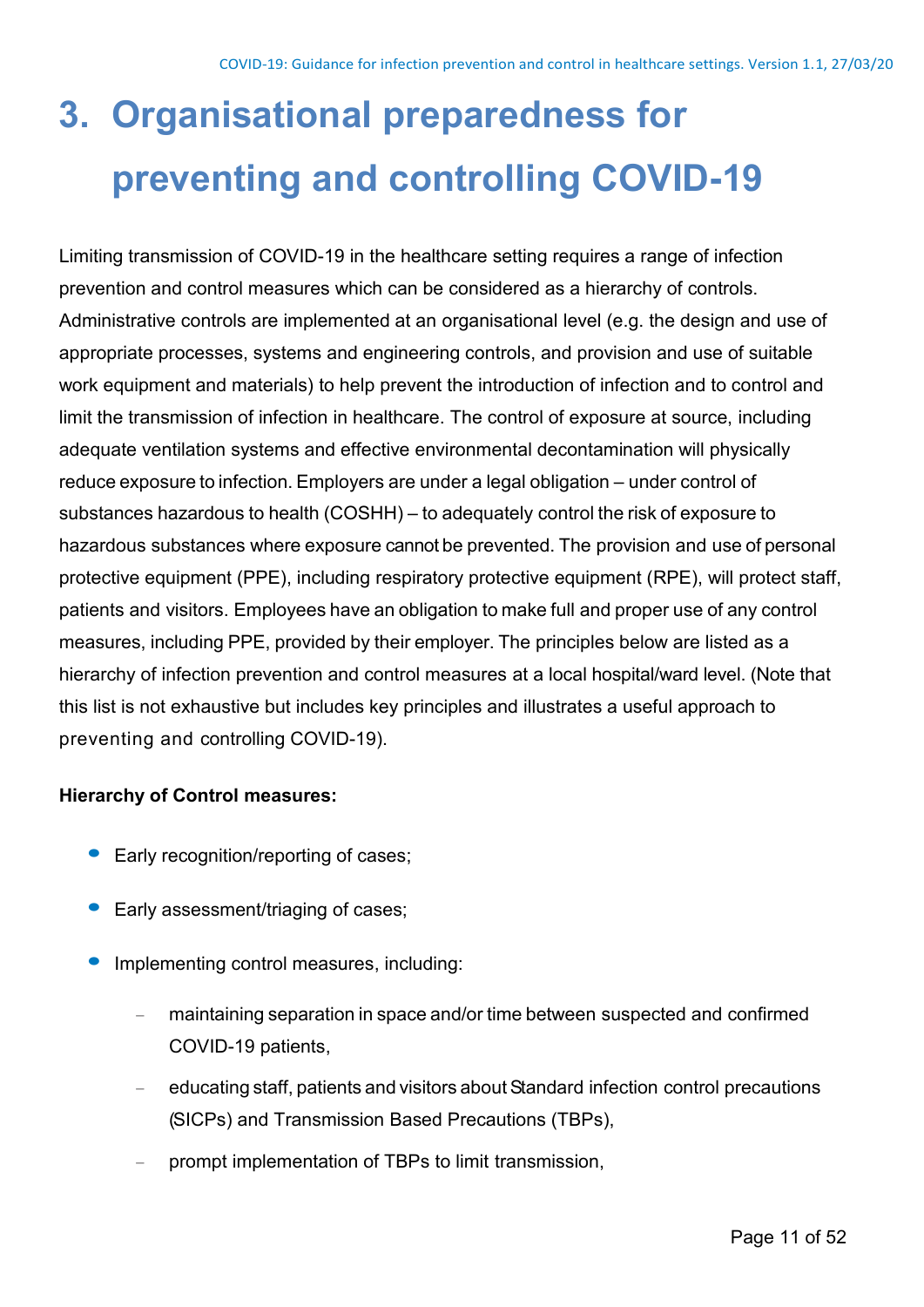- restricting access of ill visitors to the facility,
- instructing staff members with symptoms to stay at home and not come to work until symptoms resolve,
- planning and implementation of strategies for surge capacity.

In preparedness for implementing these control measures all healthcare organisations should undertake planning, and test the preparedness response for the various phases of a pandemic. This includes:

- An assessment of their facilities' current capabilities. Healthcare services will not be able to operate under 'business as usual' during a COVID-19 pandemic. An assessment of the practical ability to deliver care and implement control measures under the pressure of an exceptional number of patient admissions and reduced staff numbers due to illness must be assessed; ensuring their facilities' most current blueprints are readily available and accessible if needed to make necessary changes;
- An assessment of the current workforce;
- Working in a multidisciplinary team with healthcare and social care leaders/managers, engineering, and clinical staff to plan for segregation of patients and/or services and creation of adequate isolation rooms; identifying potential areas that could be converted effectively with minimum modifications; and
- Defining engineering, administrative, and personnel requirements that can be efficiently implemented during a pandemic COVID-19 event.<sup>8</sup>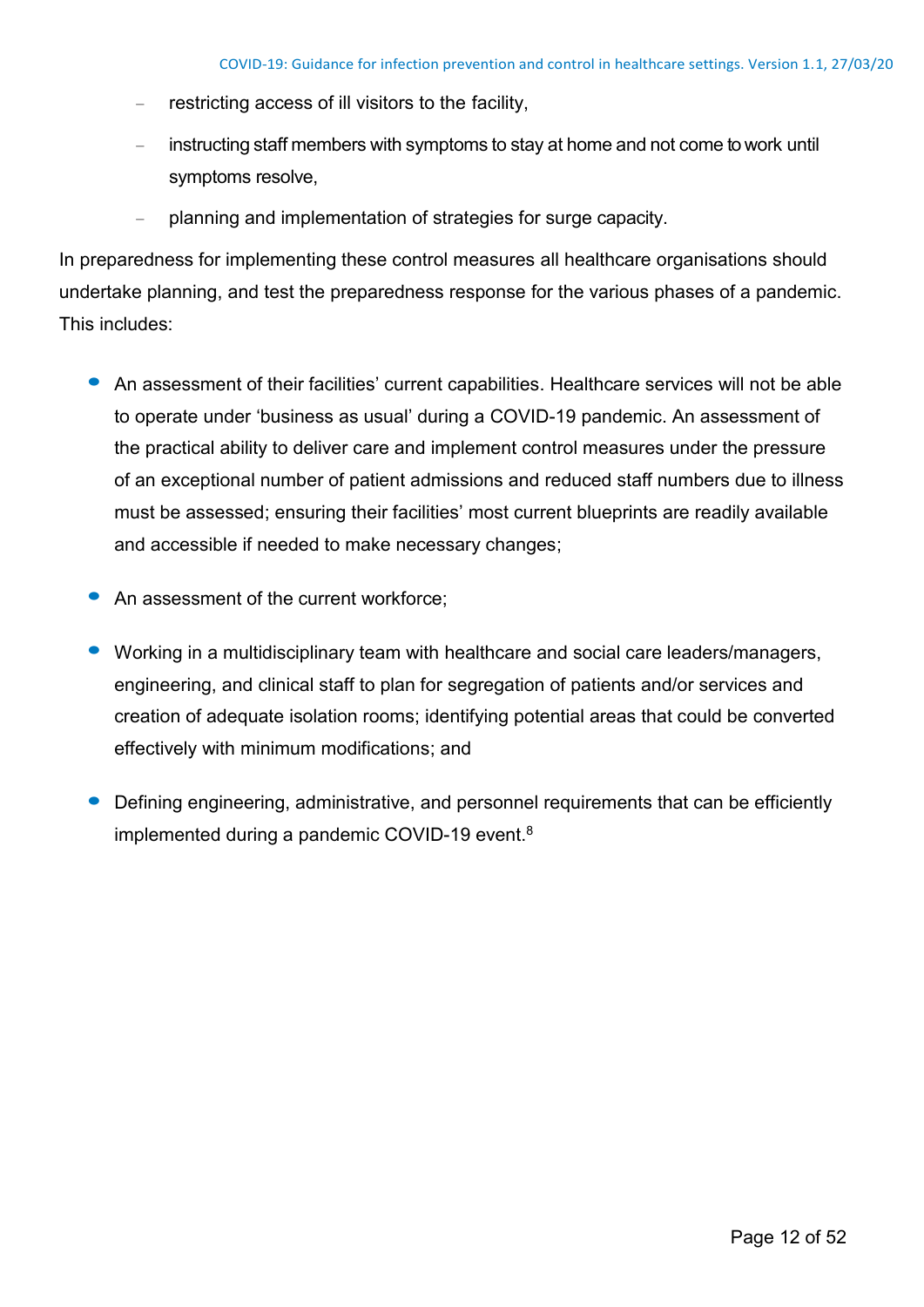# <span id="page-12-0"></span>**4. Infection prevention and control precautions**

Standard infection control precautions (SICPs) and transmission based precautions (TBPs) must be used when managing patients with suspected or confirmed COVID-19.

#### <span id="page-12-1"></span>**4.1 Standard infection control precautions (SICPs) definition**

Standard infection control precautions (SICPs) are the basic infection prevention and control measures necessary to reduce the risk of transmission of infectious agents from both recognised and unrecognised sources. Sources include blood and other body fluids, secretions and excretions (excluding sweat), non-intact skin or mucous membranes, and any equipment or items in the care environment. SICPs should be used by all staff, in all care settings, at all times, for all patients.

#### <span id="page-12-2"></span>**4.2 Transmission Based Precautions (TBPs) definition**

Transmission based precautions (TBPs) are applied when SICPs alone are insufficient to prevent cross transmission of an infectious agent. TBPs are additional infection control precautions required when caring for a patient with a known or suspected infectious agent. TBPs are categorised by the route of transmission of the infectious agent:

#### <span id="page-12-3"></span>**4.3 Routes of transmission:**

- **Contact precautions:** Used to prevent and control infection transmission via direct contact or indirectly from the immediate care environment (including care equipment). This is the most common route of infection transmission.
- **Droplet precautions:** Used to prevent and control infection transmission over short distances via droplets (>5μm) from the respiratory tract of one individual directly onto a mucosal surface or conjunctivae of another individual. Droplets penetrate the respiratory system to above the alveolar level. The maximum distance for cross transmission from droplets has not been definitively determined, although a distance of approximately 1 metre (3 feet) around the infected individual has frequently been reported in the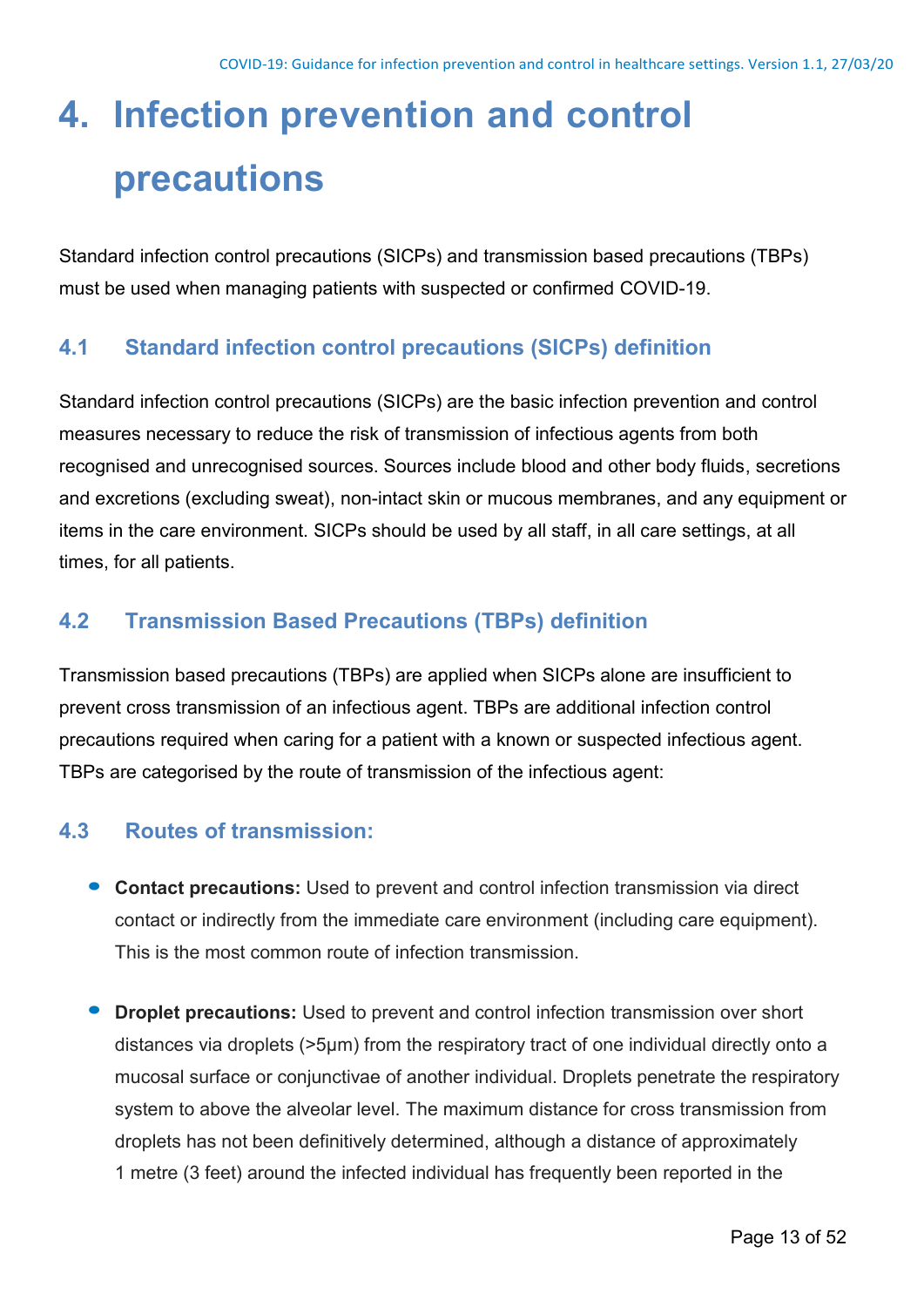medical literature as the area of risk.<sup>7, 9</sup>

● **Airborne precautions:** Used to prevent and control infection transmission without necessarily having close contact via aerosols (≤5μm) from the respiratory tract of one individual directly onto a mucosal surface or conjunctivae of another individual. Aerosols penetrate the respiratory system to the alveolar level.

Interrupting transmission of COVID-19 requires both droplet and contact precautions; if an aerosol generating procedure (AGP) is being undertaken then airborne precautions are required in addition to contact precautions.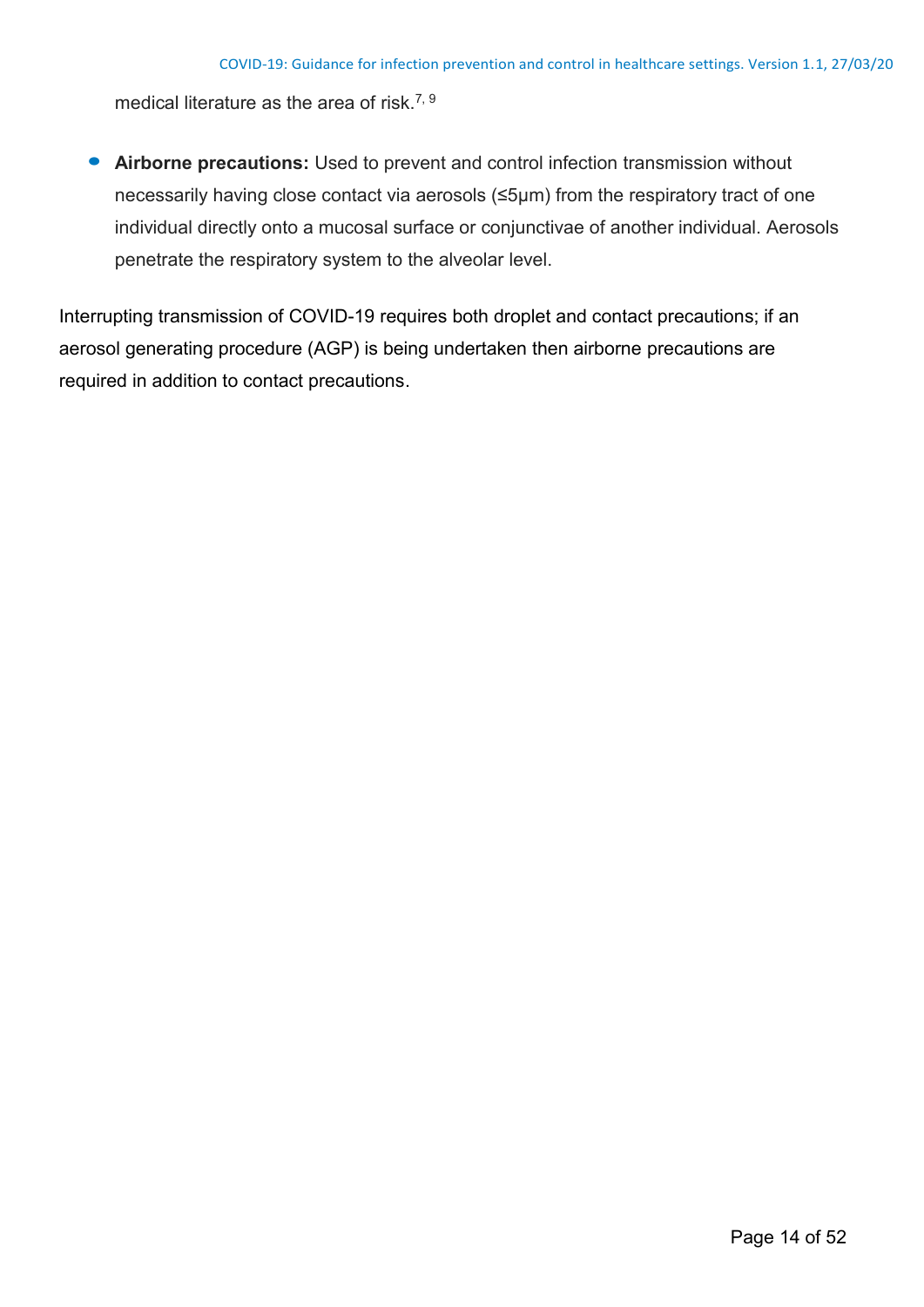# <span id="page-14-0"></span>**5. Standard infection control precautions (SICPs)**

#### <span id="page-14-1"></span>**5.1 Patient placement/assessment for infection risk**

Patients must be promptly assessed for infection risk on arrival at the care area and, if possible, prior to accepting a patient from another care area. Patients should be continuously reviewed throughout their inpatient stay. In all healthcare settings, patients with symptoms of COVID-19 should be segregated from non-symptomatic patients as promptly as possible.

#### <span id="page-14-2"></span>**5.2 Hand hygiene**

Hand hygiene is essential to reduce the transmission of infection in health and other care settings and is a critical element of standard infection control precautions (SICPs). All staff, patients and visitors should decontaminate their hands with alcohol based hand rub (ABHR) when entering and leaving areas where care for –suspected and confirmed COVID-19 patients is being delivered.

Hand hygiene must be performed immediately before every episode of direct patient care and after any activity or contact that potentially results in hands becoming contaminated, including the removal of personal protective equipment (PPE), equipment decontamination and waste handling: [https://www.who.int/gpsc/5may/Your\\_5\\_Moments\\_For\\_Hand\\_Hygiene\\_Poster.pdf](https://www.who.int/gpsc/5may/Your_5_Moments_For_Hand_Hygiene_Poster.pdf)

#### **Before performing hand hygiene:**

- expose forearms (bare below the elbows);
- remove all hand and wrist jewellery (a single, plain metal finger ring is permitted but should be removed (or moved up) during hand hygiene);
- ensure finger nails are clean, short and that artificial nails or nail products are not worn;
- cover all cuts or abrasions with a waterproof dressing.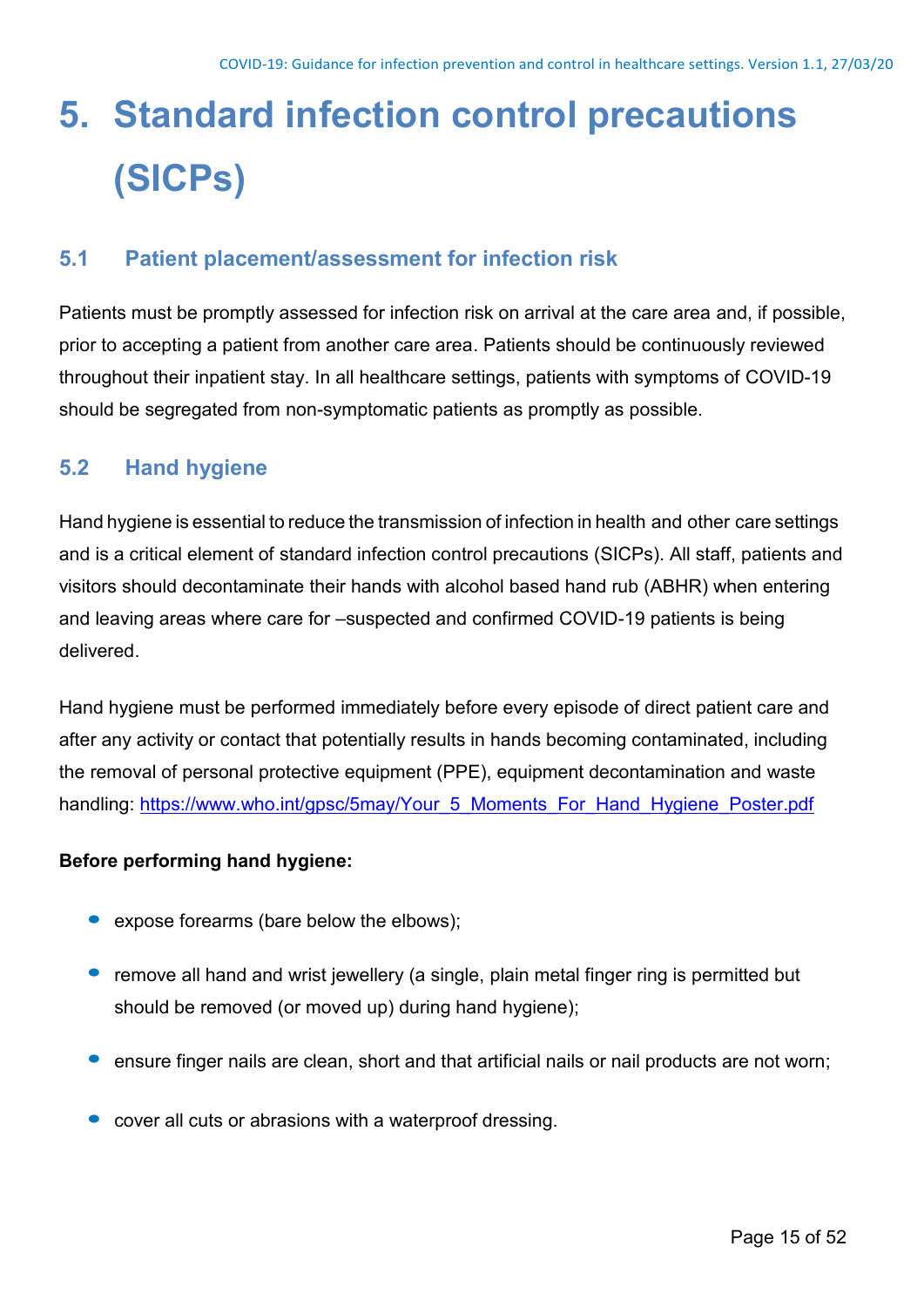#### **Technique for hand washing and rubbing**

- Hand hygiene includes the use of ABHR for routine hand hygiene and hand washing with soap and water, including thorough drying, if hands are visibly soiled or dirty.
- The technique for hand washing must be carried out thoroughly and for a time period sufficient to inactivate the virus i.e. 40 to 60 seconds. See

[●](#page-37-0)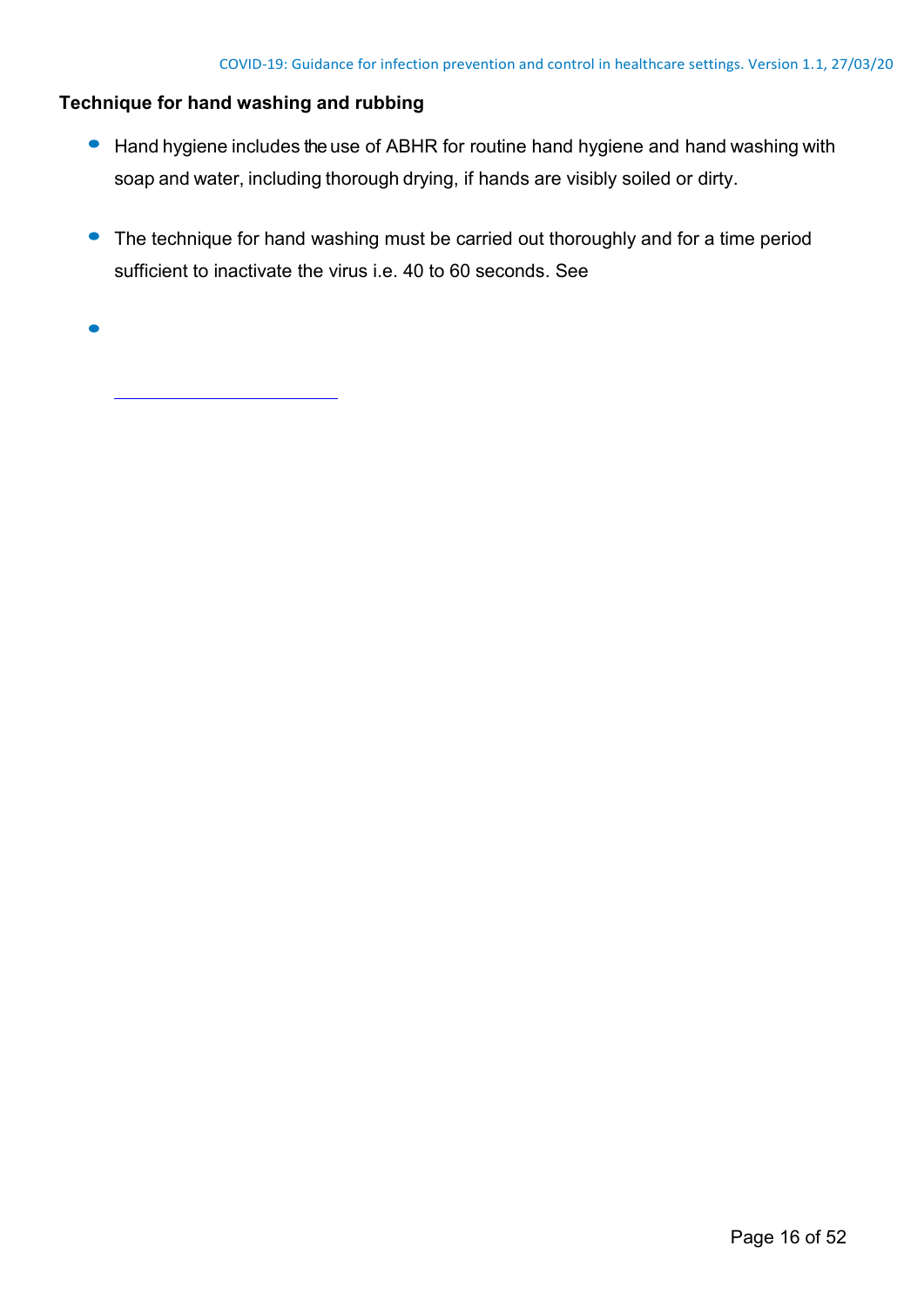- Appendix [1: Best practice how to hand wash.](#page-37-0)
- ABHR must be available for all staff as near to point of care as possible, where this is not practical, personal dispensers should be used. The technique for use of ABHR to decontaminate hands must be carried out thoroughly and for a time period sufficient to inactivate the virus i.e. 20 to 30 seconds. See [Appendix 2.](#page-39-1)
- Where no running water is available or hand hygiene facilities are lacking, such as in a patient's home, staff may use hand wipes followed by ABHR and should wash their hands at the first available opportunity.

#### <span id="page-16-0"></span>**5.3 Respiratory and cough hygiene – 'Catch it, bin it, kill it'**

Patients, staff and visitors should be encouraged to minimise potential COVID-19 transmission through good respiratory hygiene measures:

- Disposable, single-use tissues should be used to cover the nose and mouth when sneezing, coughing or wiping and blowing the nose. Used tissues should be disposed of promptly in the nearest waste bin.
- Tissues, waste bins (lined and foot operated) and hand hygiene facilities should be available for patients, visitors and staff.
- Hands should be cleaned (using soap and water if possible, otherwise using ABHR) after coughing, sneezing, using tissues or after any contact with respiratory secretions and contaminated objects.
- Encourage patients to keep hands away from the eyes, mouth and nose.
- Some patients (e.g. the elderly and children) may need assistance with containment of respiratory secretions; those who are immobile will need a container (e.g. a plastic bag) readily at hand for immediate disposal of tissues.
- In common waiting areas or during transportation, symptomatic patients may wear a fluid-resistant (Type IIR) surgical face mask (FRSM), if tolerated, to minimise the dispersal of respiratory secretions and reduce environmental contamination.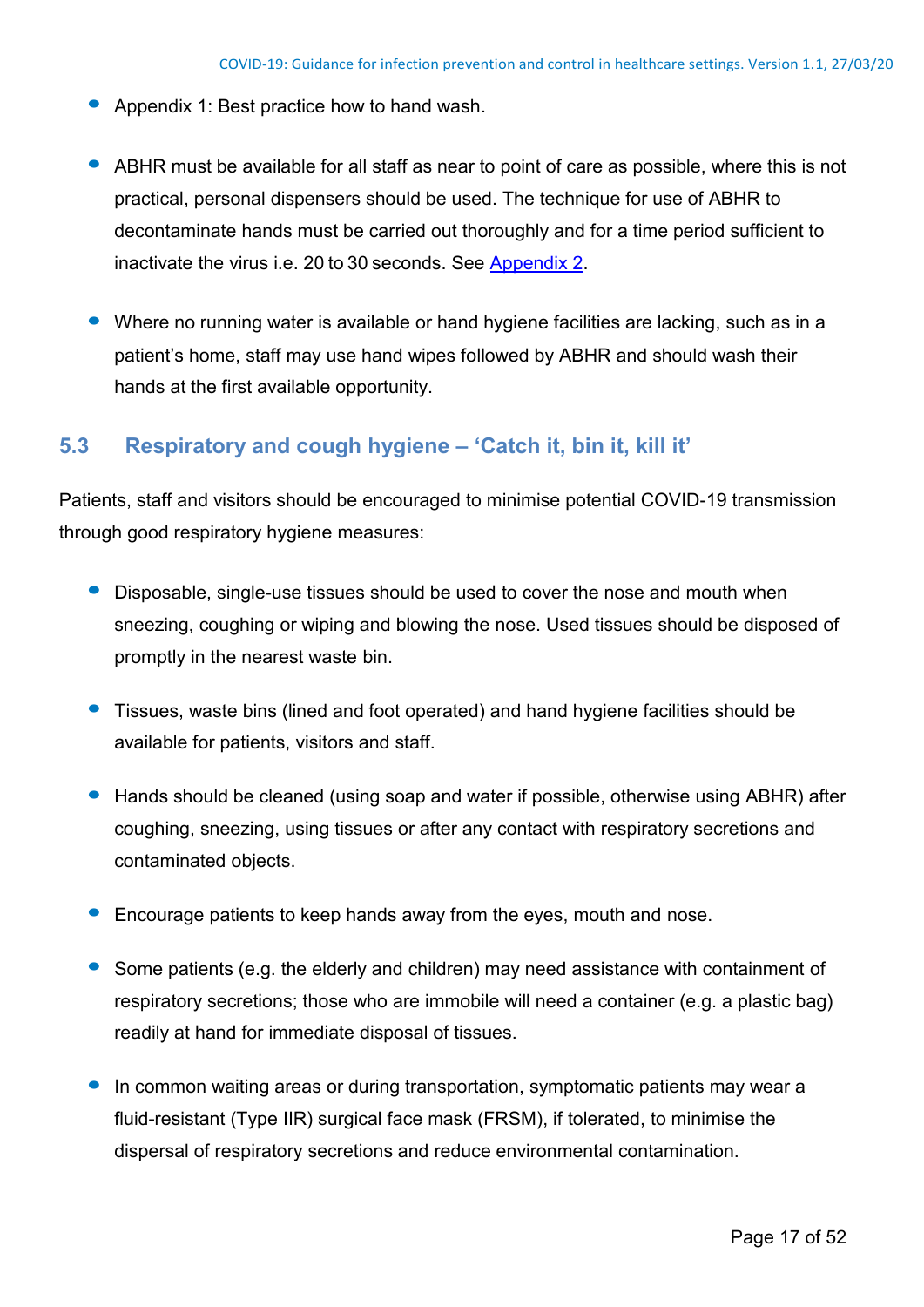#### <span id="page-17-0"></span>**5.4 Personal Protective Equipment (PPE)**

Before undertaking any procedure, staff should assess any likely exposure and ensure PPE is worn that provides adequate protection against the risks associated with the procedure or task being undertaken. All staff should be trained in the proper use of all PPE that they may be required to wear.

In addition:

Staff who have had and recovered from COVID-19 should continue to follow infection control precautions, including the PPE recommended in this document.

All PPE should be:

- compliant with the relevant BS/EN standards (European technical standards as adopted in the UK);
- located close to the point of use;
- stored to prevent contamination in a clean/dry area until required for use (expiry dates must be adhered to);
- single-use only;
- changed immediately after each patient and/or following completion of a procedure or task; and
- disposed of after use into the correct waste stream i.e. healthcare/clinical waste (this may require disposal via orange or yellow bag waste; local guidance will be provided depending on the impact of the disease)

#### <span id="page-17-1"></span>**5.4.1 Disposable apron/gown**

Disposable plastic aprons must be worn to protect staff uniform or clothes from contamination when providing direct patient care and during environmental and equipment decontamination.

Fluid-resistant gowns must be worn when a disposable plastic apron provides inadequate cover of staff uniform or clothes for the procedure/task being performed and when there is a risk of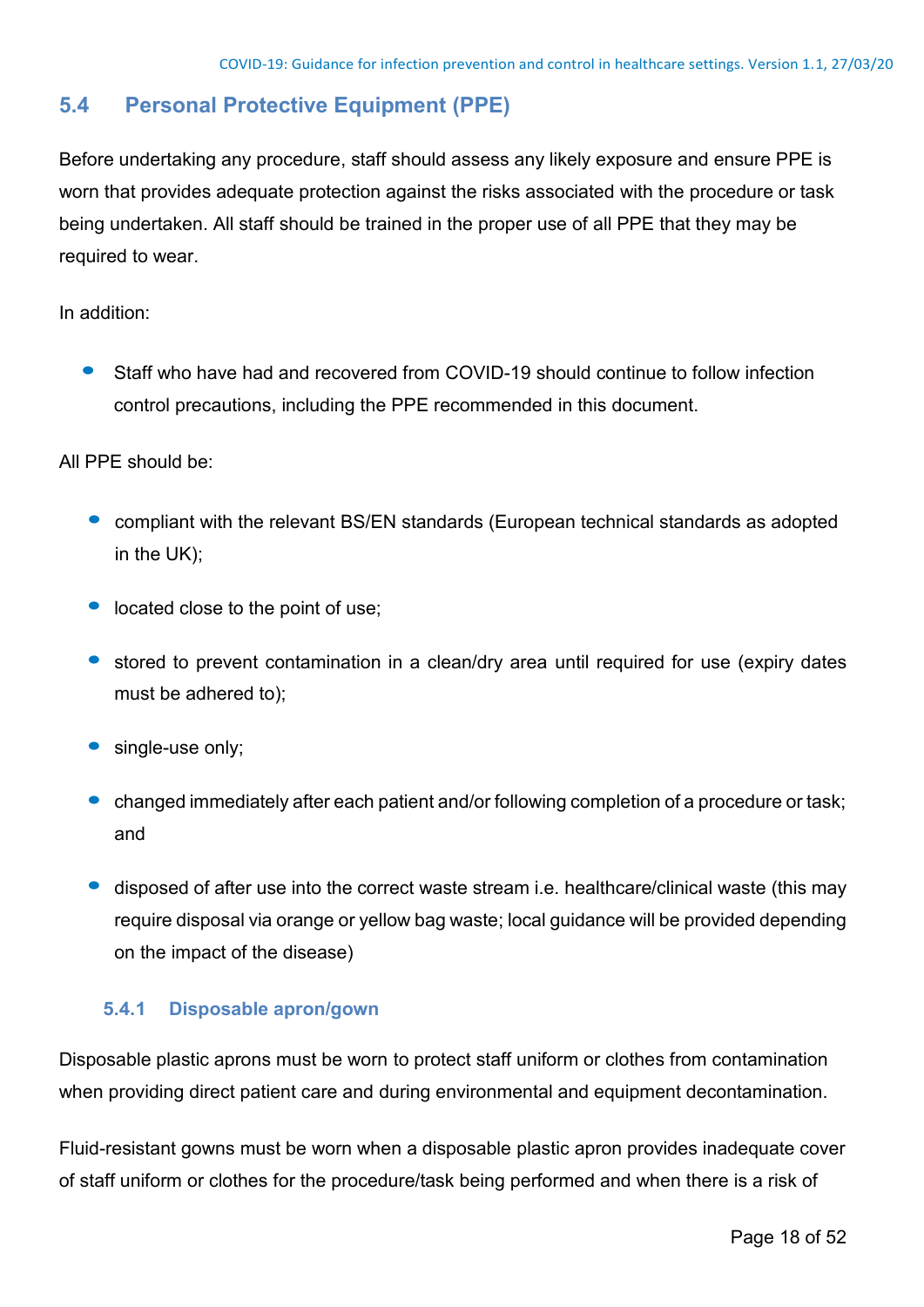extensive splashing of blood and/or other body fluids e.g. during aerosol generating procedures (AGPs). If non fluid-resistant gowns are used, a disposable plastic apron should be worn underneath.

Disposable aprons and gowns must be changed between patients and immediately after completion of a procedure/task.

#### <span id="page-18-0"></span>**5.4.2 Disposable gloves**

Disposable gloves must be worn when providing direct patient care and when exposure to blood and/or other body fluids is anticipated/likely, including during equipment and environmental decontamination. Gloves must be changed immediately following the care episode or the task undertaken.

#### <span id="page-18-1"></span>**5.4.3 Eye protection/Face visor**

Eye/face protection should be worn when there is a risk of contamination to the eyes from splashing of secretions (including respiratory secretions), blood, body fluids or excretions. An individual risk assessment should be carried out prior to/at the time of providing care.

Disposable, single-use, eye/face protection is recommended.

Eye/face protection can be achieved by the use of any one of the following:

- surgical mask with integrated visor;
- full face shield/visor:
- polycarbonate safety spectacles or equivalent;

Regular corrective spectacles are not considered adequate eye protection.

See [Appendix 3](#page-41-0) for the correct order of donning and doffing personal protective equipment (PPE).

#### <span id="page-18-2"></span>**5.5 Safe management of linen (laundry)**

No special procedures are required; linen is categorised as 'used' or 'infectious'. All linen used in the direct care of patients with suspected and confirmed COVID-19 should be managed as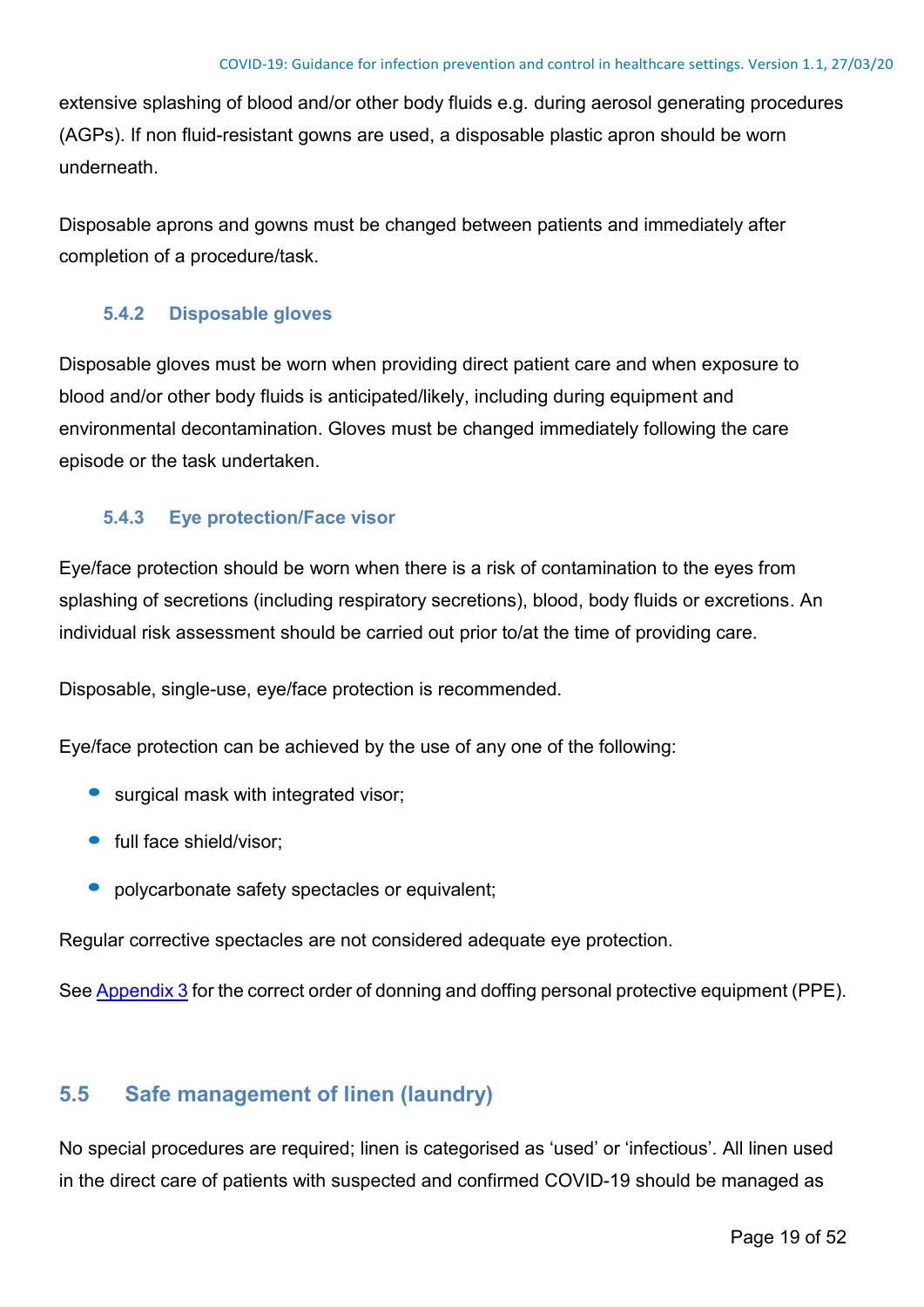'infectious' linen. Linen must be handled, transported and processed in a manner that prevents exposure to the skin and mucous membranes of staff, contamination of their clothing and the environment:

Disposable gloves and an apron should be worn when handling infectious linen.

All linen should be handled inside the patient room/cohort area. A laundry receptacle should be available as close as possible to the point of use for immediate linen deposit.

When handling linen do not:

- rinse, shake or sort linen on removal from beds/trolleys;
- place used/infectious linen on the floor or any other surfaces e.g. a locker/table top;
- re-handle used/infectious linen once bagged;
- overfill laundry receptacles; or
- place inappropriate items in the laundry receptacle e.g. used equipment/needles.

When managing infectious linen:

- place directly into a water-soluble/alginate bag and secure;
- place the water-soluble bag inside a clear polythene bag and secure;
- place the polythene bag into in the appropriately coloured (as per local policy) linen bag (hamper).

All linen bags/receptacles must be tagged e.g. ward/care area and date. Store all used/infectious linen in a designated, safe, lockable area whilst awaiting uplift. Organisational preparedness plans should consider the safe storage of excess linen awaiting collection and for maintaining supplies of clean linen for patient use.

#### <span id="page-19-0"></span>**5.6 Staff uniforms/clothes**

The appropriate use of personal protective equipment (PPE) will protect staff uniform from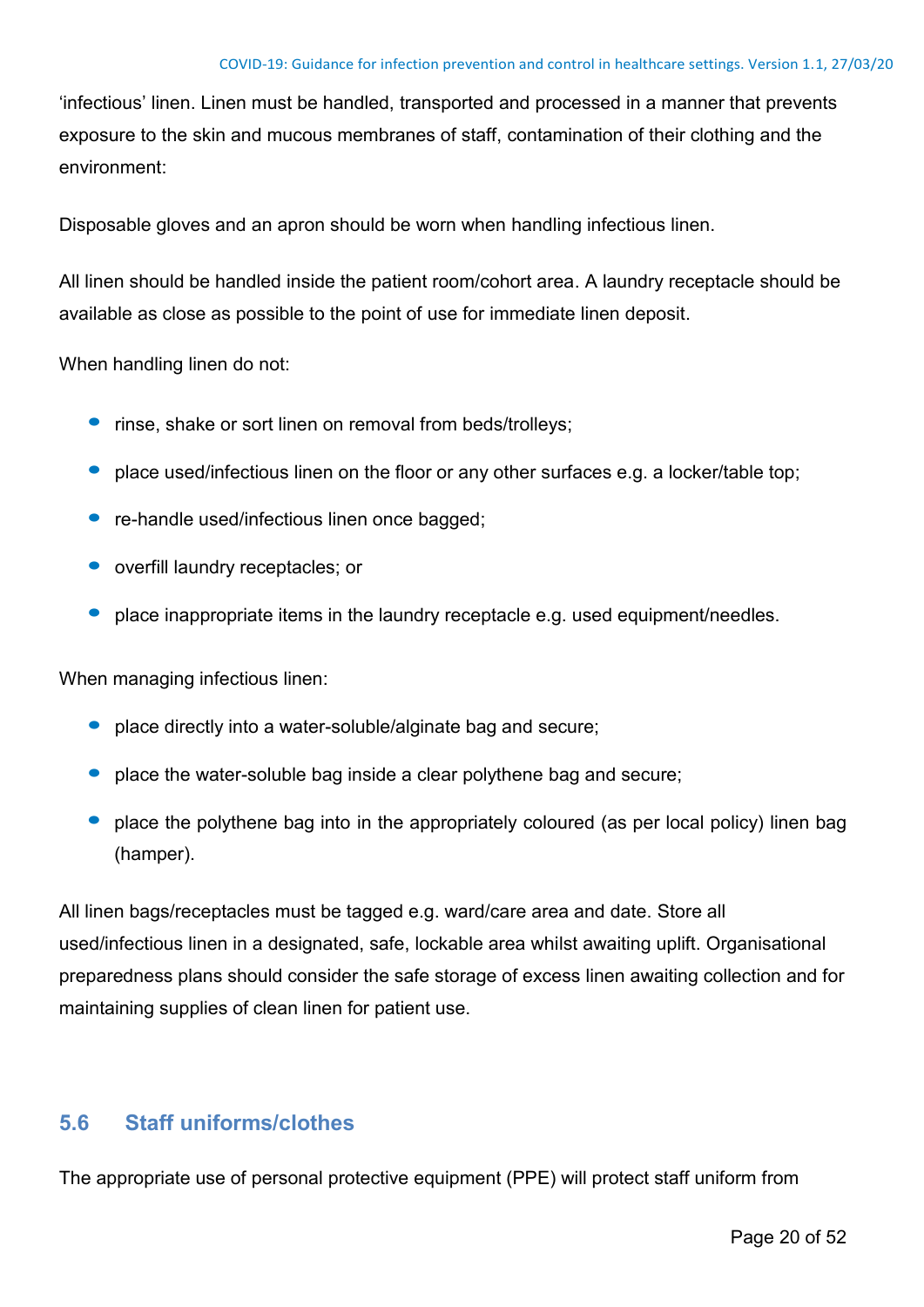contamination in most circumstances. Healthcare facilities should provide changing rooms/areas where staff can change into uniforms on arrival at work.

Organisations may consider the use of theatre scrubs for staff who do not usually wear a uniform but who are likely to come into close contact with patients e.g. medical staff.

Healthcare laundry services should be used to launder staff uniforms. If there is no laundry facility available, then uniforms should be transported home in a disposable plastic bag. This bag should be disposed of into the household waste stream.

Uniforms should be laundered:

- separately from other household linen;
- $\bullet$  in a load not more than half the machine capacity;
- at the maximum temperature the fabric can tolerate, then ironed or tumbled-dried.

NB. It is best practice to change into and out of uniforms at work and not wear them when travelling; this is based on public perception rather than evidence of an infection risk. This does not apply to community health workers who are required to travel between patients in the same uniform.

#### <span id="page-20-0"></span>**5.7 Management of blood and body fluid spills**

Spillages must be decontaminated in line with local policy. For an example, see [Appendix](#page-42-0) 4.

#### <span id="page-20-1"></span>**5.8 Management of healthcare (including clinical) and non-clinical waste**

Large volumes of waste may be generated by frequent use of PPE; advice from the local waste management team should be sought prospectively on how to manage this.

Dispose of all waste as clinical waste.

Waste from a possible or a confirmed case must be disposed of as Category B waste. The transport of Category B waste is described in Health Technical [Memorandum](https://www.gov.uk/government/publications/guidance-on-the-safe-management-of-healthcare-waste) 07-01: Safe [management](https://www.gov.uk/government/publications/guidance-on-the-safe-management-of-healthcare-waste) of healthcare waste. Disposal of all waste related to possible or confirmed cases should be classified as infectious clinical waste suitable for alternative treatment, unless the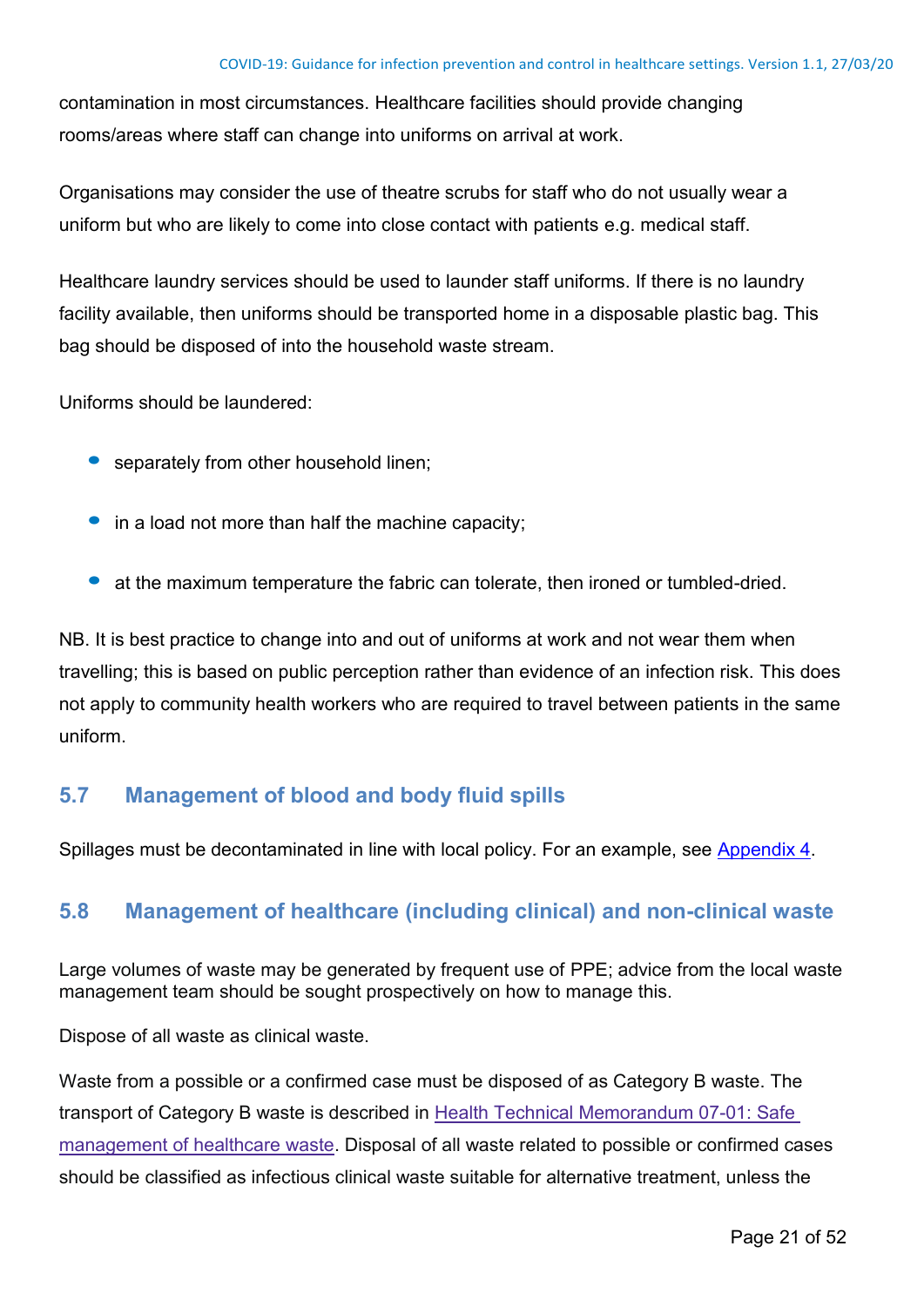waste has other properties that would require it to be incinerated.

### <span id="page-21-0"></span>**6. Transmission based precautions (TBPs) for pandemic COVID-19**

In addition to standard infection control precautions (SICPs), droplet precautions should be used for patients known or suspected to be infected with COVID-19 in all healthcare settings.

- COVID-19 virus is expelled as droplets from the respiratory tract of an infected individual (e.g. during coughing and sneezing) directly onto a mucosal surface or conjunctiva of a susceptible individual(s) or environmental surface(s).
- Droplets travel only short distances through the air; a distance of at least 1 metre has been used for deploying droplet precautions. However, this distance should be considered as the minimum rather than an absolute:
- Transmission based precautions (TBPs (droplet) should be continued until the resolution of the patient's fever and respiratory symptoms.

#### <span id="page-21-1"></span>**6.1 Duration of precautions**

Patients should remain in isolation/cohort with TBPs applied until the resolution of fever and respiratory symptoms. The duration of TBPs may require modification based on the intelligence gathered about COVID-19.

Patients can be discharged before resolution of symptoms provided they are deemed clinically fit for discharge and should be advised to self-isolate as per [staying at home](https://www.gov.uk/government/publications/covid-19-stay-at-home-guidance/stay-at-home-guidance-for-households-with-possible-coronavirus-covid-19-infection) guidance. Discharge to long term care facilities should be discussed and agreed locally.

The decision to modify the duration of, or 'stand down' TBPs should be made by the clinical team managing the patient(s); based on patient condition and in agreement with the local Infection Prevention and Control Team (IPCT).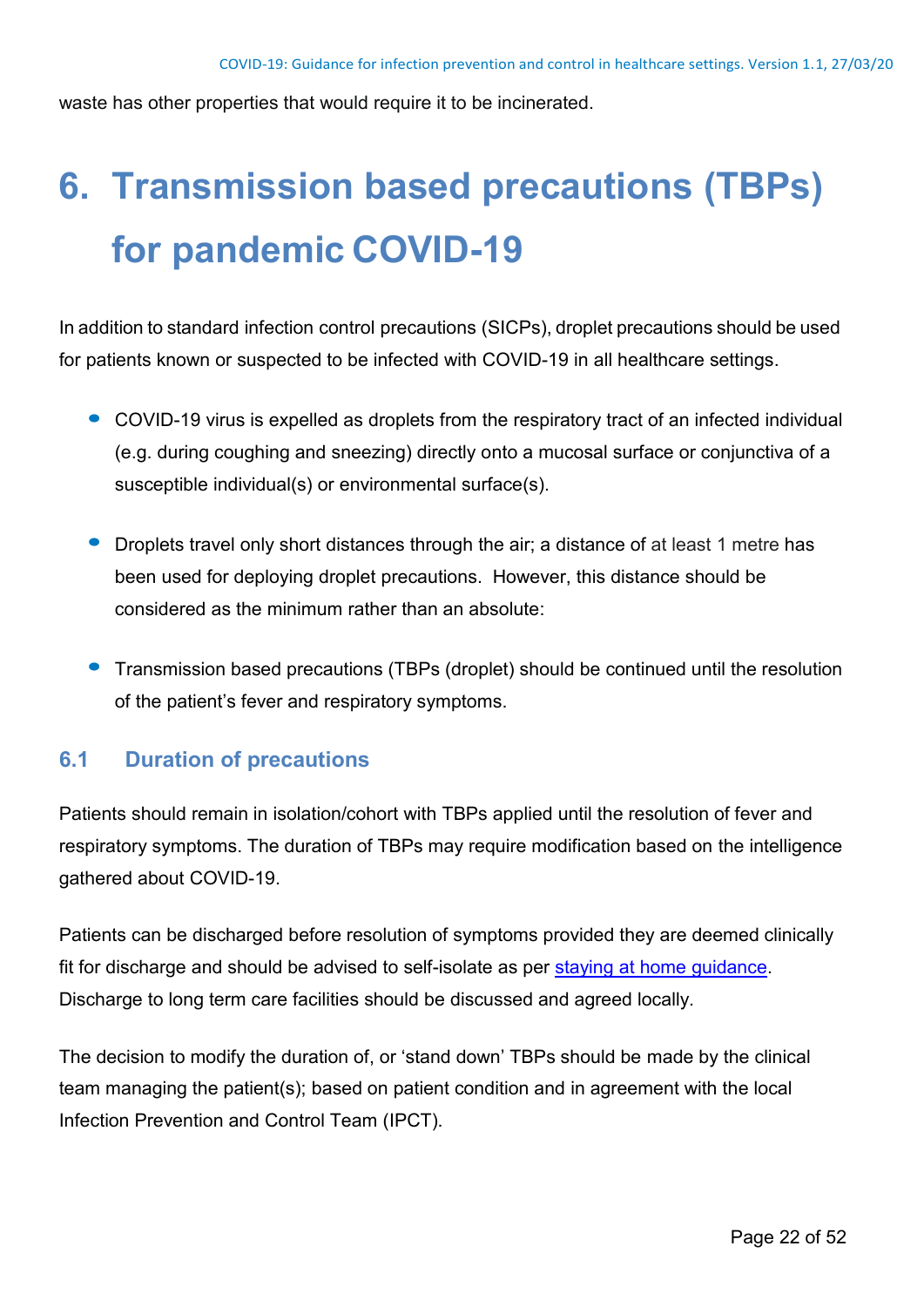#### <span id="page-22-0"></span>**6.2 Segregation and cohorting (inpatient settings)**

#### <span id="page-22-1"></span>**6.2.1 Negative pressure isolation rooms**

Special environmental controls, such as negative pressure isolation rooms, are not necessary to prevent the transmission of COVID-19. However, in the early stages, and in high risk settings, patients with suspected or confirmed COVID-19 may be isolated in negative pressure rooms**.** 

#### <span id="page-22-2"></span>**6.2.2 Single rooms**

Wherever possible, patients with suspected or confirmed COVID-19 should be placed in single rooms. In an escalating situation there is however likely to be a lack of single rooms/isolation facilities. Where single/isolation rooms are in short supply, and cohorting is not yet considered possible (patient(s) awaiting laboratory confirmation), prioritise patients who have excessive cough and sputum production for single/isolation room placement.

Single rooms in COVID-19 segregated areas should, wherever possible, be reserved for performing aerosol generating procedures (AGPs).

Single rooms in non-COVID-19 areas should be reserved for patients requiring isolation for other (non-influenza-like illness) reasons.

The prioritising of patients for isolation other than suspected or confirmed COVID-19 patients should be decided locally, based on patient need and local resources.

#### <span id="page-22-3"></span>**6.2.3 Cohort areas**

If a single/isolation room is not available, cohort confirmed respiratory infected patients with other patients confirmed to have COVID-19. Ensure patients are physically separated; a distance of at least 1 metre. Use privacy curtains between the beds to minimise opportunities for close contact. Where possible, a designated self-contained area or wing of the healthcare facility should be used for the treatment and care of patients with COVID-19. This area should:

- include a reception area that is separate from the rest of the facility and should, if feasible, have a separate entrance/exit from the rest of the building;
- not be used as a thoroughfare by other patients, visitors or staff, including patients being transferred, staff going for meal breaks, and staff and visitors entering and exiting the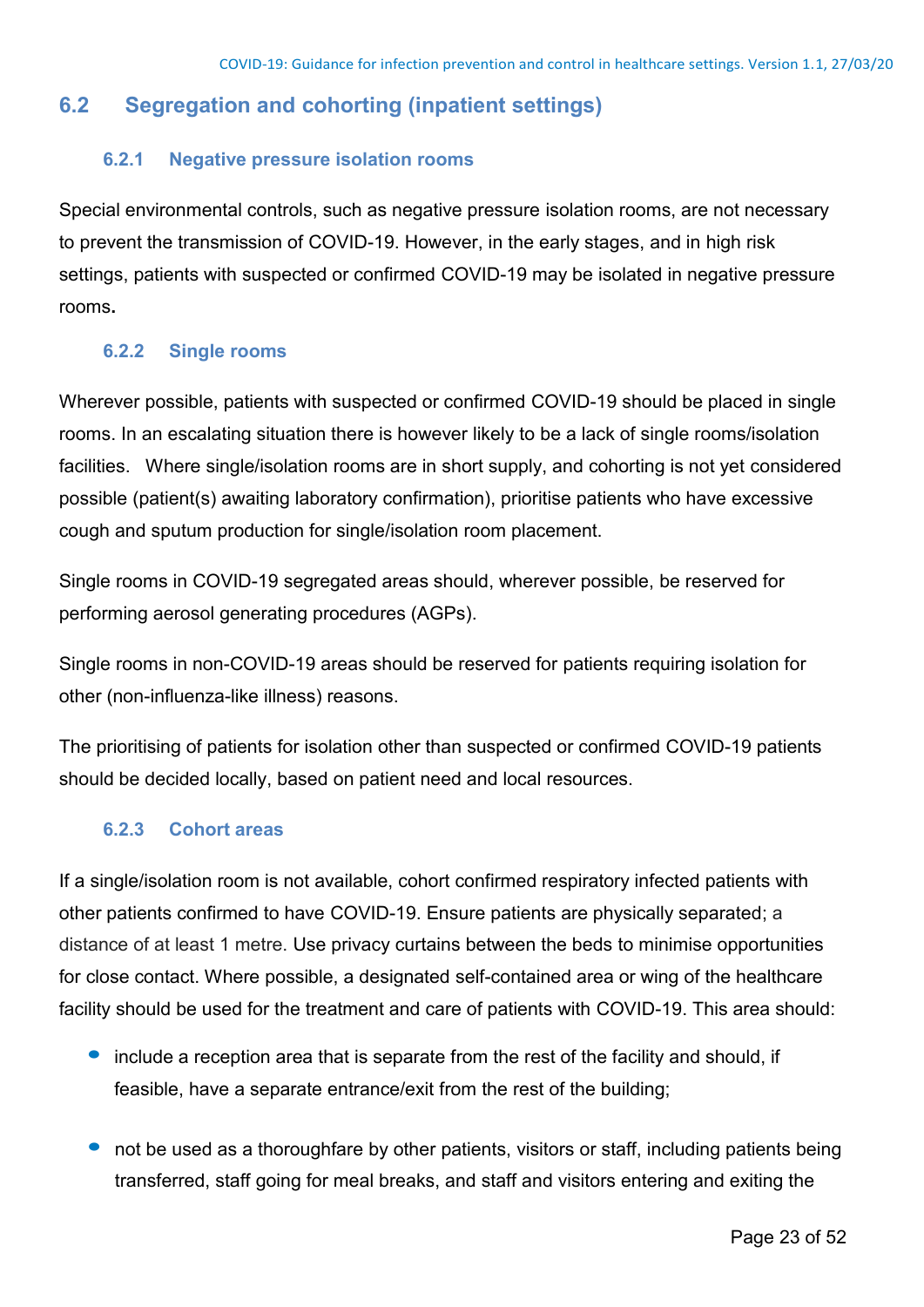building;

- be separated from non-segregated areas by closed doors; and
- have signage displayed warning of the segregated area to control entry.

Hospitals should consider creating cohort areas which differentiate the level of care required. It may also be prudent to consider:

- the need for cohorting in single/mixed sex wards/bays
- underlying patient condition (immunocompromised);
- age groups when cohorting children; and
- routine childhood vaccination status when cohorting children.

#### <span id="page-23-0"></span>**6.2.4 Staff cohorting**

Assigning a dedicated team of staff to care for patients in isolation/cohort rooms/areas is an additional infection control measure. This should be implemented whenever there are sufficient levels of staff available (so as not to have a negative impact on non-affected patients' care).

Staff who have had confirmed COVID-19 and recovered should continue to follow the infection control precautions, including personal protective equipment (PPE), as outlined in this document (see [section 7\)](#page-32-0).

#### <span id="page-23-1"></span>**6.2.5 Visitors to segregated/cohort areas**

Visitors to all areas of the healthcare facility should be restricted to essential visitors only, such as parents of paediatric patients or an affected patient's main carer. Local risk assessment and practical management should be considered, ensuring this is a pragmatic and proportionate response, including the consideration of whether there is a requirement for visitors to wear PPE or respiratory protective equipment (RPE).

Visiting may be suspended if considered appropriate. All visitors entering a segregated/cohort area must be instructed on hand hygiene. They must not visit any other care area.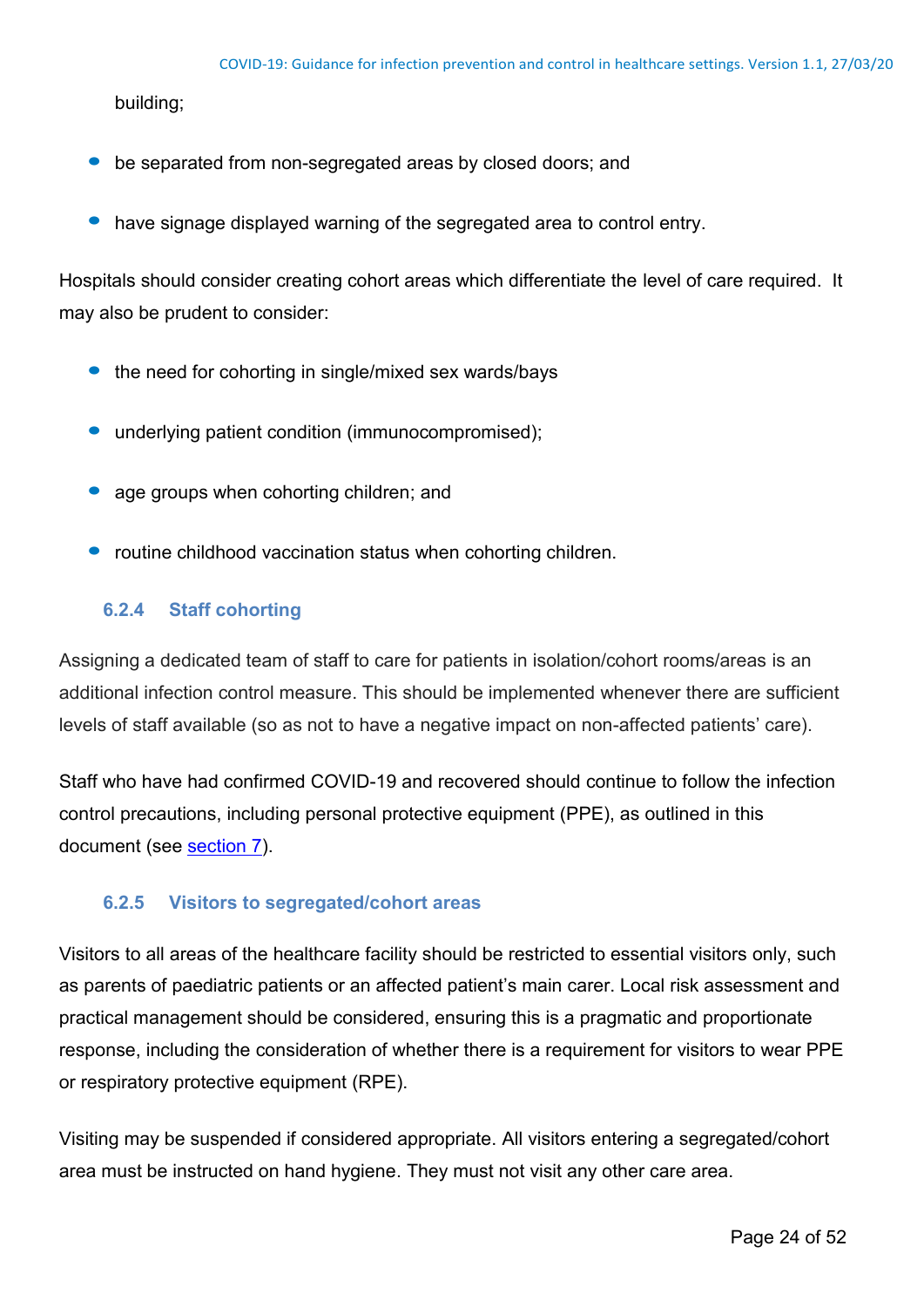Signage to support restrictions is critical. Visitors with COVID-19 symptoms must not enter the healthcare facility. Visitors who are symptomatic should be encouraged to leave and must not be permitted to enter areas where there are immunocompromised patients.

#### <span id="page-24-0"></span>**6.3 Patient transfers and transport**

#### <span id="page-24-1"></span>**6.3.1 Intra-hospital transfers:**

- The movement and transport of patients from their single room/cohort area should be limited to essential purposes only. Staff at the receiving destination must be informed that the patient has or is suspected to have COVID-19.
- If transport/movement is necessary, consider offering the patient a fluid-resistant (Type IIR) surgical mask (FRSM) to be worn during transportation, to minimise the dispersal of respiratory droplets when this can be tolerated.
- Patients must be taken straight to and returned from clinical departments and must not wait in communal areas. If possible, patients should be placed at the end of clinical lists.

#### <span id="page-24-2"></span>**6.3.2 Transfer from primary care/community settings:**

- If transfer from a primary care facility or community setting to hospital is required, the ambulance service should be informed of the infectious status of the patient.
- Staff of the receiving ward/department should be notified in advance of any transfer and must be informed that the patient has or is suspected to have COVID-19.

#### <span id="page-24-3"></span>**6.3.3 Inter-hospital transfers:**

Patient transfer from one healthcare facility to another should be avoided; transfer may be undertaken if medically necessary for specialist care arising out of complications or concurrent medical events (for example, cardiac angioplasty, and renal dialysis). If transfer is essential, the ambulance service and receiving hospital must be advised in advance of the infectious status of the patient.

#### <span id="page-24-4"></span>**6.4 Personal protective equipment (PPE)**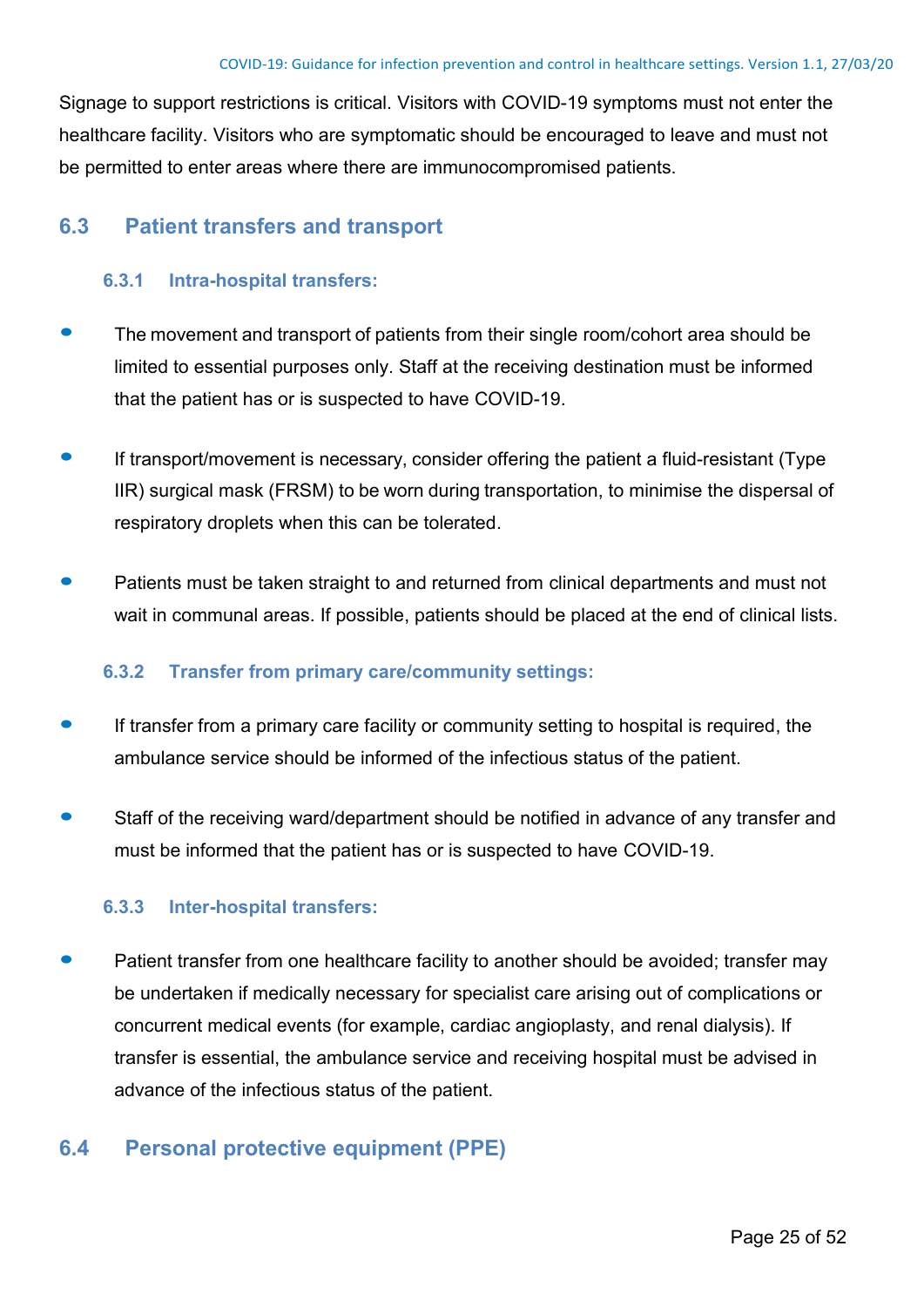<span id="page-25-1"></span>Personal protective equipment (PPE) for the care of patients with COVID-19 is summarised in Table 1, see [Appendix 3](#page-41-0) for how to put on and remove PPE.

**Table 1: Transmission based precautions (TBPs): Personal protective equipment (PPE) for care of patients with pandemic COVID-19**

|                                                                  | <b>Entry to</b><br>cohort area<br>(only if<br>necessary) no<br>patient<br>contact* | Within 1 metre of a<br>patient with<br>possible/confirmed<br><b>COVID-19*</b> | <b>High risk units</b><br>where AGPs<br>are being<br>conducted eg:<br><b>ICU/ITU/HDU</b> | <b>Aerosol</b><br>generating<br>procedures<br>(any setting) |
|------------------------------------------------------------------|------------------------------------------------------------------------------------|-------------------------------------------------------------------------------|------------------------------------------------------------------------------------------|-------------------------------------------------------------|
| <b>Disposable</b><br><b>Gloves</b>                               | <b>No</b>                                                                          | <b>Yes</b>                                                                    | Yes                                                                                      | <b>Yes</b>                                                  |
| <b>Disposable</b><br><b>Plastic Apron</b>                        | <b>No</b>                                                                          | Yes                                                                           | Yes                                                                                      | <b>No</b>                                                   |
| <b>Disposable</b><br><b>Gown</b>                                 | <b>No</b>                                                                          | <b>No</b>                                                                     | <b>No</b>                                                                                | <b>Yes</b>                                                  |
| <b>Fluid-resistant</b><br>(Type IIR)<br>surgical mask<br>(FRSM)  | Yes                                                                                | <b>Yes</b>                                                                    | <b>No</b>                                                                                | <b>No</b>                                                   |
| <b>Filtering face</b><br>piece (class 3)<br>(FFP3)<br>respirator | <b>No</b>                                                                          | <b>No</b>                                                                     | Yes                                                                                      | <b>Yes</b>                                                  |
| <b>Disposable</b><br><b>Eye protection</b>                       | <b>No</b>                                                                          | <b>Risk assessment</b>                                                        | Yes                                                                                      | <b>Yes</b>                                                  |

\*Personal protective equipment (PPE) for close patient contact (within 1 metre) also applies to the collection of nasal or nasopharyngeal swabs.

#### <span id="page-25-0"></span>**6.4.1 Fluid resistant (Type IIR) surgical face masks (FRSM)**

Fluid-resistant (Type IIR) surgical masks (FRSMs) are worn to protect the wearer from the transmission of COVID-19 by respiratory droplets.

In all healthcare settings: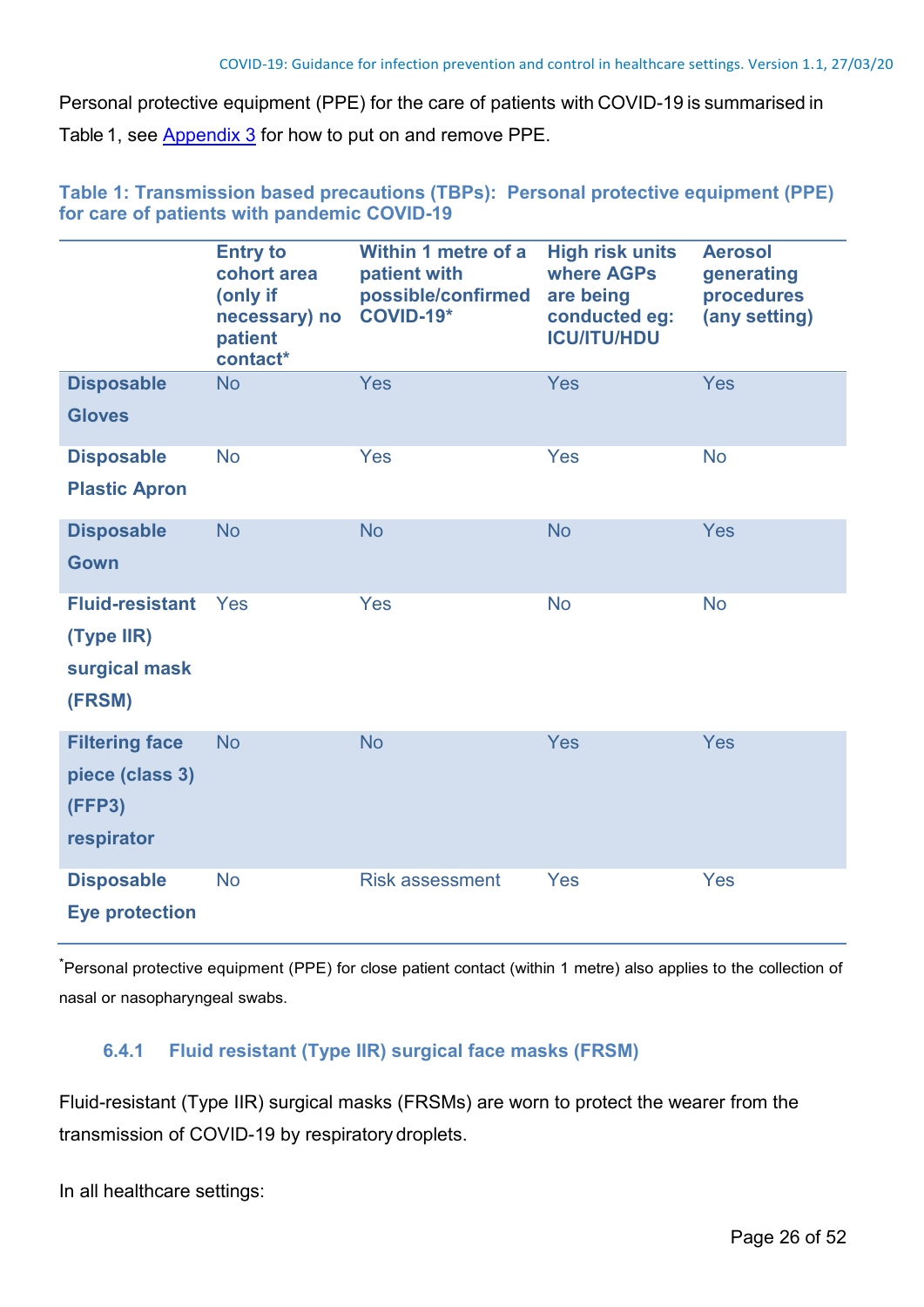- A FRSM must be worn when working in close contact (within 1 metre) of a patient with COVID-19 symptoms. This provides a physical barrier to minimise contamination of the mucosa of the mouth and nose.
- In an area where pandemic COVID-19 patients have been cohorted together, it may be more practical for staff to wear a FRSM at all times, rather than only when in close contact with a patient. Similarly, in primary care/outpatient settings it may be more practical for staff working in a segregated (COVID-19 patient) area to wear a FRSM for the duration they are in the patient area.
- A FRSM for COVID-19 should:
	- be well fitted covering both nose and mouth;
	- not be allowed to dangle around the neck of the wearer after or between each use;
	- not be touched once put on;
	- be changed when they become moist or damaged;
	- be removed outside the patient room, cohort area or 1 metre away from the patient with possible/confirmed COVID-19; and
	- be worn once and then discarded as healthcare (clinical) waste (hand hygiene must always be performed after disposal).

The provision of a FRSM for patients with suspected/confirmed COVID-19 at point of assessment or triage in any healthcare setting should be considered if the patient can tolerate it (except when in a dedicated COVID-19 area).

#### <span id="page-26-0"></span>**6.4.2 Filtering face piece (class 3) (FFP3) respirators**

Filtering face piece (class 3) (FFP3) respirators should be worn whenever there is a risk of airborne transmission of pandemic COVID-19 i.e. during aerosol generating procedures (AGPs)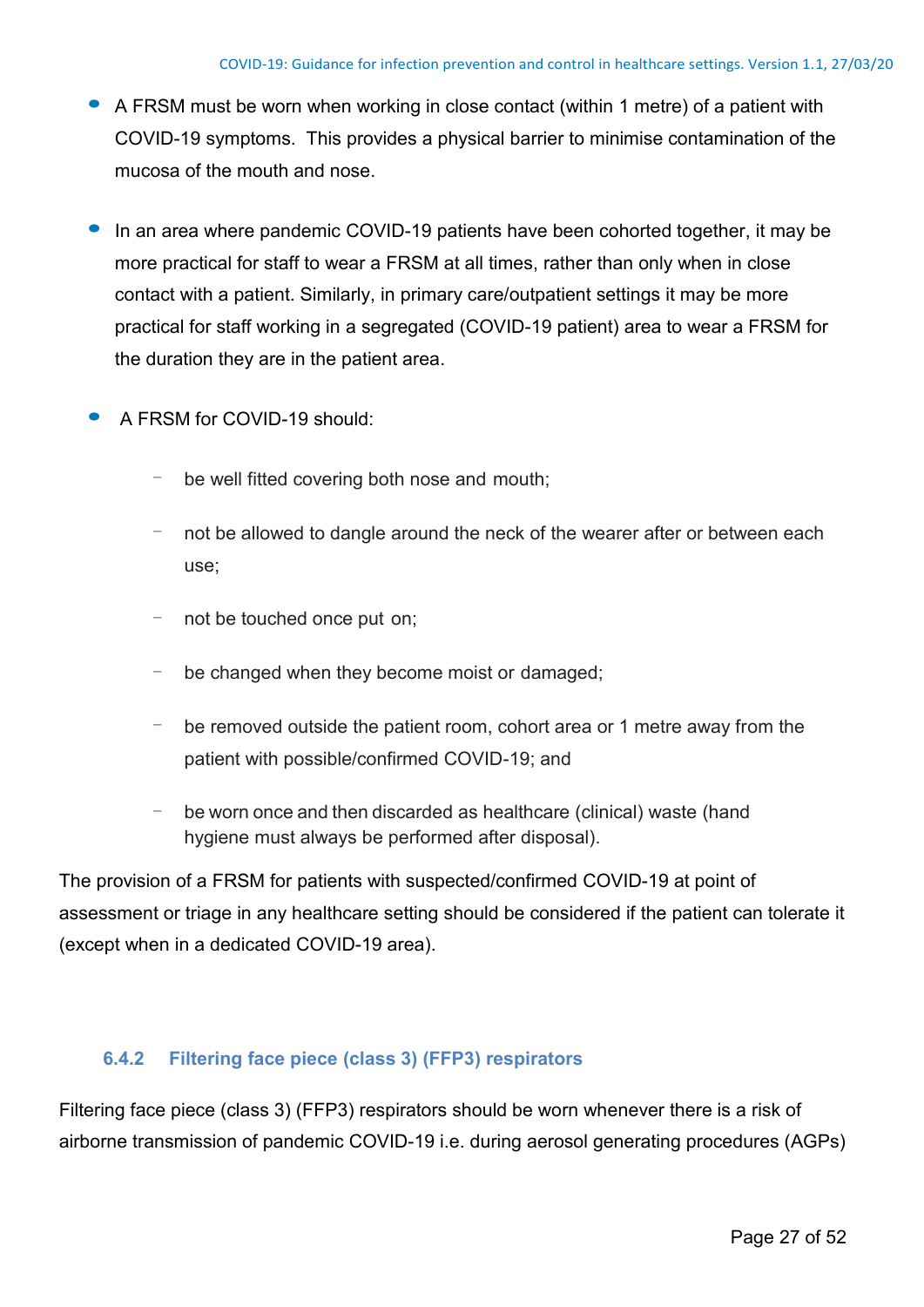and at all times in intensive care unit (ICU), intensive therapy unit (ITU), high dependency unit (HDU) where COVID-19 patients are cohorted.

All tight fitting respiratory protective equipment (RPE) (i.e. FFP3 respirators) must be:

- single use (disposable) and fluid-resistant<sup>\*</sup>. Fluid resistant FFP3's should be worn with appropriate eye protection;
- fit tested on all healthcare staff who may be required to wear an FFP3 respirator to ensure an adequate seal/fit according to the manufacturers' guidance; fit checked (according to the manufacturers' guidance) every time an FFP3 respirator is donned to ensure an adequate seal has been achieved;
- compatible with other facial protection used i.e. protective eyewear so that this does not interfere with the seal of the respiratory protection. Regular corrective spectacles are not considered adequate eye protection;
- disposed of and replaced if breathing becomes difficult, the respirator is damaged or distorted, the respirator becomes obviously contaminated by respiratory secretions or other body fluids, or if a proper face fit cannot be maintained; and
- be worn once and then discarded as healthcare (clinical) waste (hand hygiene must always be performed after disposal).

\*If wearing a FFP3 that is not fluid resistant, a full face shield/ visor must be worn

A FFP3 respirator, although 'single use', can be worn for as long as comfortable, for example for the duration of a ward round or providing clinical care.

Once separated from the face FFP3s must be discarded.

In the absence of an anteroom/lobby remove FFP3 respirators in a safe area (e.g. outside the isolation/cohort room/area).

All other PPE should be removed in the patient care area.

Further information regarding fitting and fit checking of respirators can be found on the [Health](http://www.hse.gov.uk/respiratory-protective-equipment/basics.htm)  and [Safety Executive website](http://www.hse.gov.uk/respiratory-protective-equipment/basics.htm)**.**

#### **See Appendix 6 for guidance on facial hair and FFP3 wear**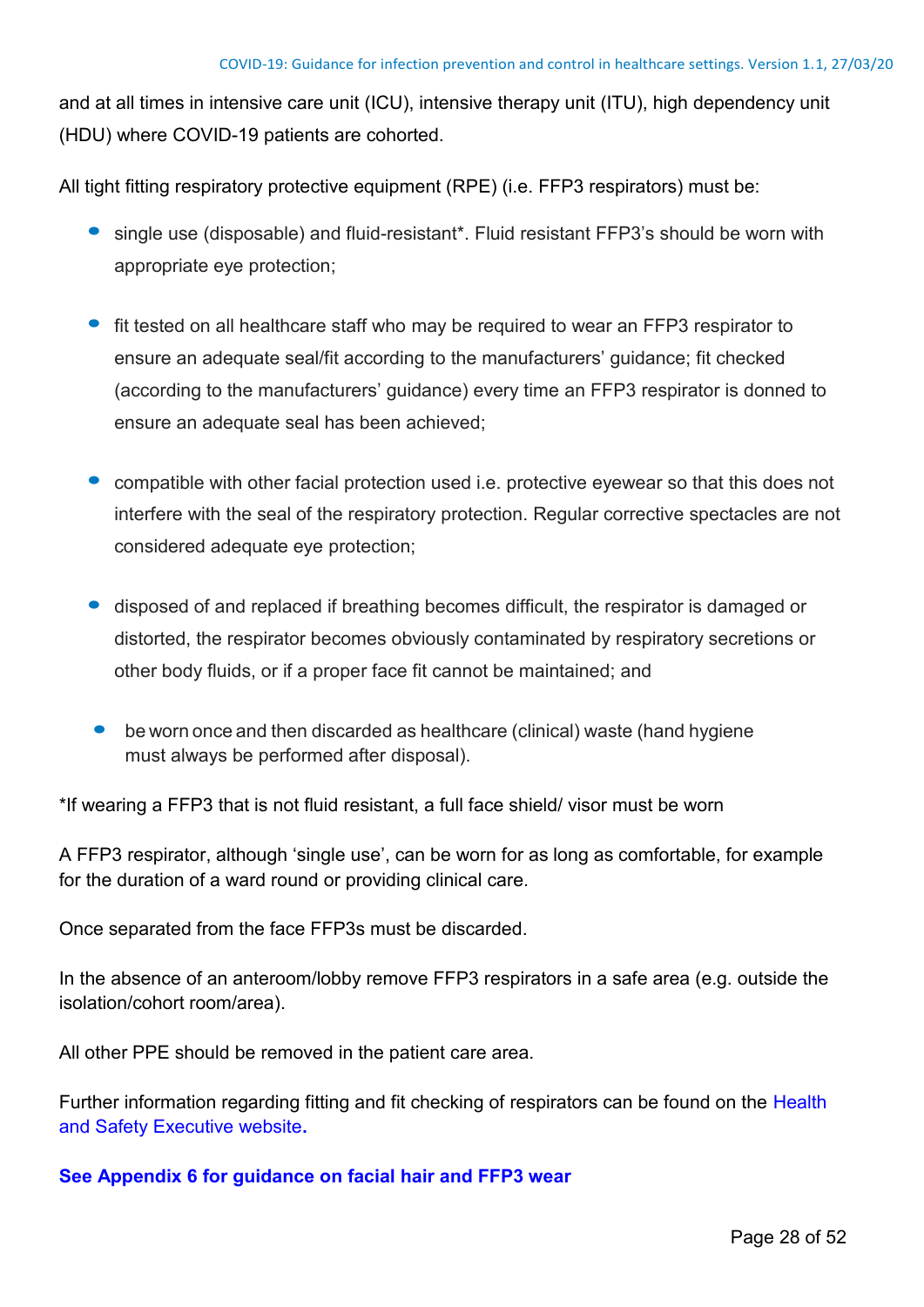#### <span id="page-28-0"></span>**6.5 Aerosol-generating procedures (AGPs)**

Aerosols generated by medical procedures are one route for the transmission of the COVID-19 virus. The following procedures are considered to be potentially infectious AGPs:

- Intubation, extubation and related procedures e.g. manual ventilation and open suctioning of the respiratory tract (including the upper respiratory tract)\*
- Tracheotomy/tracheostomy procedures (insertion/open suctioning/removal)
- Bronchoscopy and upper ENT airway procedures that involve suctioning
- Upper Gastro-intestinal Endoscopy where there is open suctioning of the upper respiratory tract
- Surgery and post mortem procedures involving high-speed devices
- Some dental procedures (e.g. high-speed drilling)
- Non-invasive ventilation (NIV) e.g. Bi-level Positive Airway Pressure Ventilation (BiPAP) and Continuous Positive Airway Pressure Ventilation (CPAP)
- High Frequency Oscillatory Ventilation (HFOV)
- Induction of sputum
- High flow nasal oxygen (HFNO)

\*Chest compressions and defibrillation (as part of resuscitation) are not considered AGPs; first responders can commence chest compressions and defibrillation without the need for AGP PPE while awaiting the arrival of other personnel who will undertake airway manoeuvres. On arrival of the team, the first responders should leave the scene before any airway procedures are carried out and only return if needed and if wearing AGP PPE.

For patients with suspected/confirmed COVID-19, any of these potentially infectious AGPs should only be carried out when essential. Where possible, these procedures should be carried out in a single room with the doors shut. Only those healthcare staff who are needed to undertake the procedure should be present. A disposable, fluid repellent surgical gown, gloves, eye protection and a FFP3 respirator should be worn by those undertaking the procedure and those in the room.

Certain other procedures/equipment may generate an aerosol from material other than patient secretions but are not considered to represent a significant infectious risk. Procedures in this category include: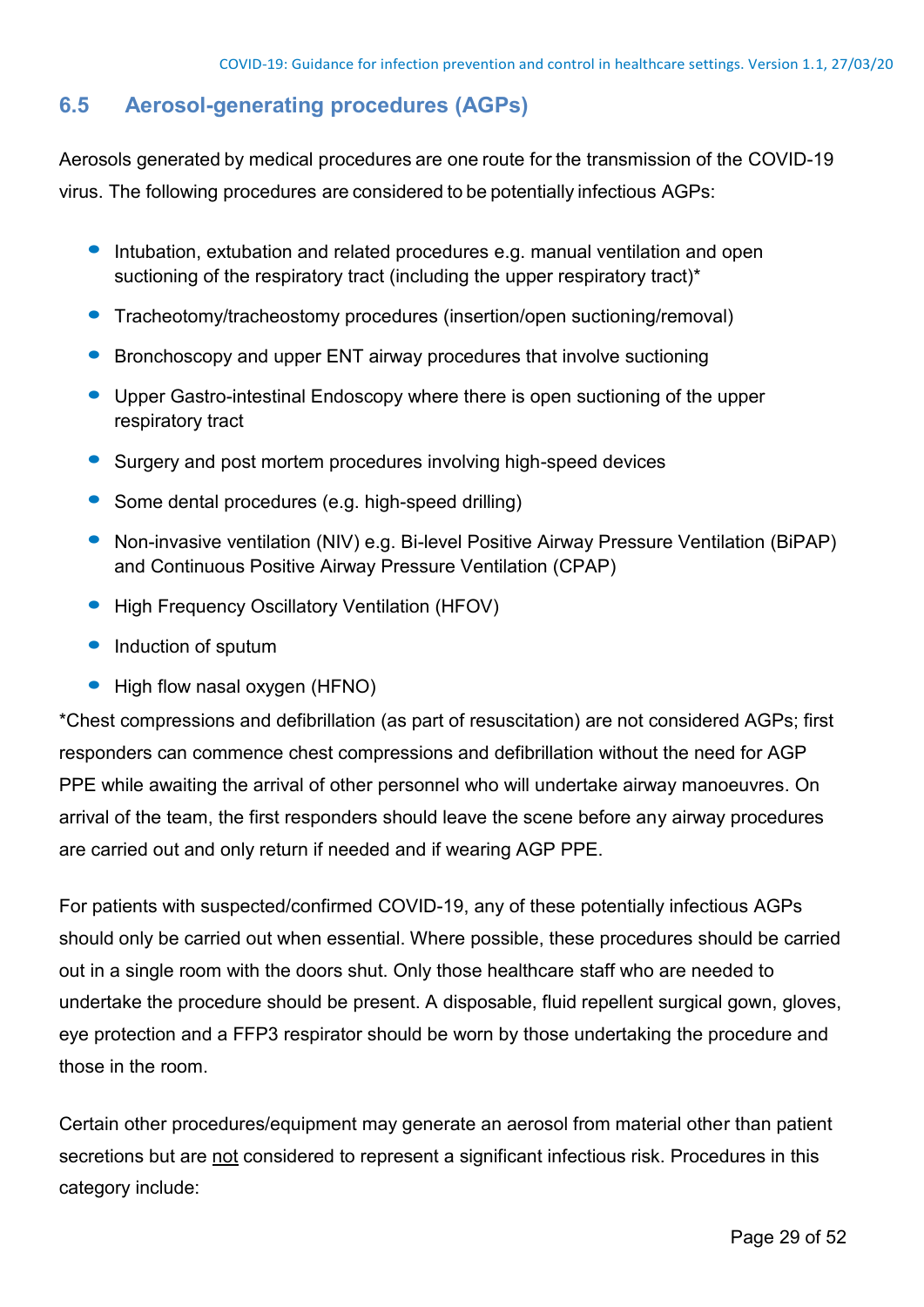- administration of pressurised humidified oxygen;
- administration of medication via nebulisation.

**Note:** During nebulisation, the aerosol derives from a non-patient source (the fluid in the nebuliser chamber) and does not carry patient-derived viral particles. If a particle in the aerosol coalesces with a contaminated mucous membrane, it will cease to be airborne and therefore will not be part of an aerosol. Staff should use appropriate hand hygiene when helping patients to remove nebulisers and oxygen masks.

#### <span id="page-29-0"></span>**6.6 Management of equipment and the care environment**

Decontamination of equipment and the care environment must be performed using either:

- A combined detergent/disinfectant solution at a dilution of 1,000 parts per million available chlorine (ppm available chlorine (av.cl.)); or
- A general purpose neutral detergent in a solution of warm water followed by a disinfectant solution of 1,000ppm av.cl.

Only cleaning (detergent) and disinfectant products supplied by employers are to be used. Products must be prepared and used according to the manufacturers' instructions and recommended product "contact times" must be followed. If alternative cleaning agents/disinfectants are to be used, they should only on the advice of the IPCT and conform to EN standard 14476 for virucidal activity

#### <span id="page-29-1"></span>**6.6.1 Equipment**

Patient care equipment should be single-use items if possible. Reusable (communal) noninvasive equipment should as far as possible be allocated to the individual patient or cohort of patients.

Reusable (communal) non-invasive equipment must be decontaminated:

- between each patient and after patient use;
- after blood and body fluid contamination; and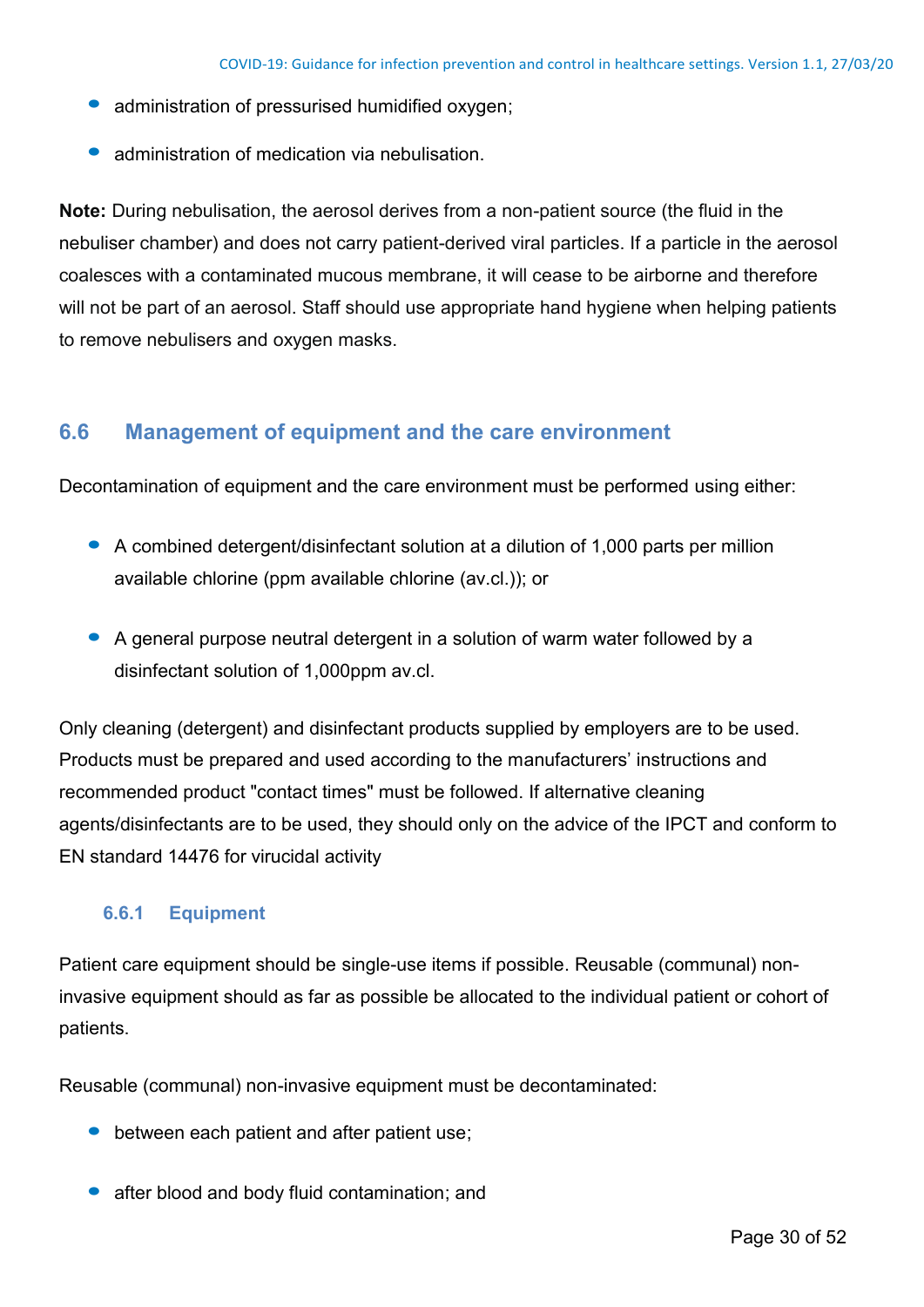• at regular intervals as part of equipment cleaning.

An increased frequency of decontamination should be considered for reusable non-invasive care equipment when used in isolation/cohort areas.

- ventilators should be protected with a high efficiency filter, such as BS EN 13328-1
- closed system suction should be used

See **Appendix 4** for guidance on routine decontamination of reusable non-invasive patient care equipment.

Avoid the use of fans that re-circulate the air.<sup>10</sup>

There is no need to use disposable plates or cutlery. Crockery and cutlery can be washed by hand or in a dishwasher using household detergent and hand-hot water after use.

#### <span id="page-30-0"></span>**6.6.2 Environment**

Patient isolations rooms, cohort areas and clinical rooms must be decontaminated at least daily. Clinical rooms should also be decontaminated after clinical sessions for patients with suspected/known pandemic COVID-19. In addition, patient isolation rooms must be terminally cleaned:

- Following resolution of symptoms, discharge or transfer (this includes removal and laundering of all curtains and bed screens);
- Once vacated by staff following an AGP. Clearance of infectious particles after an AGP is dependent on the mechanical/natural ventilation and air change per hour(ACH) within the room. A single air change is estimated to remove 63% of airborne contaminants; after 5 air changes, less than 1% of airborne contamination is thought to remain. In an isolation room with 10-12 ACH a minimum of 20 minutes is considered pragmatic; in a side room with 6 ACH this would be approximately 1 hour. Advice should be sought from the local Infection Prevention and Control Team (IPCT).

An increased frequency of decontamination should be incorporated into the environmental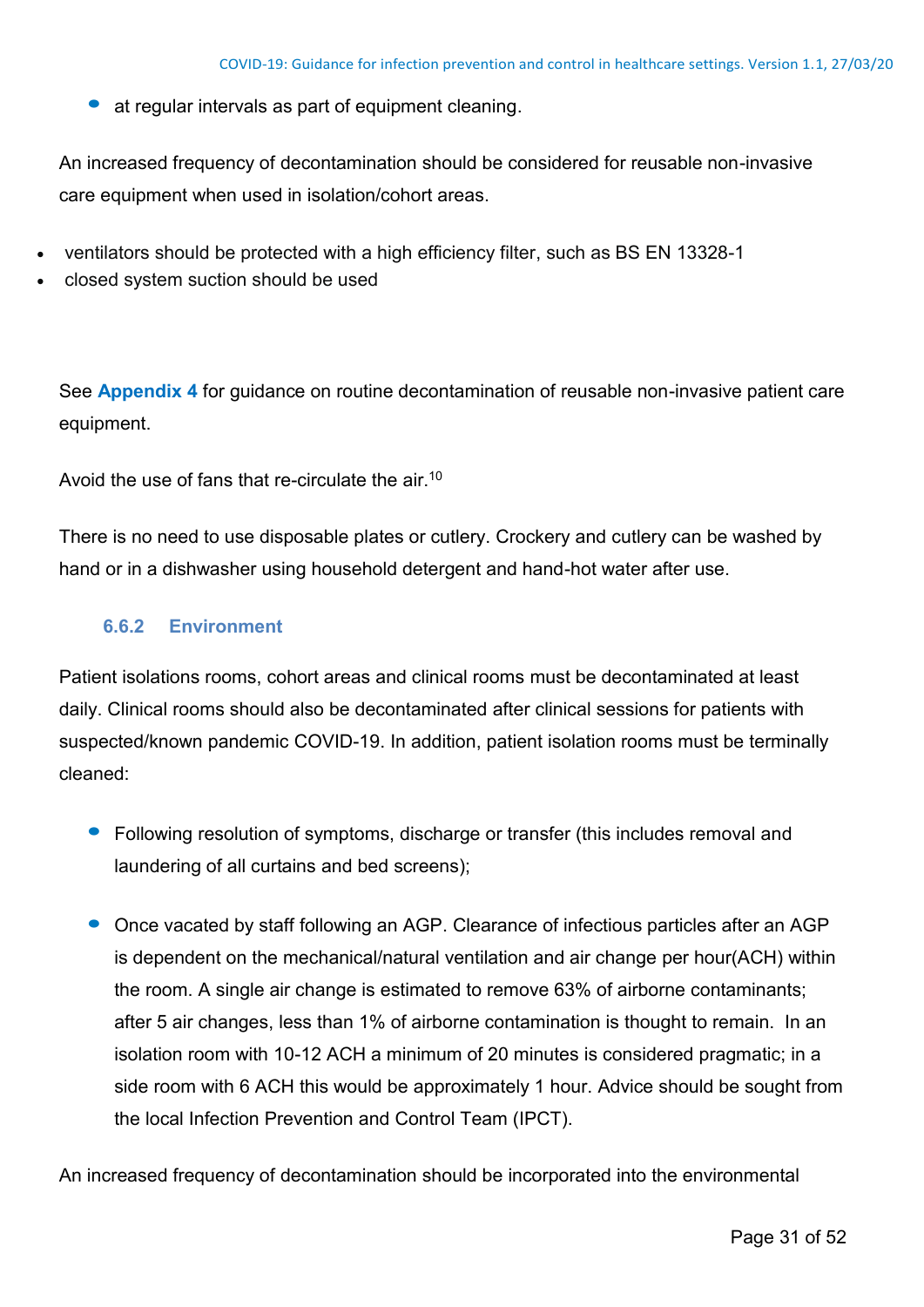decontamination schedules for areas where there may be higher environmental contamination rates e.g.

- toilets/commodes particularly if patients have diarrhoea; and
- "frequently touched" surfaces such as medical equipment, door/toilet handles and locker tops, patient call bells, over bed tables and bed rails should be cleaned at least twice daily and when known to be contaminated with secretions, excretions or body fluids.

Domestic/cleaning staff performing environmental decontamination should:

- be allocated to specific area(s) and not be moved between COVID-19 and non-COVID-19 care areas;
- be trained in which personal protective equipment (PPE) to use and the correct methods of wearing, removing and disposing of PPE. The care environment should be kept clean and clutter free. All non-essential items including toys, books and magazines should be removed from reception and waiting areas, consulting and treatment rooms, emergency departments, day rooms and lounges. When made available, these items should not be shared. All toys must be cleanable and should be cleaned regularly (preferably at the same time as the environment).

#### <span id="page-31-0"></span>**6.7 Handling dead bodies**

The principles of Standard Infection Control Precautions (SICPs) and Transmission Based Precautions (TBPs) continue to apply whilst deceased individuals remain in the care environment. This is due to the ongoing risk of infectious transmission via contact although the risk is usually lower than for living patients. Where the deceased was known or suspected to have been infected with COVID-19, there is no requirement for a body bag, and viewing, hygienic preparations, post-mortem and embalming are all permitted.

Following a risk assessment of the potential post-mortem risk pathways PHE has developed this advice in line with the principles set out in the HSE guidance for droplet transmission risk as set out in: 'Managing infection risks when handling the deceased: Guidance for the mortuary, post-mortem room and funeral premises, and during exhumation'.

<https://www.hse.gov.uk/pUbns/priced/hsg283.pdf>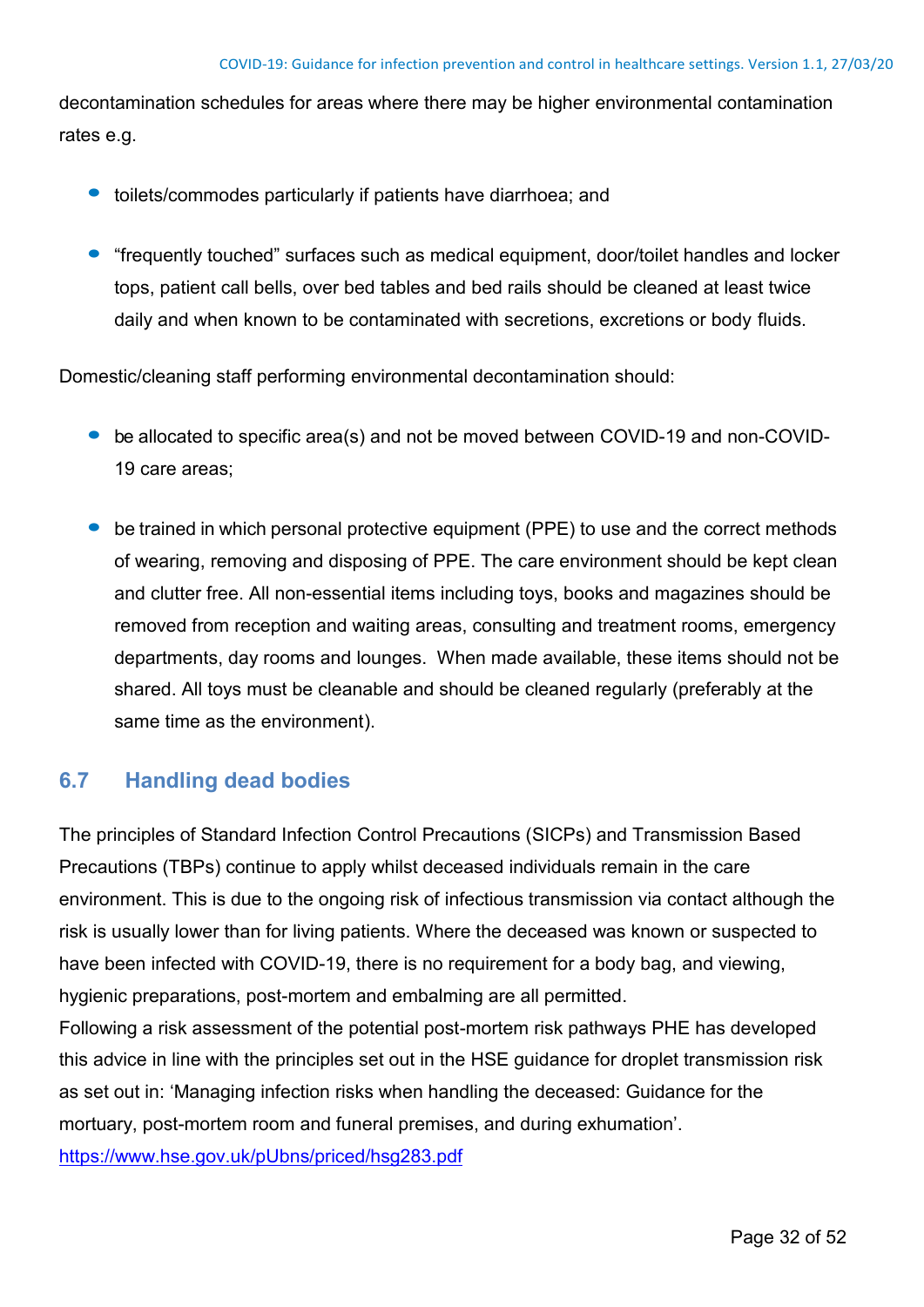# <span id="page-32-0"></span>**7. Occupational health and staff deployment**

Prompt recognition of cases of COVID-19 among healthcare staff is essential to limit the spread. Healthcare staff with influenza-like illness should not come to work. As a general principle, healthcare staff who provide care in areas for suspected/confirmed patients should not care for other patients, although exceptions may be necessary.

A risk assessment is required for health and social care staff at high risk of complications from COVID-19, including pregnant staff. Employers should:

- Discuss with employees who are at risk or are pregnant the need to be deployed away from areas used for the care of those who have, or are clinically suspected of having, COVID-19; or, in the primary care setting, from clinics set up to manage people with COVID-19 symptoms.
- Ensure that advice is available to all healthcare staff, including specific advice to those at risk from complications.

Bank, agency and locum staff should follow the same deployment advice as permanent staff.

As part of their employer's duty of care, providers have a role to play in ensuring that a fit testing programme is in place for those who may need to wear filtering face piece (class 3) (FFP3) respirator. In the event of a breach in infection control procedures e.g. an incorrectly worn FFP3 respirator during a potentially infectious aerosol generating procedure (AGP, staff should be reviewed by occupational health.

Occupational health departments should lead on the implementation of systems to monitor staff illness and absence.

Where possible, staff who have had confirmed COVID-19 (early in the stages of the outbreak this would be via virology confirmation, thereafter, this is likely to be as per case definition) should work in the cohort areas and care for suspected/confirmed COVID-19 patients. Such staff should continue to follow the infection control precautions, including personal protective equipment (PPE), as outlined in this document.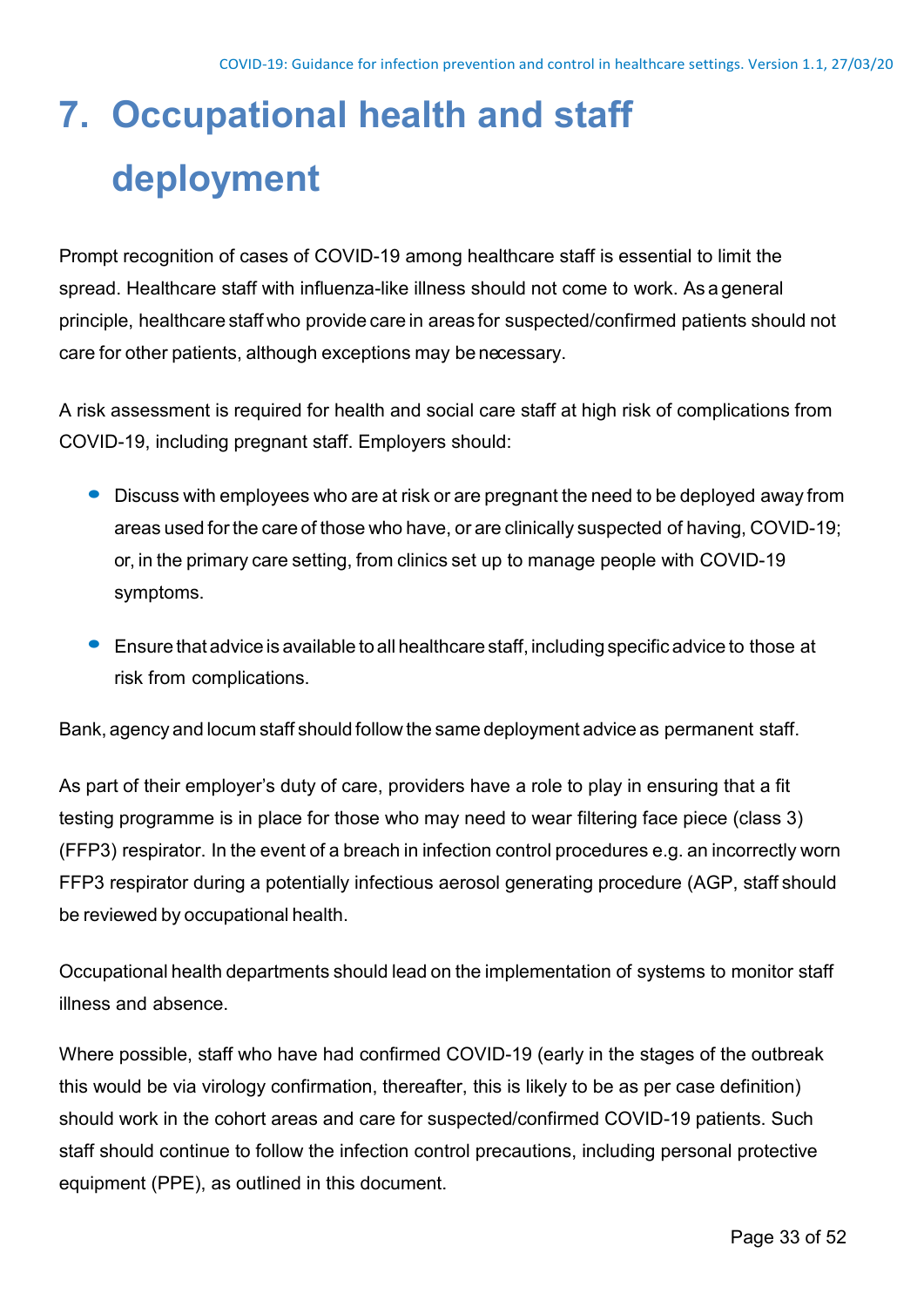### <span id="page-33-0"></span>**8. Specific settings**

The following guidance is given to assist specific care settings to implement the principles of standard infection control precautions (SICPs) and transmission based precautions (TBPs) described in this document, which apply in all care settings.

#### <span id="page-33-1"></span>**8.1 Care home settings**

Isolation within a care home for a known/suspected infection can be achieved in the persons' bedroom in most cases. Residents should remain in their bedroom whilst considered infectious (as described above) and the door should remain closed (if unable to isolate the individual then this should be documented).

#### <span id="page-33-2"></span>**8.2 Primary care**

In primary care settings (e.g. General Practitioner (GP) practices) suspected COVID-19 patients should be segregated in place or time from other patients, this may be achieved by:

- Creating a separate area within the facility for care of suspected patients, including separate waiting and reception areas if possible. The area should be separated from non-segregated areas by closed doors. To control entry, signage should be displayed warning of the segregated area.
- Alternatively, suspected patients should be seen at a different time from other patients, with disinfection of shared areas taking place between different clinics.
- GP practices may make arrangements for distinct COVID-19 and non-COVID-19 clinics. (Non-essential GP clinics may need to be cancelled to enable this).
- Primary care staff should, wherever possible be allocated to either COVID-19 or other patients.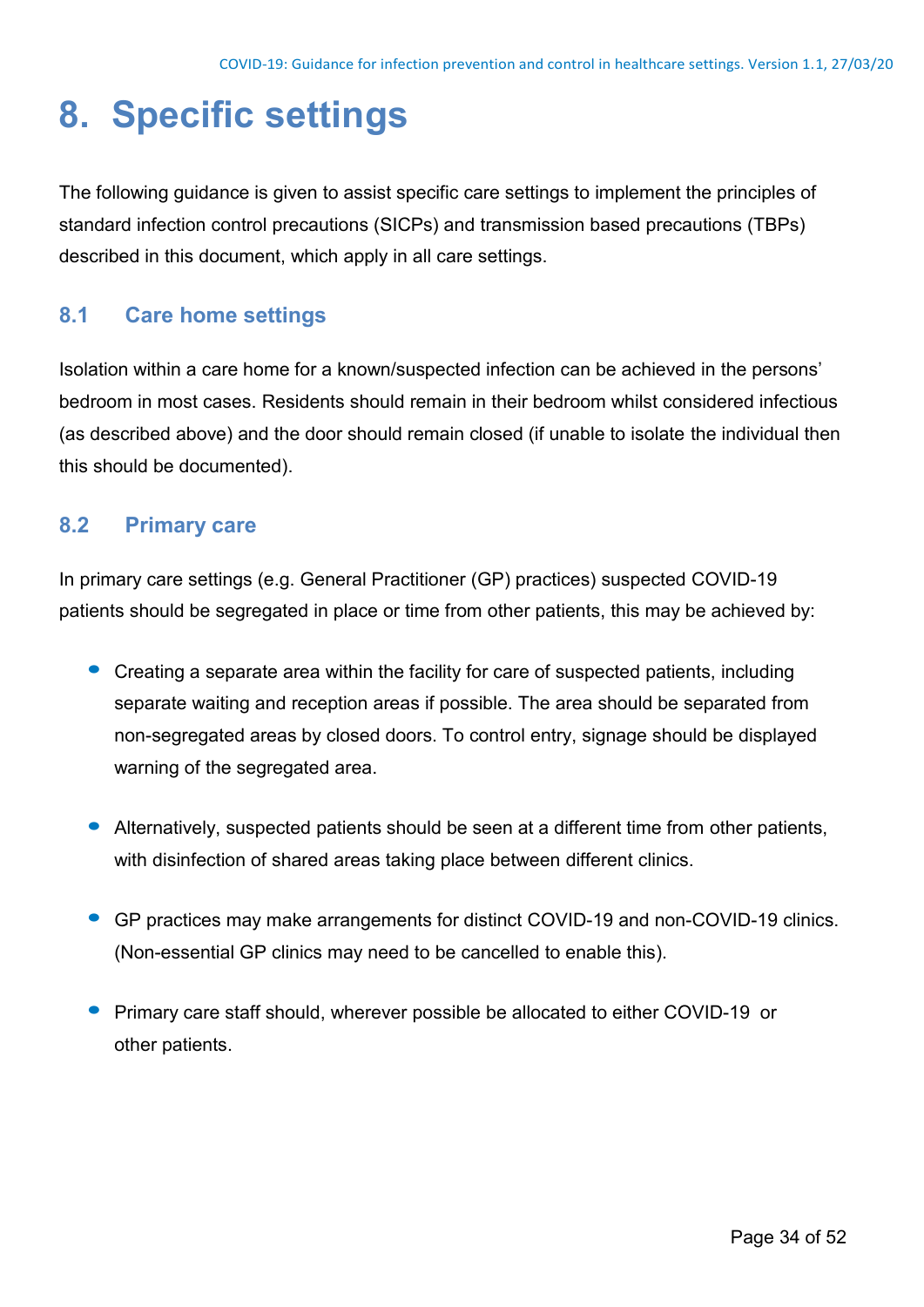#### <span id="page-34-0"></span>**8.3 Outpatient settings**

For patients who develop symptoms and have long term health conditions that require attendance at outpatient settings e.g. hospital day care, options include:

- deferring the procedure and re-scheduling the next appointment;
- transferring the patient to a designated hospital with isolation or cohort facilities;
- introducing physical barriers such as screens in special units to separate patients with symptoms of COVID-19.

#### <span id="page-34-1"></span>**8.4 Dental surgeries**

Patients with symptoms of COVID-19 should not be seen for routine dental care. If a dental emergency is suspected such as severe haemorrhaging or difficulty in breathing the patient should be seen in a hospital environment.

If emergency dental care is required staff in attendance should be kept to a minimum and must wear appropriate personal protective equipment (PPE) [\(see table 1\)](#page-25-1) particularly if this involves high speed drilling [section 6.5.](#page-28-0)

#### <span id="page-34-2"></span>**8.5 Home visits**

Home visits should continue as long as required to patients without COVID-19. If it becomes necessary to suspend some home visits, alternative arrangements must be put in place to maintain contact (e.g. telephone liaison). Health and social care staff performing non-deferrable essential visits (for example, child protection) to households with suspected/confirmed COVID-19, should follow the infection control precautions in this document.

#### <span id="page-34-3"></span>**8.6 Ambulances**

In ambulances, patient segregation can be achieved by:

● designating an ambulance(s) for transfer of patients with suspected/confirmed COVID-19 for the duration of each shift;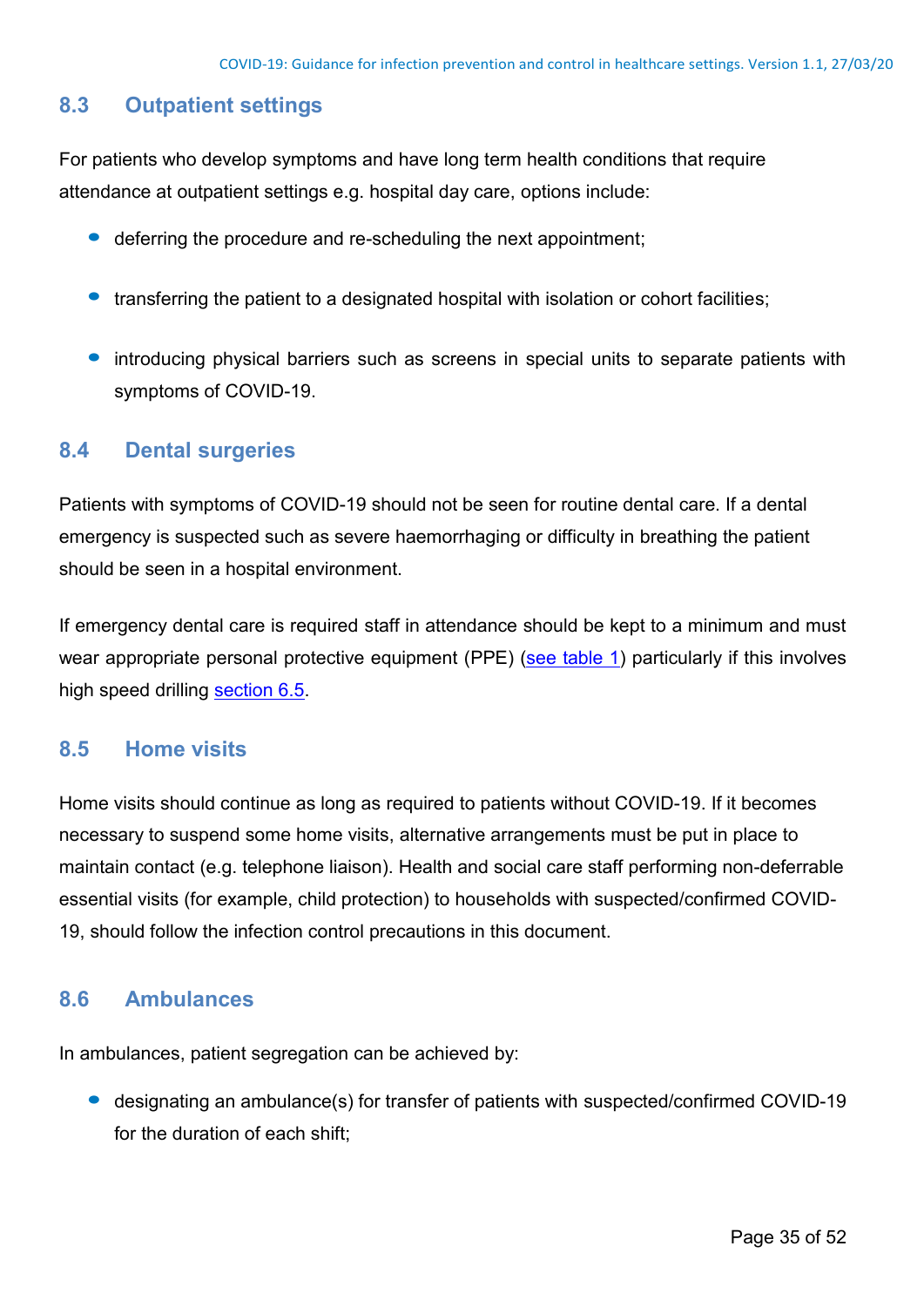● transporting coughing and sneezing patients on their own whenever possible. However, if pressure upon the service occurs, two patients with symptoms of COVID-19 may be transferred together and should wear a fluid-resistant (Type IIR) surgical mask (FRSM).

Depending on the stage of the pandemic and an assessment of risk, ambulance staff may be required to wear respiratory protective equipment (RPE). This will be determined locally.

#### <span id="page-35-0"></span>**8.7 Emergency departments and acute assessment units**

Emergency departments and acute assessment units may be overwhelmed with patients seeking care during the peak of a pandemic. Alternative approaches to triage and initial assessment will be required to:

- rapidly screen and identify those who have symptoms of COVID-19 upon their arrival;
- separate symptomatic patients from others to reduce the risk of transmission; and
- determine as early as possible the type of care patients will require (i.e. see and discharge or admit for treatment).

#### <span id="page-35-1"></span>**8.7.1 Screening and triage**

Signage should be displayed prior to and on entry to assessment units instructing patients with symptoms to inform reception staff immediately on their arrival.

A triage practitioner(s) should be based in the reception to manage patient flow, including deferral of patients who do not require emergency care.

#### <span id="page-35-2"></span>**8.7.2 Reception area**

Patients with symptoms of COVID-19 should be triaged to a segregated waiting and assessment area immediately. Patients should be instructed to stay in this waiting area and not visit other departments or, parts of the hospital/unit, or go to public areas such as the cafeteria. Signage and physical barriers should be used as appropriate.

If separate areas for patients with symptoms of COVID-19 cannot be established, an alternative area/site should be set up for those at highest risk of complications from COVID-19 and who do not have respiratory symptoms (e.g. patients presenting for dialysis, patients with a history of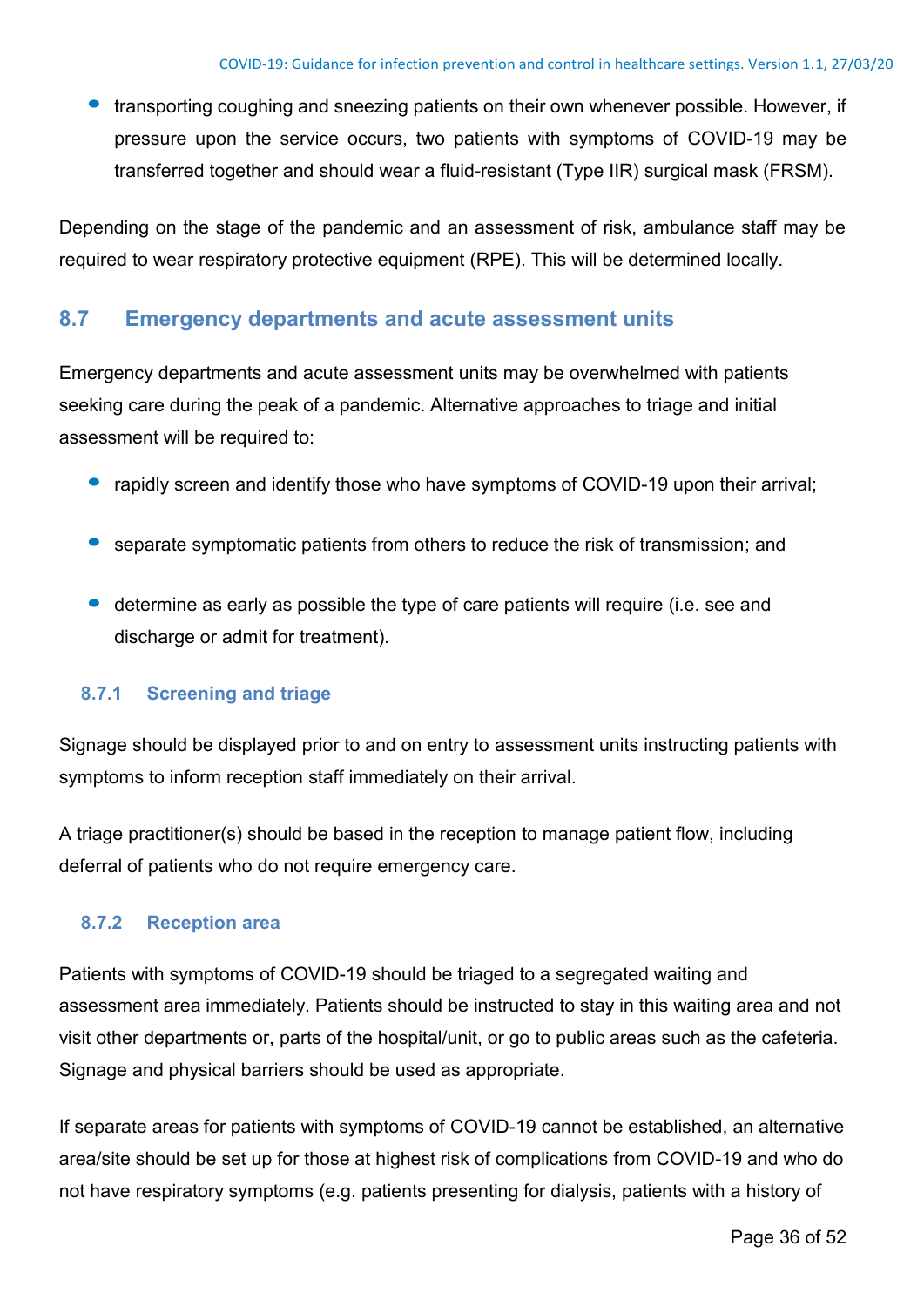blood cell or organ transplantation, chemotherapy, or who are immunocompromised for other reasons).

Patients who do not have symptoms of COVID-19 but require prompt acute care assessment should be triaged to a specific waiting and examination area, physically separate from the COVID-19 waiting and assessment area.

#### <span id="page-36-0"></span>**8.7.3 Critical care**

[PPE](https://www.gov.uk/government/publications/wuhan-novel-coronavirus-infection-prevention-and-control/wuhan-novel-coronavirus-wn-cov-infection-prevention-and-control-guidance#PPE) must be worn:

- all respiratory equipment must be protected with a high efficiency filter (such as BS EN 13328-1). This filter must be disposed of after use
- disposable respiratory equipment should be used wherever possible. Re-usable equipment must, as a minimum, be decontaminated in accordance with the manufacturer's instructions
- a closed suctioning system must be used
- ventilator circuits should not be broken unless necessary
- ventilators must be placed on standby when carrying out bagging

#### <span id="page-36-1"></span>**8.7.4 Theatres (where these continue to be used for surgery)**

It is recommended that ventilation in both laminar flow and conventionally ventilated theatres should remain fully on during surgical procedures where patients may have COVID-19 infection. Air can bypass filtration if a respirator is not fitted perfectly or becomes displaced during use. Those closest to aerosol generation procedures are most at risk. The rapid dilution of these aerosols by operating theatre ventilation will protect operating room staff. Air passing from operating theatres to adjacent areas will be highly diluted and is not considered to be a risk.

● theatres must be informed in advance of a patient transfer of a confirmed or possible COVID-19 positive case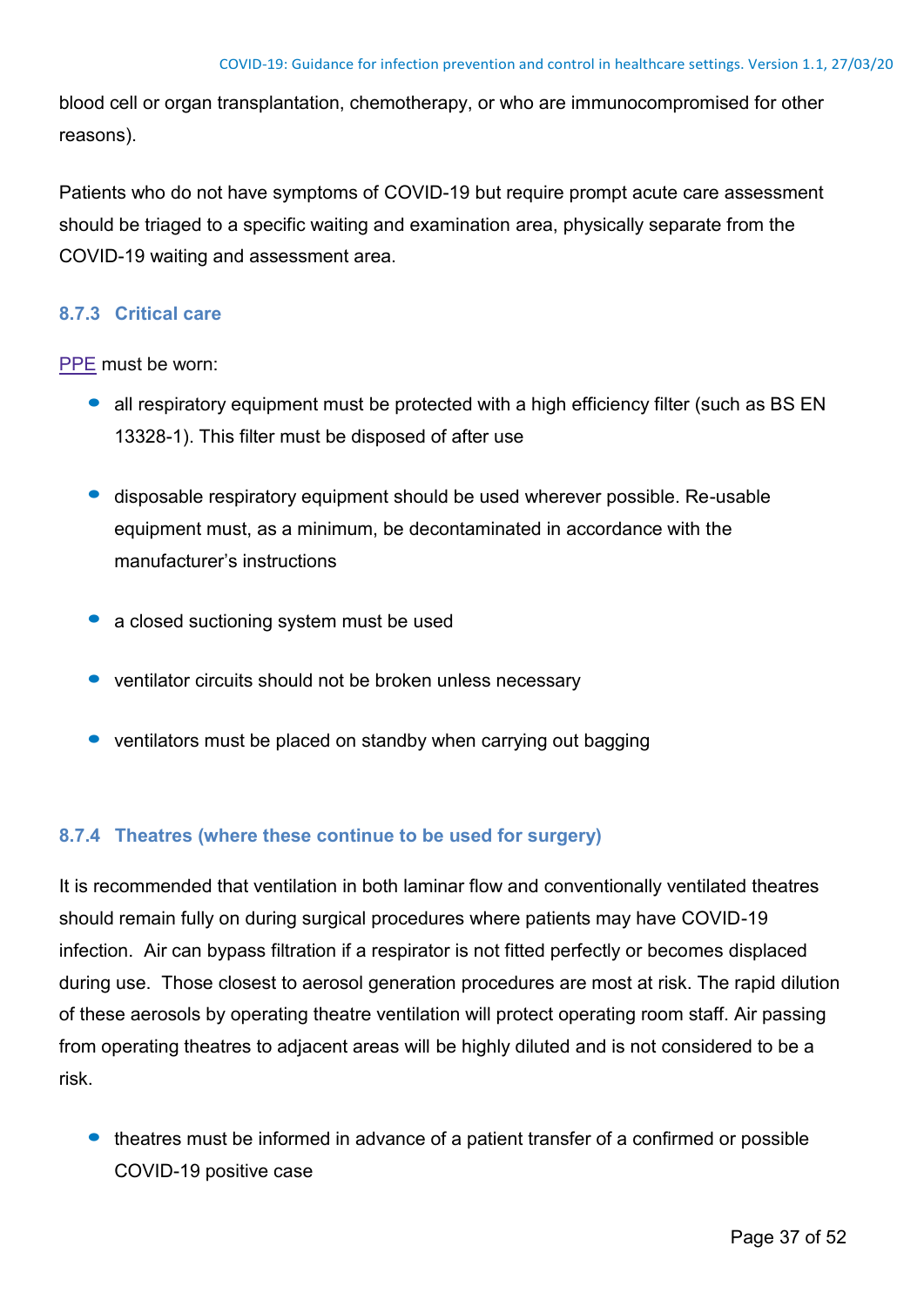- the patient should be transported directly to the operating theatre and should wear a surgical mask if it can be tolerated
- the patient should be anaesthetised and recovered in the theatre. Staff should wear protective clothing (see table 1) but only those within 1 m of an aerosol generating procedure, e.g. performing intubation, need to wear FFP3 respirators, long sleeved gowns, gloves and eye protection. Considerations about the use of respiratory/anaesthetic equipment are addressed in the critical care section above
- instruments and devices should be decontaminated in the normal manner in accordance with manufacturers' advice
- both laryngoscope handle and blade should either be single use or reprocessed in the Sterile Supply Department. Video laryngoscope blades should be single use and scope/handle decontaminated as per manufacture instructions.
- the theatre should be cleaned as per local policy for infected cases, paying particular attention to hand contact points on the anaesthetic machine
- <span id="page-37-0"></span>possible or confirmed cases of COVID-19 should be placed at the end of the list where feasible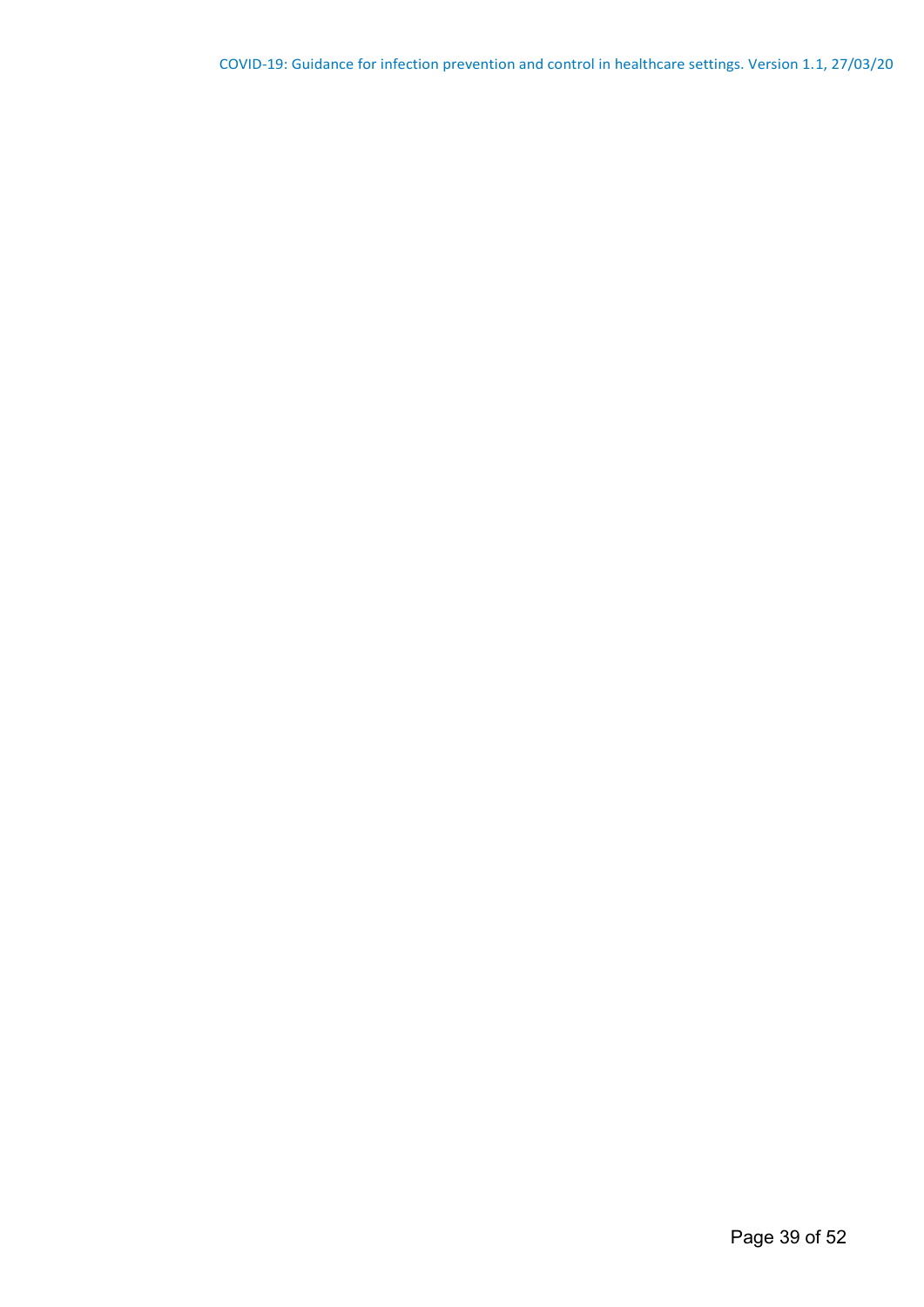# <span id="page-39-0"></span>**Appendix 1: Best practice how to hand**

**wash**

Steps 3-8 should take at least 15 seconds.



<span id="page-39-1"></span>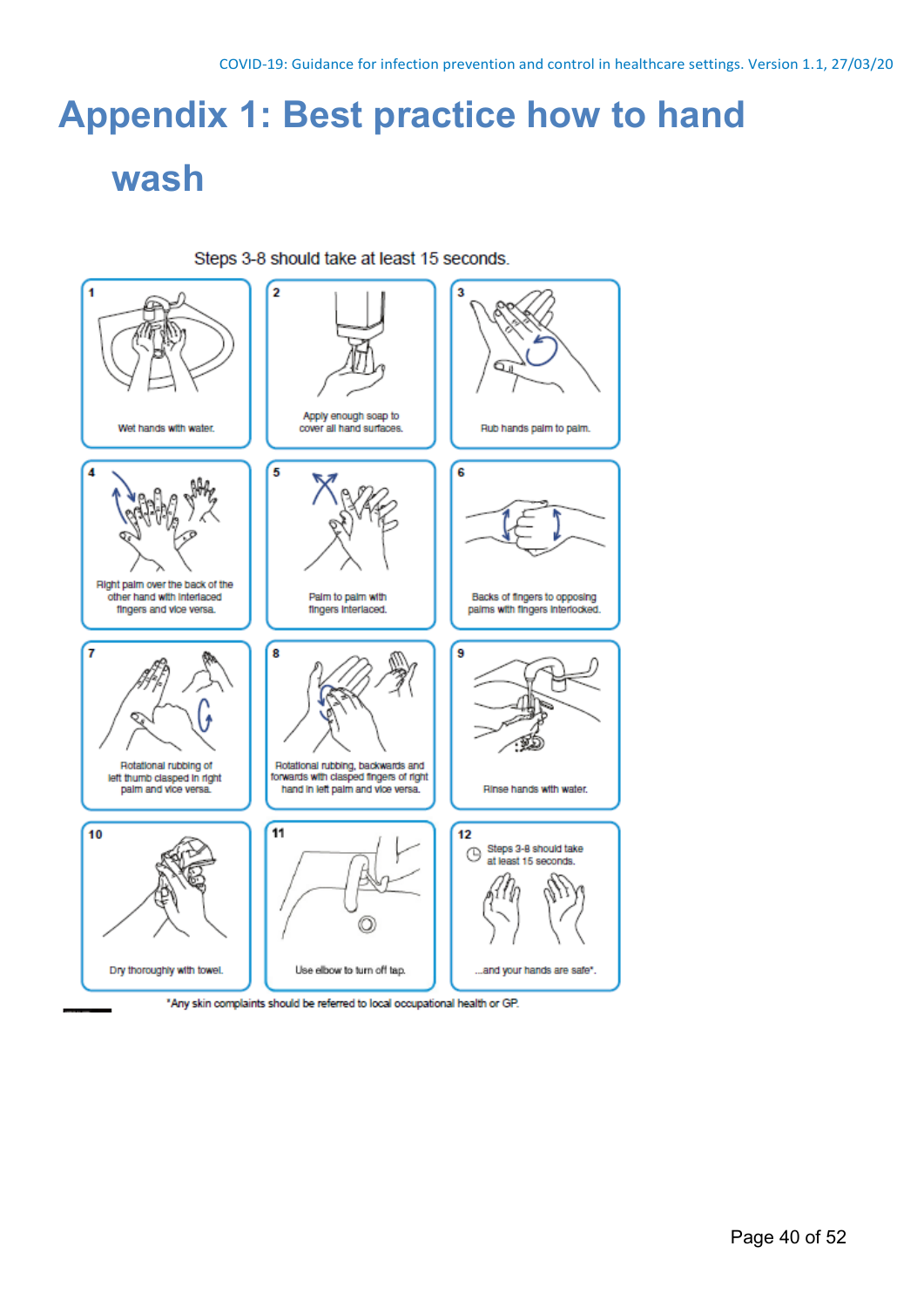### <span id="page-40-0"></span>**Appendix 2: Best Practice How to hand rub**

Duration of the process: 20-30 seconds.

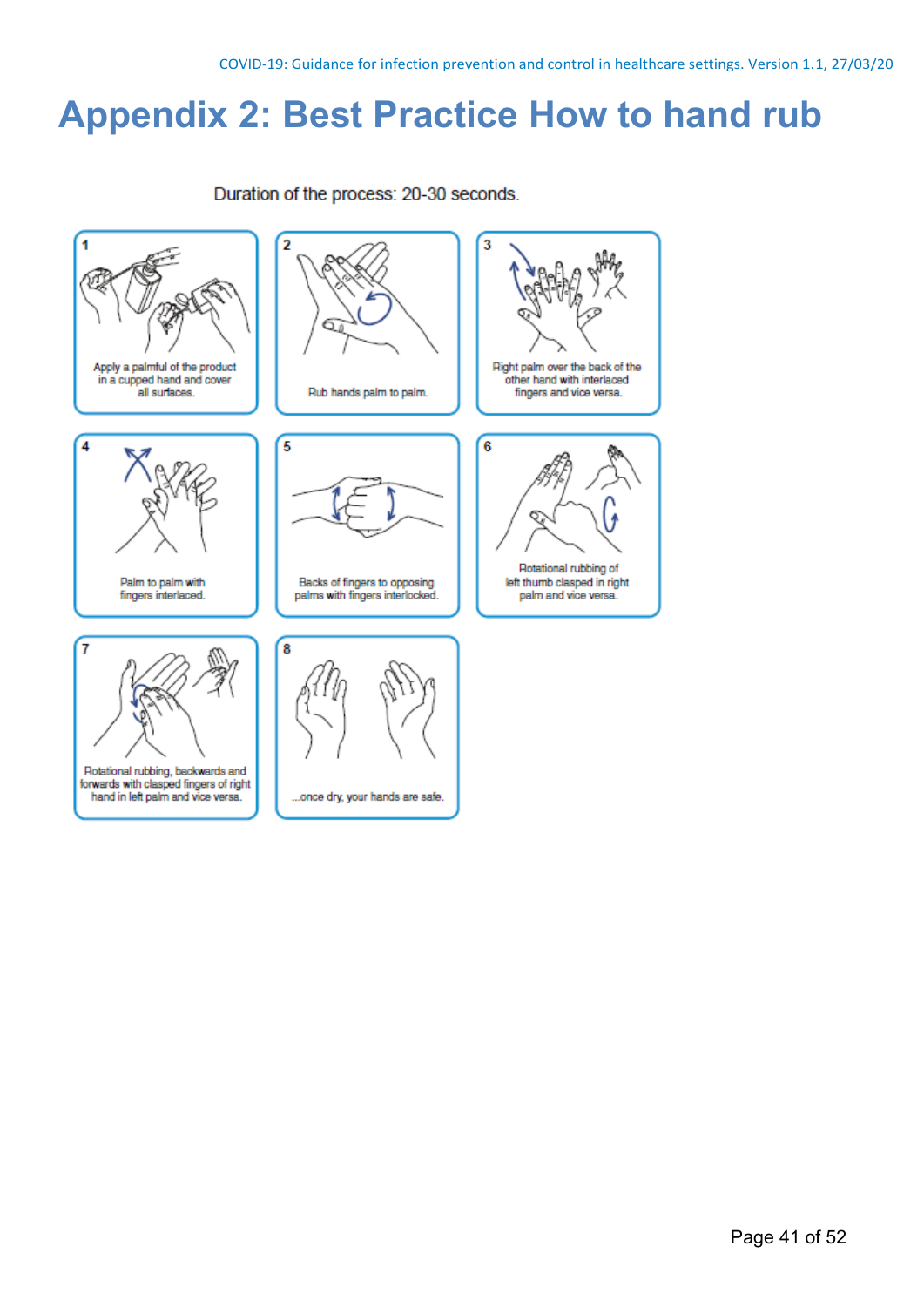# <span id="page-41-0"></span>**Appendix 3: Best Practice - Putting on and taking off PPE**

Use safe work practices to protect yourself and limit the spread of infection

- Keep hands away from face and PPE being wom.
- Change gloves when tom or heavily contaminated.
- Limit surfaces touched in the patient environment.
- Regularly perform hand hygiene.
- Always clean hands after removing gloves.

NB Masks and goggles are not routinely recommended for contact precautions. Consider the use of these under standard infection control precautions or if there are other routes of transmission.

The type of PPE used will vary based on the type of exposure anticipated, and not all items of PPE will be required.<br>The order for putting on PPE is Apron or Gown, Surgical Mask, Eye Protection (where required) and Gloves.

#### 1. Putting on Personal Protective Equipment (PPE).











G ding to hand size. Extend to

#### 2. Removing Personal Protective Equipment (PPE)















auch. Um n the ties - find th de n, then the top. Pull av w from the tout touching front of mask/respirator. Discard disposable<br>terns into an appropriate lined waste for reusable respirator place in<br>Sesignated receptacle for processing

- Perform hand hygiene immediately on removal.

11

×٤

and d

All PPE should be removed before leaving the area and disposed of as healthcare waste.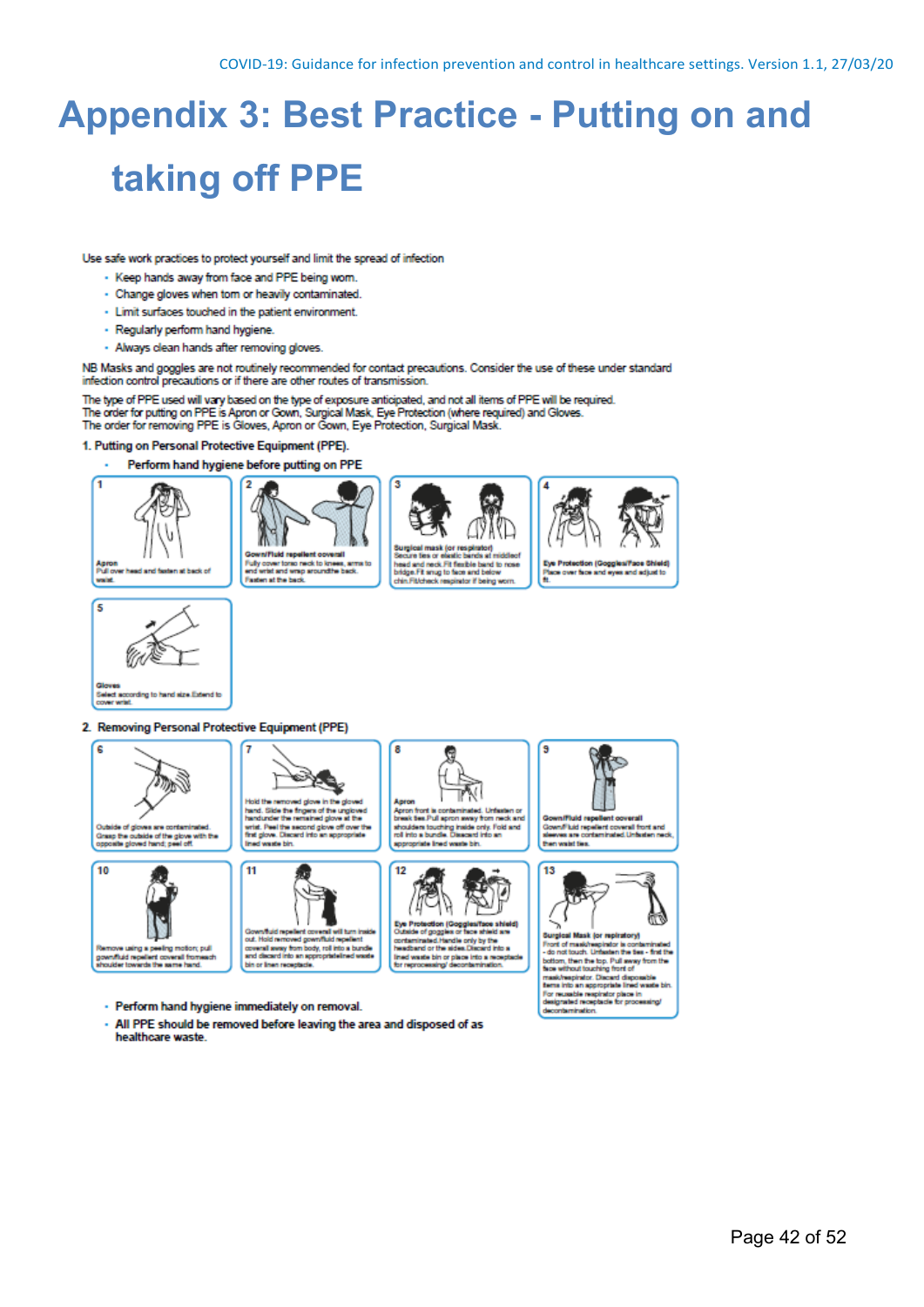#### <span id="page-42-0"></span>**Appendix 4: Routine decontamination of reusable non-invasive patient care**

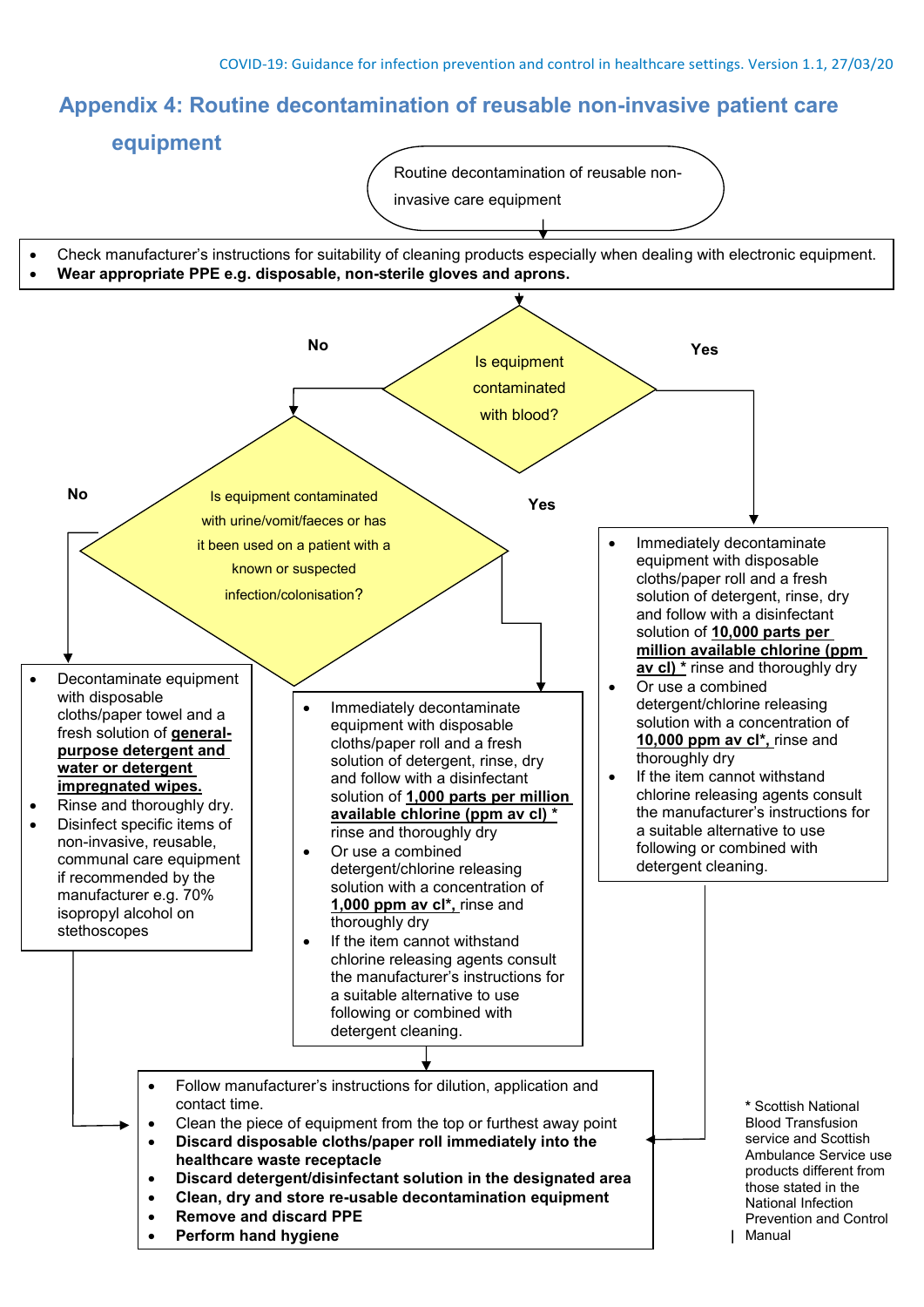# <span id="page-43-0"></span>**Appendix 5: Best Practice - Management of blood and body fluid spillages**

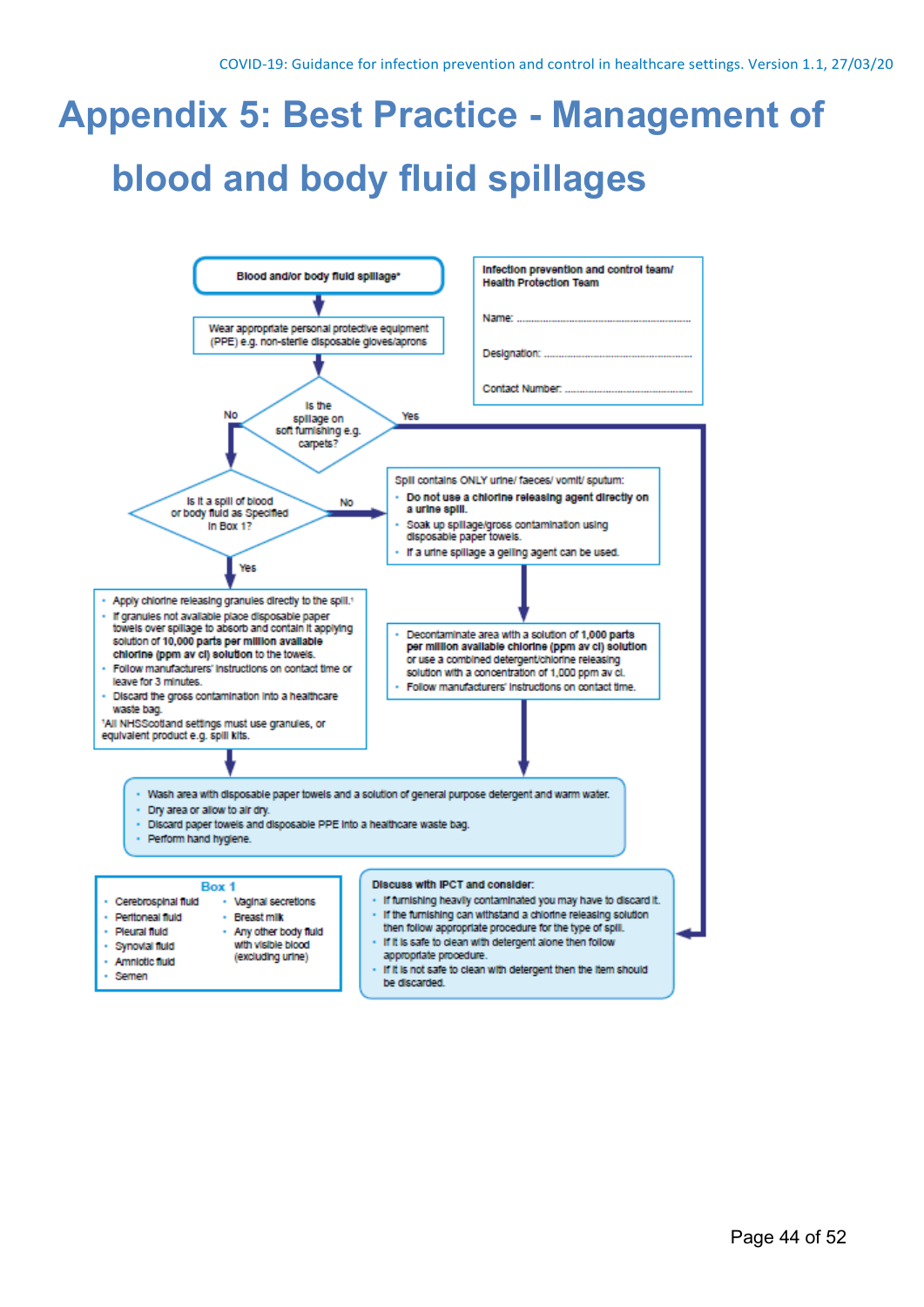### <span id="page-44-0"></span>**Appendix 6: Facial hair and FFP3**



\*Ensure that hair does not cross the respirator sealing surface

For any style, hair should not cross or interfere with the respirator sealing surface. If the respirator has an exhalation valve, hair within the sealed mask area should not impinge upon or contact the valve.

\*Adapted from The Centers for Disease Control and Prevention, The National Personal Protective Technology Laboratory (NPPTL), NIOSH. Facial Hairstyles and Filtering Facepiece Respirators. 2017.

Available online at **[https://www.cdc.gov/niosh/npptl/RespiratorInfographics.ht](https://www.cdc.gov/niosh/npptl/RespiratorInfographics.html)**ml . Accessed 26/02/2020.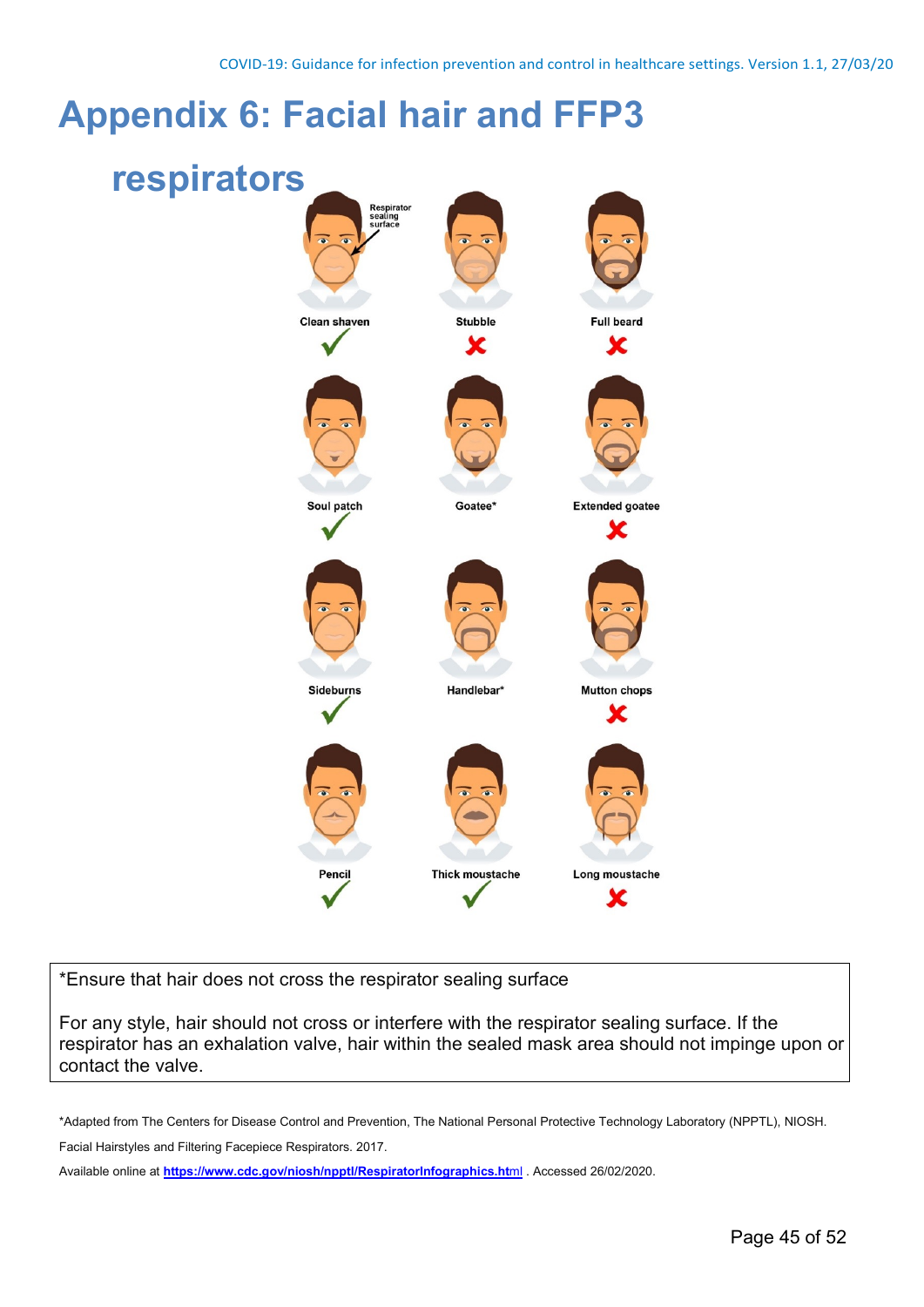### <span id="page-45-0"></span>**Appendix 7 Glossary**

| <b>Aerosol-generating procedures</b><br>(AGPs) | Certain medical and patient care activities that<br>can result in the release of airborne particles<br>(aerosols). AGPs can create a risk of airborne<br>transmission of infections that are usually only<br>spread by droplet transmission.                                                                                                                                                                                                                                                                           |
|------------------------------------------------|------------------------------------------------------------------------------------------------------------------------------------------------------------------------------------------------------------------------------------------------------------------------------------------------------------------------------------------------------------------------------------------------------------------------------------------------------------------------------------------------------------------------|
| <b>Airborne Transmission</b>                   | The spread of infection from one person to<br>another by airborne particles (aerosols)<br>containing infectious agents.                                                                                                                                                                                                                                                                                                                                                                                                |
| <b>Airborne particles</b>                      | Very small particles that may contain<br>infectious agents. They can remain in the air for<br>long periods of time and can be carried over<br>long distances by air currents. Airborne particles<br>can be released when a person coughs<br>or sneezes, and during aerosol generating<br>procedures (AGPs). "Droplet nuclei" are<br>aerosols formed from the evaporation of larger<br>droplet particles (see Droplet Transmission).<br>Aerosols formed from droplet particles in this<br>way behave as other aerosols. |
| <b>Airborne precautions</b>                    | Measures used to prevent and control infections<br>spread without necessarily having close patient<br>contact via aerosols (less than or equal to 5µm)<br>from the respiratory tract of one individual<br>directly onto a mucosal surface or conjunctivae<br>of another individual. Aerosols can penetrate the<br>respiratory system to the alveolar level.                                                                                                                                                            |
| <b>BS/EN standards</b>                         | Mandatory technical specifications created by<br>either the British Standards Institute (BS) or<br>European Standardisation Organisations (EN) in<br>collaboration with government bodies, industry<br>experts and trade associations. They aim to<br>ensure the quality and safety of products,<br>services and systems.                                                                                                                                                                                              |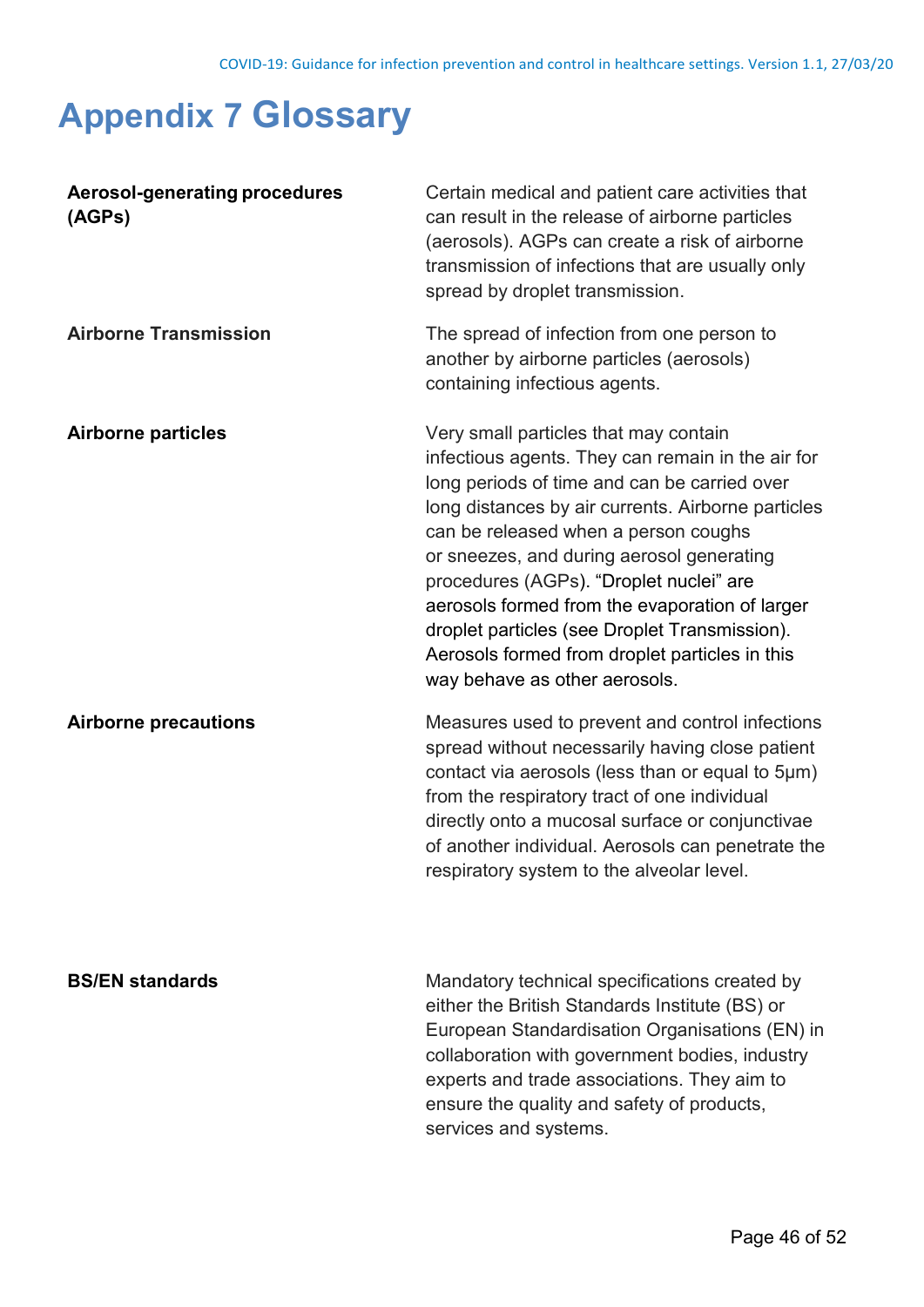| <b>Cohort area</b>          | An area (room, bay, ward) in which two or more<br>patients (a cohort) with the same confirmed<br>infection are placed. A cohort area should be<br>physically separate from other patients.                                                                                                                                                                                                                                                                                                                                                                       |
|-----------------------------|------------------------------------------------------------------------------------------------------------------------------------------------------------------------------------------------------------------------------------------------------------------------------------------------------------------------------------------------------------------------------------------------------------------------------------------------------------------------------------------------------------------------------------------------------------------|
| <b>Contact precautions</b>  | Measures used to prevent and control infections<br>that spread via direct contact with the patient or<br>indirectly from the patient's immediate care<br>environment (including care equipment). This is<br>the most common route of infection<br>transmission.                                                                                                                                                                                                                                                                                                  |
| <b>Contact transmission</b> | Contact transmission is the most common route<br>of transmission, and consists of two distinct<br>types: direct contact and indirect contact. Direct<br>transmission occurs when microorganisms are<br>transmitted directly from an infectious individual<br>to another individual without the involvement of<br>another contaminated person or object (fomite).<br>Indirect transmission occurs when<br>microorganisms are transmitted from an<br>infectious individual to another individual through<br>a contaminated object or person (fomite) or<br>person. |
| <b>COVID-19</b>             | COVID-19 is a highly infectious respiratory<br>disease caused by a novel coronavirus. The<br>disease was discovered in China in December<br>2019 and has since spread around the world.                                                                                                                                                                                                                                                                                                                                                                          |
| <b>Droplet precautions</b>  | Measures used to prevent and control infections<br>spread over short distances (at least 1 metre (3)<br>feet) via droplets (greater than 5µm) from the<br>respiratory tract of one individual directly onto a<br>mucosal surface or conjunctivae of another<br>individual. Droplets penetrate the respiratory<br>system to above the alveolar level.                                                                                                                                                                                                             |
| <b>Droplet transmission</b> | The spread of infection from one person to<br>another by droplets containing infectious agents.                                                                                                                                                                                                                                                                                                                                                                                                                                                                  |
| <b>Eye/Face protection</b>  | Worn when there is a risk from splashing of<br>secretion (including respiratory secretions),<br>eye/face protection can be achieved by the use<br>of any one of the following: a surgical mask with<br>integrated visor; a full face visor/shield; or                                                                                                                                                                                                                                                                                                            |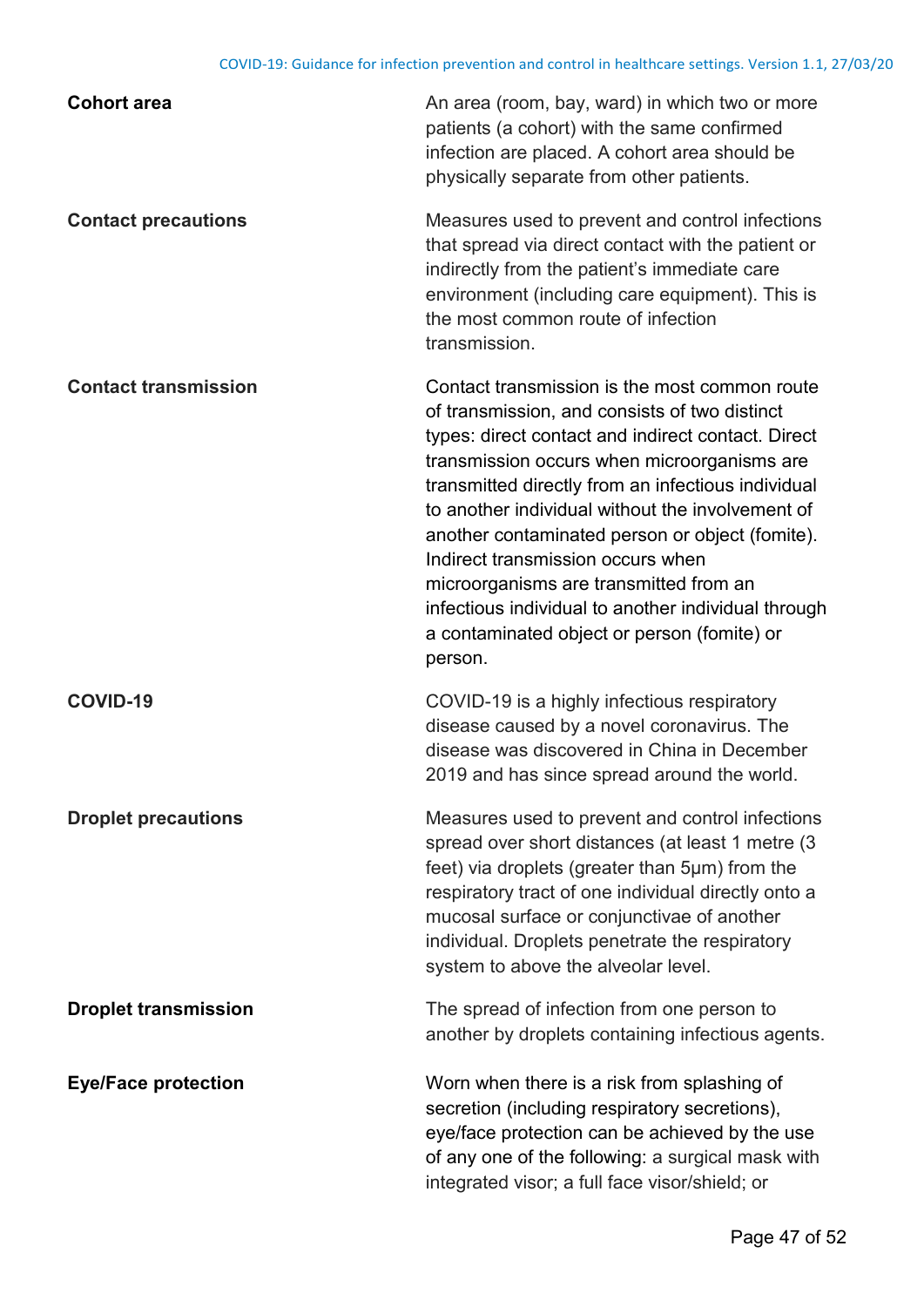polycarbonate safety spectacles or equivalent;

| FFP3                                                    | Respiratory protection that is worn over the nose<br>and mouth designed to protect the wearer from<br>inhaling hazardous substances, including<br>airborne particles (aerosols). FFP stands for<br>filtering face piece. There are three categories of<br>FFP respirator: FFP1, FFP2 and FFP3. An FFP3<br>respirator provides the highest level of<br>protection, and is the only category of respirator<br>legislated for use in UK healthcare settings.                                                   |
|---------------------------------------------------------|-------------------------------------------------------------------------------------------------------------------------------------------------------------------------------------------------------------------------------------------------------------------------------------------------------------------------------------------------------------------------------------------------------------------------------------------------------------------------------------------------------------|
| Fluid-resistant (Type IIR) surgical face<br>mask (FRSM) | A disposable fluid-resistant mask worn over the<br>nose and mouth to protect the mucous<br>membranes of the wearer's nose and mouth<br>from splashes and infectious droplets. FRSMs<br>can also be used to protect patients. When<br>recommended for infection control purposes a<br>'surgical face mask' typically denotes a<br>fluid-resistant (Type IIR) surgical mask.                                                                                                                                  |
| <b>Fluid-resistant</b>                                  | A term applied to fabrics that resist liquid<br>penetration, often used interchangeably with<br>'fluid-repellent' when describing the properties of<br>protective clothing or equipment.                                                                                                                                                                                                                                                                                                                    |
| <b>Frequently touched surfaces</b>                      | Surfaces of the environment which are<br>commonly touched/come into contact with<br>human hands.                                                                                                                                                                                                                                                                                                                                                                                                            |
| <b>High Consequence Infectious Disease</b><br>(HCID)    | In the UK, a high consequence infectious disease<br>(HCID) is defined according to the following<br>criteria: Acute infectious disease; typically has a<br>high case-fatality rate; may not have effective<br>prophylaxis or treatment; often difficult to<br>recognise and detect rapidly; ability to spread in<br>the community and within healthcare settings; and<br>requires an enhanced individual, population and<br>system response to ensure it is managed<br>effectively, efficiently and safely. |
| <b>Healthcare/clinical waste</b>                        | Waste produced as a result of healthcare<br>activities for example soiled dressings, sharps.                                                                                                                                                                                                                                                                                                                                                                                                                |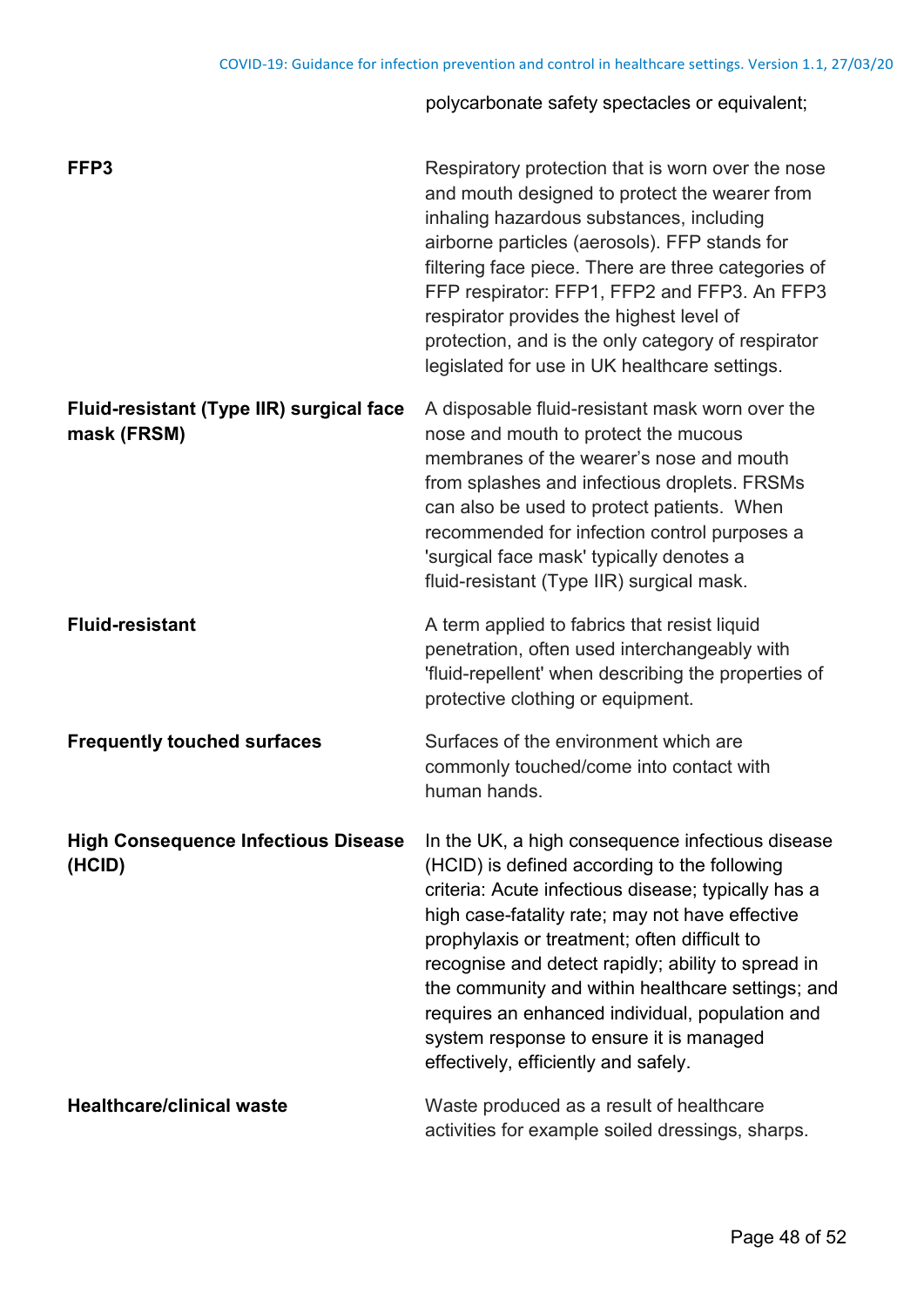| High risk units                         | Intensive care units, intensive therapy units and<br>high dependency units.                                                                                                                                                                     |  |
|-----------------------------------------|-------------------------------------------------------------------------------------------------------------------------------------------------------------------------------------------------------------------------------------------------|--|
| <b>Incubation period</b>                | The period between the infection of an individual<br>by a pathogen and the manifestation of the illness<br>or disease it causes.                                                                                                                |  |
| Induction of sputum                     | Induction of sputum typically involves the<br>administration of nebulised saline to moisten and<br>loosen respiratory secretions (this may be<br>accompanied by chest physiotherapy (percussion<br>and vibration)) to induce forceful coughing. |  |
| <b>Infectious linen</b>                 | Linen that has been used by a patient who is<br>known or suspected to be infectious and/or linen<br>that is contaminated with blood and/or other body<br>fluids e.g. faeces.                                                                    |  |
| Long term health condition              | Defined as:                                                                                                                                                                                                                                     |  |
|                                         | Chronic obstructive pulmonary disease,<br>$\bullet$<br>bronchitis, emphysema or asthma                                                                                                                                                          |  |
|                                         | <b>Heart disease</b>                                                                                                                                                                                                                            |  |
|                                         | Kidney disease<br>$\bullet$                                                                                                                                                                                                                     |  |
|                                         | Liver disease<br>$\bullet$                                                                                                                                                                                                                      |  |
|                                         | Stroke or a transient ischaemic attack (TIA)                                                                                                                                                                                                    |  |
|                                         | <b>Diabetes</b>                                                                                                                                                                                                                                 |  |
|                                         | Lowered immunity as a result of disease or<br>$\bullet$<br>medical treatment, such as steroid<br>medication or cancer treatment                                                                                                                 |  |
|                                         | Neurological condition, such as<br>$\bullet$<br>Parkinson's disease, motor neurone<br>disease, multiple sclerosis (MS), cerebral<br>palsy, or a learning disability                                                                             |  |
|                                         | Problem with spleen, including sickle cell<br>$\bullet$<br>disease, or had spleen removed                                                                                                                                                       |  |
|                                         | A BMI of 40 or above (obese).<br>$\bullet$                                                                                                                                                                                                      |  |
| <b>Negative pressure isolation room</b> | A room which maintains permanent negative<br>pressure i.e. air flow is from the outside adjacent<br>space (e.g. corridor) into the room and then<br>exhausted to the outdoors.                                                                  |  |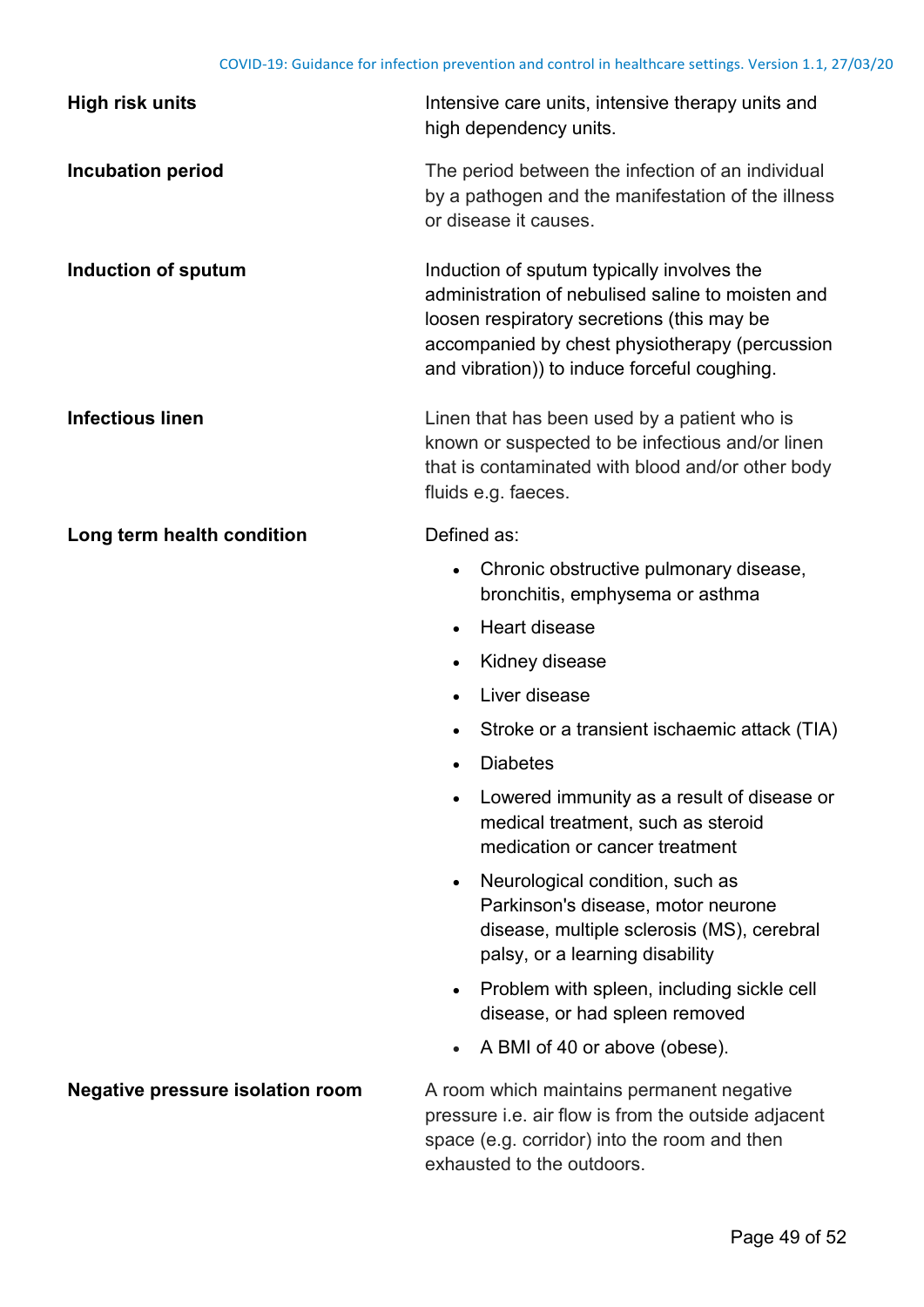| New and emerging viruses (including<br>respiratory viruses) | The Centers for Disease Control and Prevention<br>(CDC) defines emerging infectious diseases as:<br>New infections resulting from changes in or<br>$\bullet$<br>evolution of existing organisms.<br>Known infections spreading to new<br>$\bullet$<br>geographical areas or populations.<br>Previously unrecognised infections<br>$\bullet$<br>appearing in areas undergoing ecological<br>transformation.<br>Old infections re-emerging as a result of<br>$\bullet$<br>antibiotic resistance in known agents or<br>breakdown in public health measures. |
|-------------------------------------------------------------|----------------------------------------------------------------------------------------------------------------------------------------------------------------------------------------------------------------------------------------------------------------------------------------------------------------------------------------------------------------------------------------------------------------------------------------------------------------------------------------------------------------------------------------------------------|
| <b>Personal Protective Equipment</b><br>(PPE)               | Equipment a person wears to protect themselves<br>from risks to their health or safety, including<br>exposure to infection agents. The level of PPE<br>required depends on: Suspected/known infectious<br>agent; severity of the illness caused; transmission<br>route of the infectious agent; and the<br>procedure/task being undertaken.                                                                                                                                                                                                              |
| <b>Respiratory droplets</b>                                 | A small droplet, such as a particle of moisture<br>released from the mouth during coughing,<br>sneezing, or speaking.                                                                                                                                                                                                                                                                                                                                                                                                                                    |
| <b>Respiratory symptoms</b>                                 | 'Respiratory symptoms' include rhinorrhoea<br>(runny nose); sore throat; cough; difficulty<br>breathing or shortness of breath.                                                                                                                                                                                                                                                                                                                                                                                                                          |
| <b>Segregation</b>                                          | Physically separating or isolating from other<br>people.                                                                                                                                                                                                                                                                                                                                                                                                                                                                                                 |
| <b>SARS-CoV</b>                                             | Severe acute respiratory syndrome coronavirus,<br>the virus responsible for the 2003 outbreak of<br>human coronavirus disease.                                                                                                                                                                                                                                                                                                                                                                                                                           |
| <b>SARS-CoV-2</b>                                           | Severe acute respiratory syndrome coronavirus 2,<br>the virus responsible for the 2019 outbreak of<br>COVID-19 disease.                                                                                                                                                                                                                                                                                                                                                                                                                                  |
| <b>Standard infection control</b><br>precautions (SICPs)    | SICPs are the basic infection prevention and<br>control measures necessary to reduce the risk of<br>transmission of an infectious agent from both<br>recognised and unrecognised sources of                                                                                                                                                                                                                                                                                                                                                              |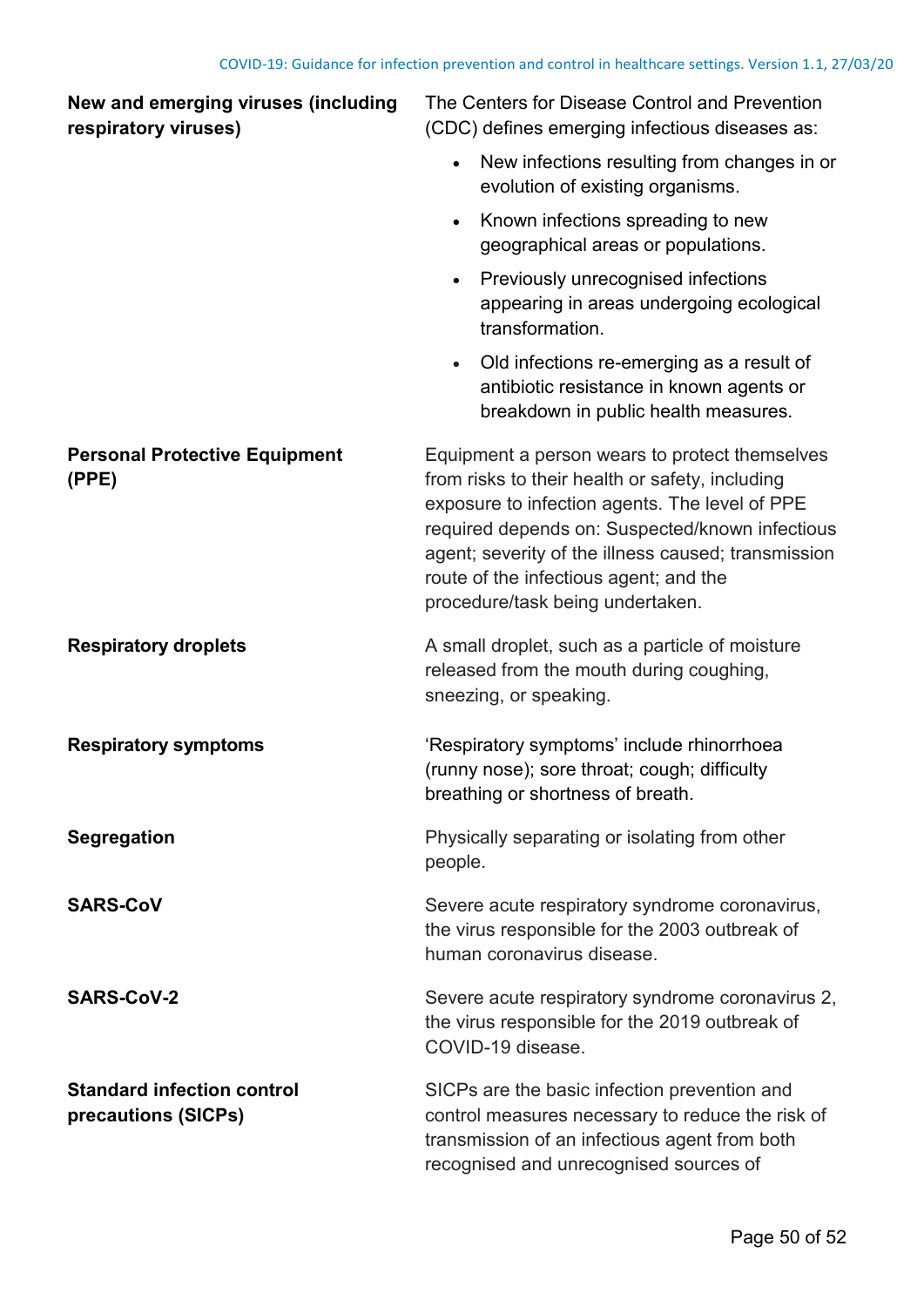infection.

| Single room                           | A room with space for one patient and usually<br>contains as a minimum: a bed; locker/wardrobe;<br>and a clinical wash-hand basin.                                                                                                                   |
|---------------------------------------|------------------------------------------------------------------------------------------------------------------------------------------------------------------------------------------------------------------------------------------------------|
| <b>Staff cohorting</b>                | When staff care for one specific group of patients<br>and do not move between different patient<br>cohorts. Patient cohorts may include for example<br>'symptomatic', 'asymptomatic and exposed', or<br>'asymptomatic and unexposed' patient groups. |
| <b>Transmission based precautions</b> | Additional precautions to be used in addition to<br>SICPs when caring for patients with a known or<br>suspected infection or colonisation.                                                                                                           |